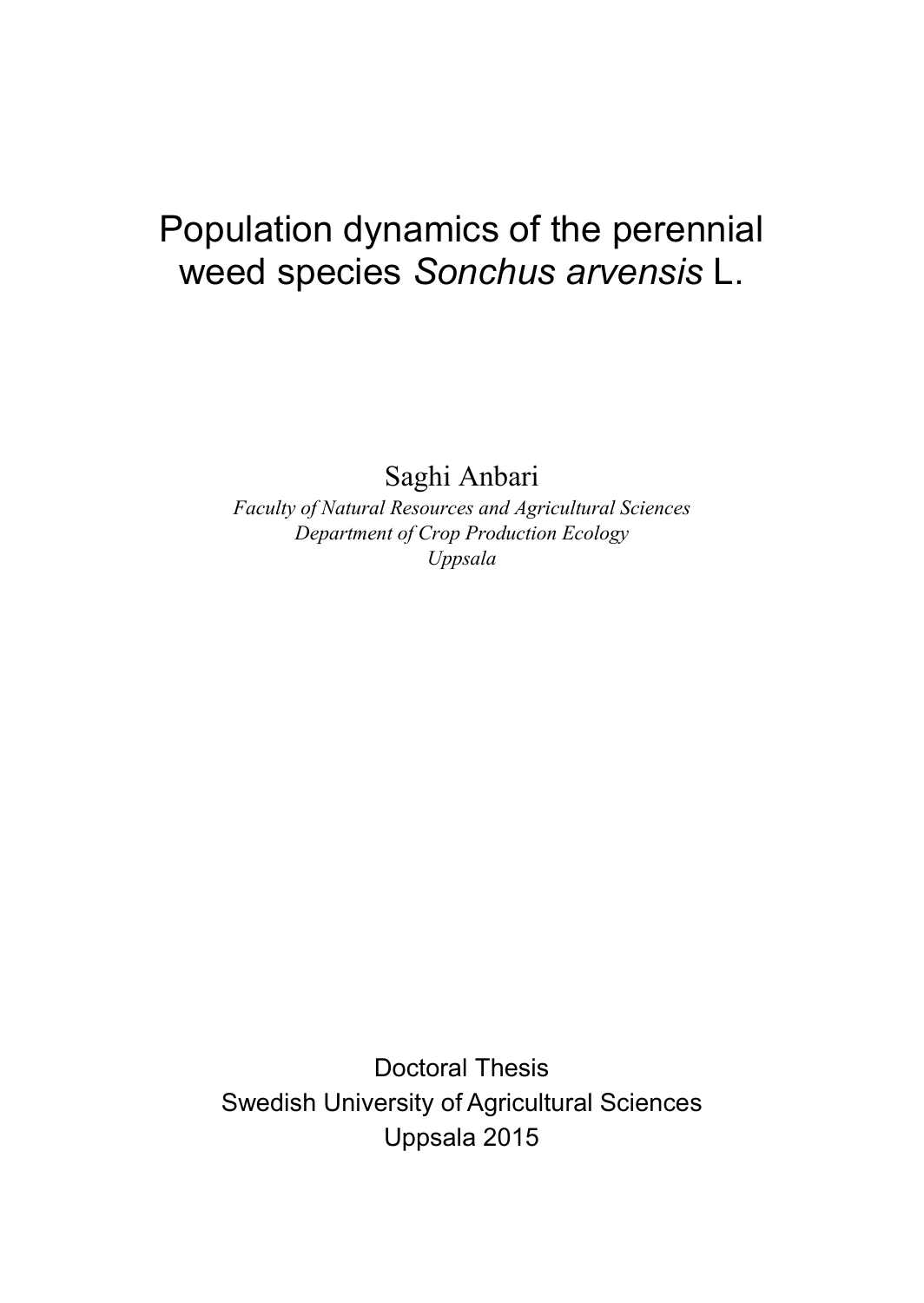Acta Universitatis agriculturae Sueciae 2015:92

ISSN 1652-6880 ISBN (print version) 978-91-576-8382-3 ISBN (electronic version) 978-91-576-8383-0 © 2015 Saghi Anbari, Uppsala Print: SLU Service/Repro, Uppsala 2015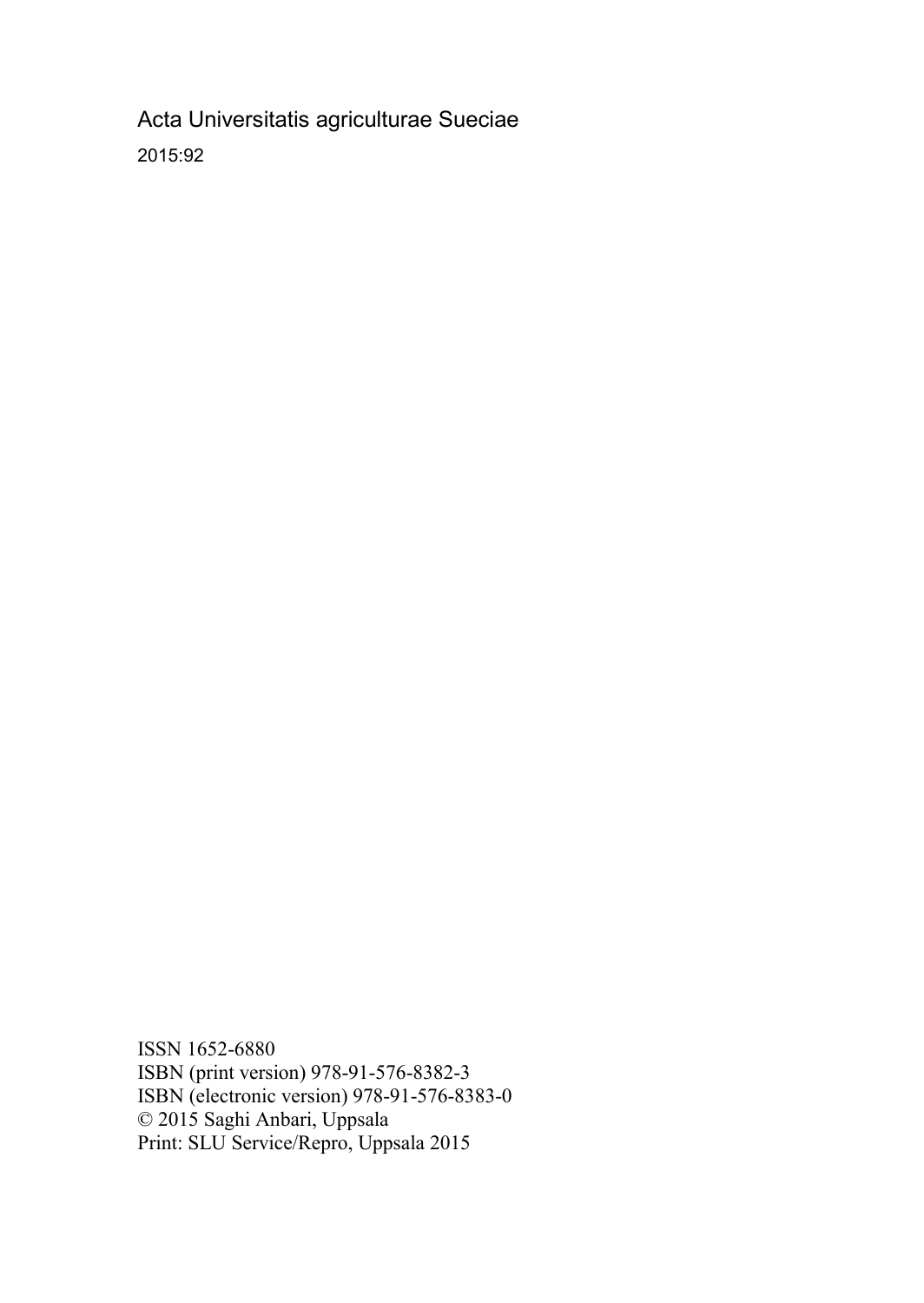### Population dynamics of the perennial weed species *Sonchus arvensis* L.

#### **Abstract**

*Sonchus arvensis* L. is a perennial weed that is widely prevalent in annual crops in northern Europe and can cause substantial yield losses. The abundance of *S. arvensis* has increased recently, primarily due to expansion of organic farming and increased use of reduced tillage. This thesis assessed the effect of mechanical control measures on the population dynamics of *S*. *arvensis* and sought to predict the impact of temperature on sprouting of *S. arvensis* under variable climate conditions. An outdoor box experiment was performed to evaluate the effect of initial root fragment size on subsequent growth of *S. arvensis*. Four artificial populations of *S. arvensis* with differing initial root length but with the same total root length per area were planted (20 roots of 5 cm, 10 roots of 10 cm, 20 roots of 5 cm and  $4 \times 20$  cm +  $4 \times 5$  cm roots). A pot experiment was performed in darkness to assess the impact of initial root length (5 and 10 cm), temperature (4, 8 and 18  $^{\circ}$ C) and planting depth (3, 10 and 17 cm) on belowground shoot elongation and emergence time of *S*. *arvensis*. The data from this pot experiment were used to model shoot emergence rate as a function of temperature and to predict emergence time under climatic variation.

Degree of root fragmentation was found to strongly influence plant performance in terms of shoot emergence time, aboveground shoot numbers, rosette size, flowering, biomass production and seed production. Compared with larger root fragments, small root fragments of *S. arvensis* produced more numerous but smaller-sized aboveground shoots, which emerged later in the beginning of the growing season and had lower generative capacity in terms of seed and root production. Root fragmentation by mechanical control measures resulted in a change not only in the frequency of aboveground shoots originating from *S. arvensis* root fragments, but also in the height of these shoots. Temperature significantly affected sprouting and emergence time of *S*. *arvensis*, with an increase in temperature causing an increase in the rate of *S. arvensis* belowground shoot elongation. Variations in temperature between years under field conditions (in central Sweden) resulted in larger variations in emergence time than differences in root fragment weight. An average increase in mean air temperature of about 3 °C would cause earlier emergence,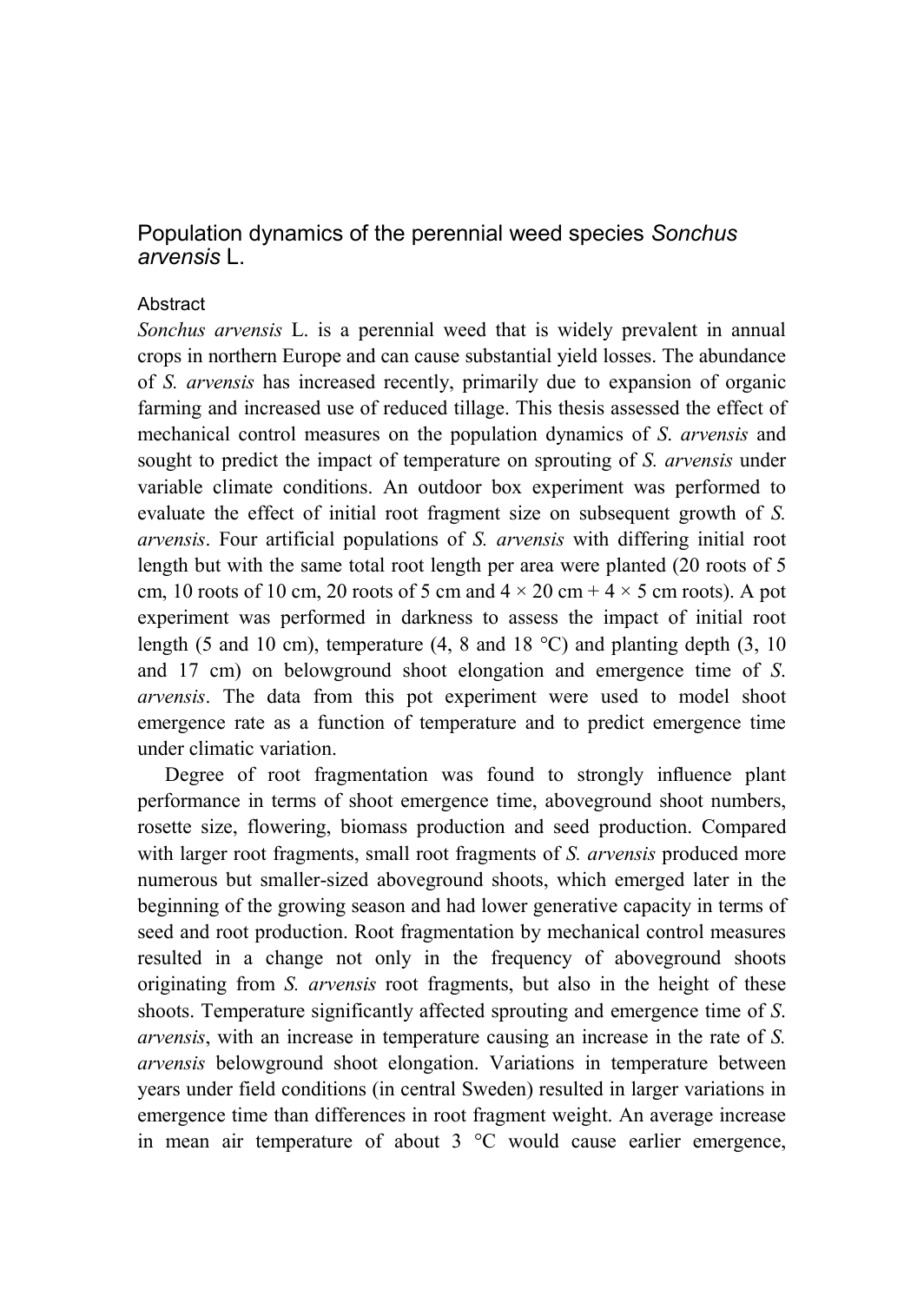approximately equal to the difference between the earliest and latest year in the present climate.

*Keywords:* biomass production, emergence time, model, nitrogen allocation, perennial sow-thistle, pre-emergence growth, roots, root fragmentation, seeds, temperature

*Author's address:* Saghi Anbari, SLU, Department of Crop Production Ecology, P.O. Box 7043, SE-750 07 Uppsala, Sweden *E-mail:* [Saghi.Anbari@slu.se](mailto:Saghi.Anbari@slu.se)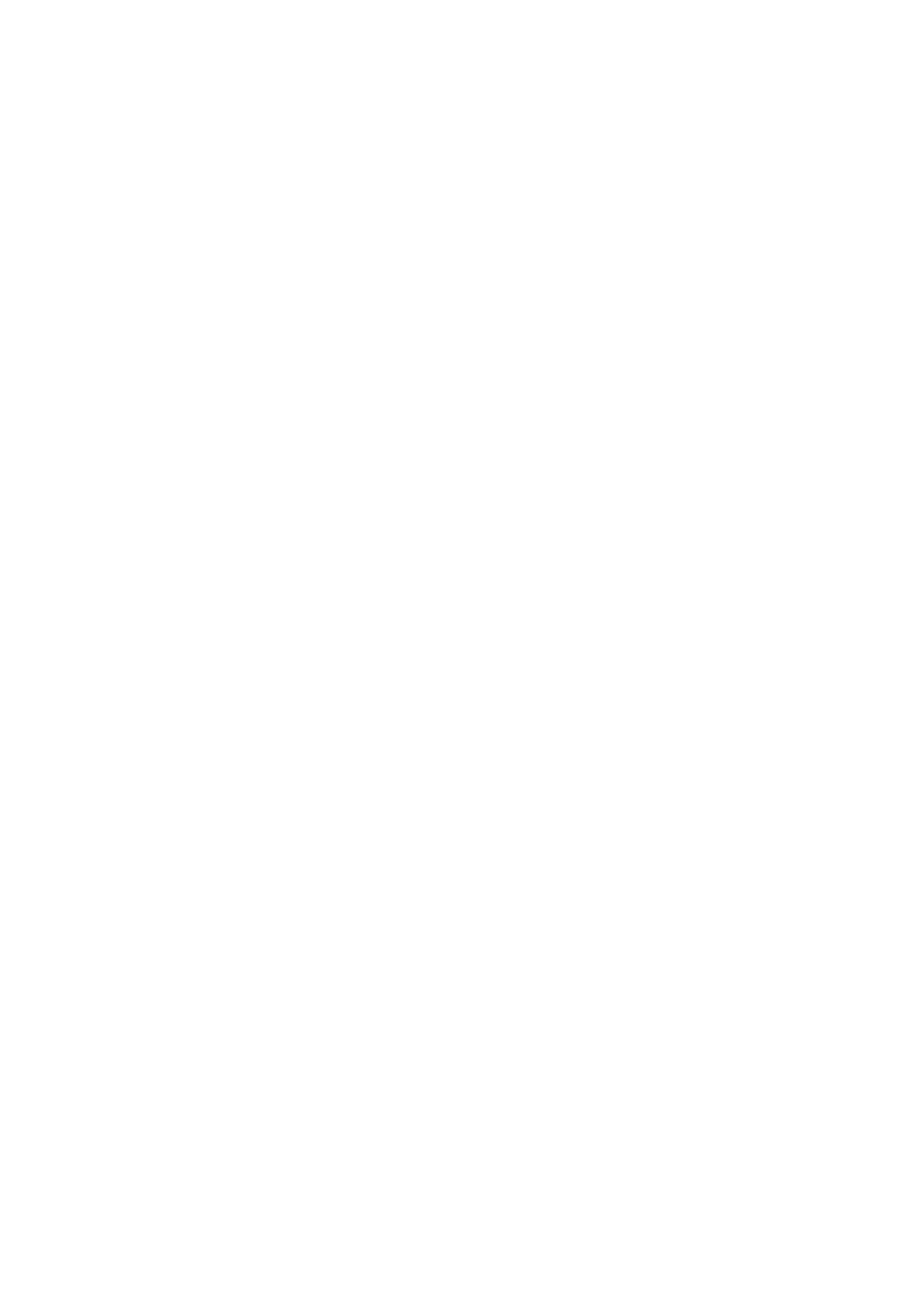# **Dedication**

To my family

*.*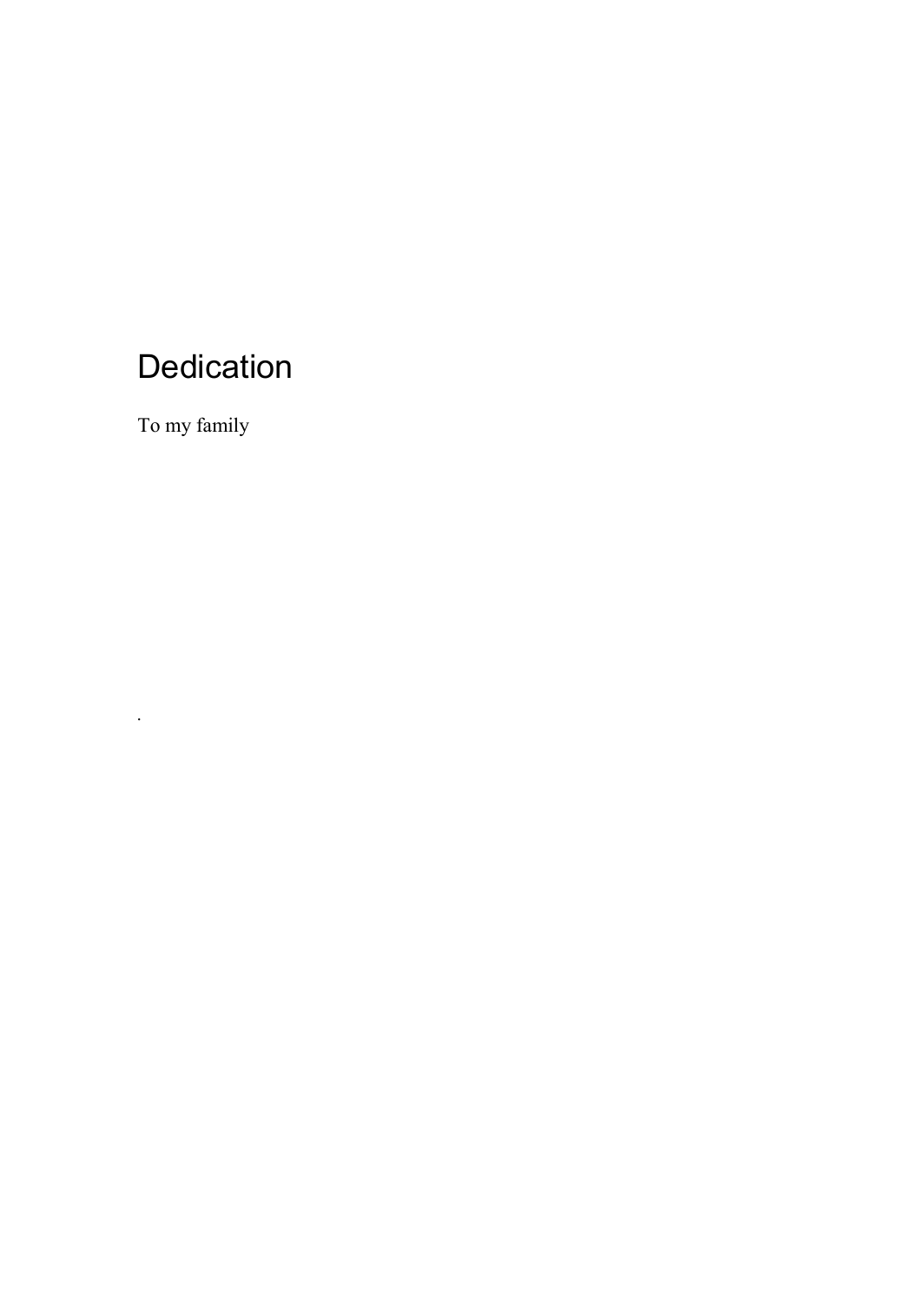# **Contents**

|     | <b>List of Publications</b>                                                |    |  |
|-----|----------------------------------------------------------------------------|----|--|
| 1   | Sonchus arvensis L.                                                        | 11 |  |
| 1.1 | Origin and history                                                         | 12 |  |
| 1.2 | Geographical distribution and habitat                                      | 13 |  |
| 1.3 | Biology                                                                    | 14 |  |
| 1.4 | Control methods                                                            | 14 |  |
|     | 1.4.1 Cultural control                                                     | 14 |  |
|     | 1.4.2 Mechanical control                                                   | 17 |  |
|     | 1.4.3 Chemical control                                                     | 18 |  |
|     | 1.4.4 Biological control                                                   | 19 |  |
| 2   | Population dynamics of Sonchus arvensis L.                                 | 21 |  |
| 2.1 | Life cycle                                                                 | 21 |  |
|     | 2.1.1 Environmental factors                                                | 23 |  |
|     | 2.1.2 Pre-emergence variation                                              | 24 |  |
| 2.2 | Resource allocation                                                        | 25 |  |
| 3   | Overall objectives and specific hypotheses                                 | 27 |  |
| 3.1 | Paper I                                                                    | 27 |  |
| 3.2 | Paper II                                                                   | 27 |  |
| 3.3 | Paper III                                                                  | 28 |  |
| 3.4 | Paper IV                                                                   | 28 |  |
| 4   | <b>Material and methods</b>                                                | 29 |  |
| 4.1 | Site                                                                       | 29 |  |
| 4.2 | <b>Plant material</b>                                                      | 29 |  |
| 4.3 | Experimental designs                                                       | 29 |  |
| 4.4 | Measurements                                                               | 30 |  |
| 4.5 | Statistical analyses                                                       | 31 |  |
| 5   | <b>Results and discussion</b>                                              | 33 |  |
| 5.1 | Shoot sprouting and emergence (Papers I and IV)                            | 33 |  |
| 5.2 | Shoot density and shoot height frequency distribution (Papers I and II) 35 |    |  |
| 5.3 | <b>Biomass production (Paper II)</b>                                       | 36 |  |
|     | 5.3.1 Plant level                                                          | 36 |  |
|     | 5.3.2 Population level                                                     | 36 |  |
| 5.4 | Nitrogen allocation (Paper II)                                             | 37 |  |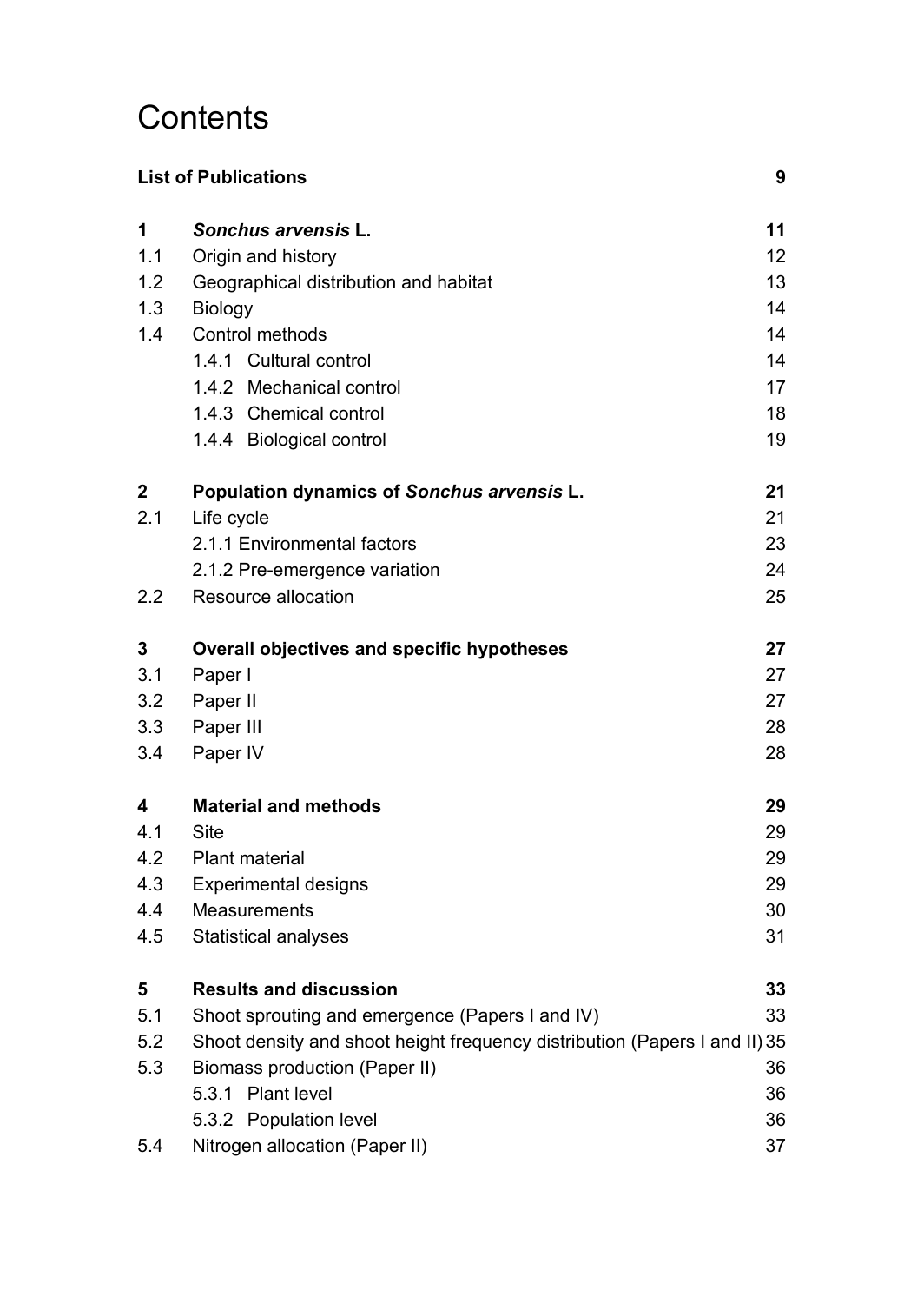|                   | 5.4.1 Plant level                                    | 37 |
|-------------------|------------------------------------------------------|----|
|                   | 5.4.2 Population level                               | 37 |
| 5.5               | Reproduction                                         | 38 |
|                   | 5.5.1 Vegetative reproduction (Paper II)             | 38 |
|                   | 5.5.2 Generative reproduction (Papers I, II and III) | 38 |
| 6                 | <b>Conclusions and further research</b>              | 40 |
| <b>References</b> |                                                      | 42 |
| Acknowledgements  |                                                      | 54 |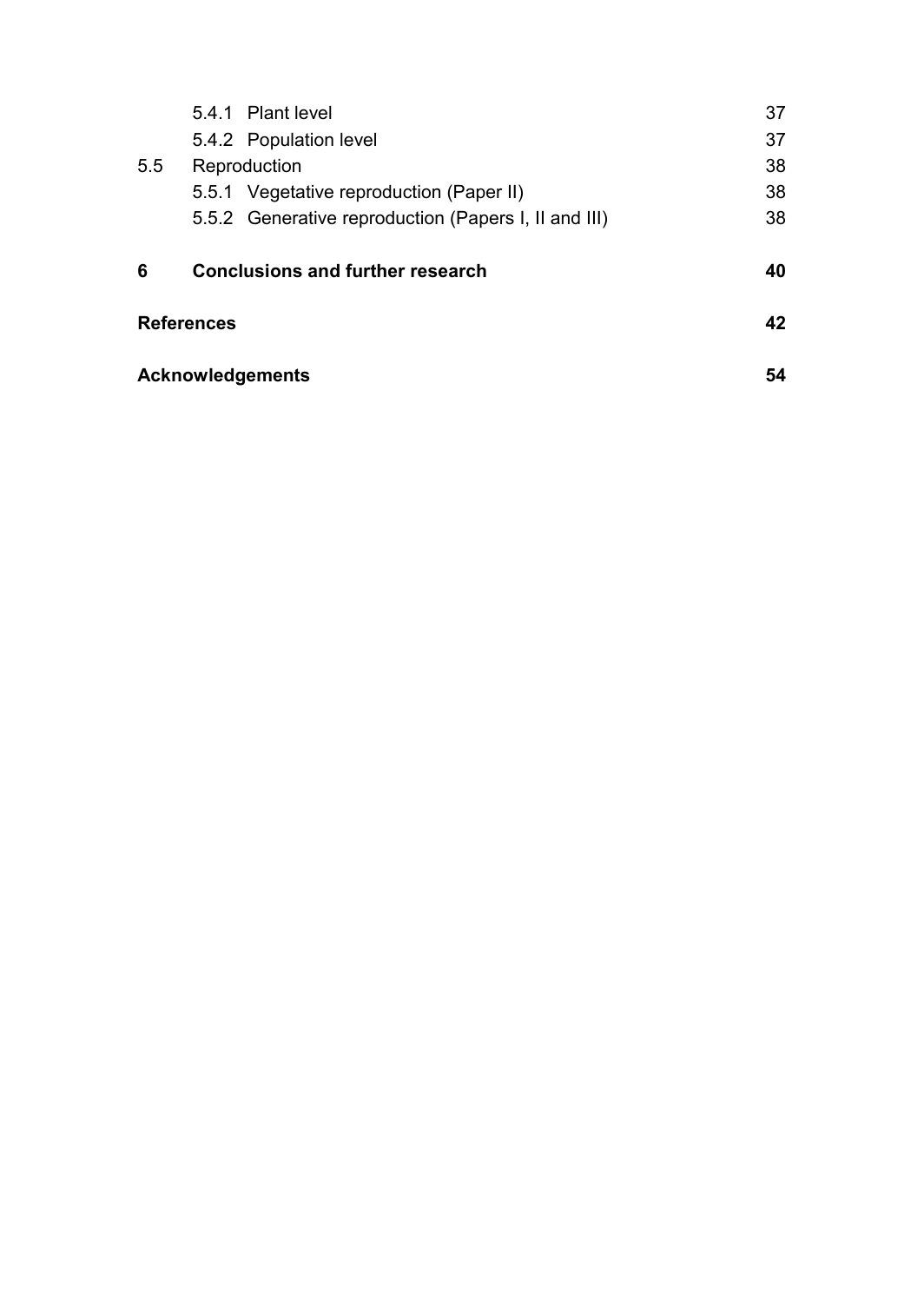## <span id="page-8-0"></span>List of Publications

This thesis is based on the work contained in the following papers, referred to by Roman numerals in the text:

- I S Anbari, A Lundkvist & T Verwijst (2011). Sprouting and shoot development of *Sonchus arvensis* L. in relation to initial root size. *Weed Research* 51(2), 142-150.
- II S Anbari, A Lundkvist, J Forkman & T Verwijst (2015). Population dynamics and nitrogen allocation of *Sonchus arvensis* L. in relation to initial root size. *Acta Agriculturae Scandinavica, Section B – Soil & Plant Science.* In press. DOI: 10.1080/09064710.2015.1064540.
- III S Anbari, A Lundkvist, J Forkman & T Verwijst. Generative reproduction of *Sonchus arvensis* in relation to initial root size (submitted manuscript).
- IV B Torssell, H Eckersten, S Anbari, A Lundkvist & T Verwijst (2015). Modelling belowground shoot elongation and emergence time of *Sonchus arvensis* shoots. *Acta Agriculturae Scandinavica, Section B – Soil & Plant Science* 65(7), 582-588.

Papers I, II and IV are reproduced with the permission of the publishers.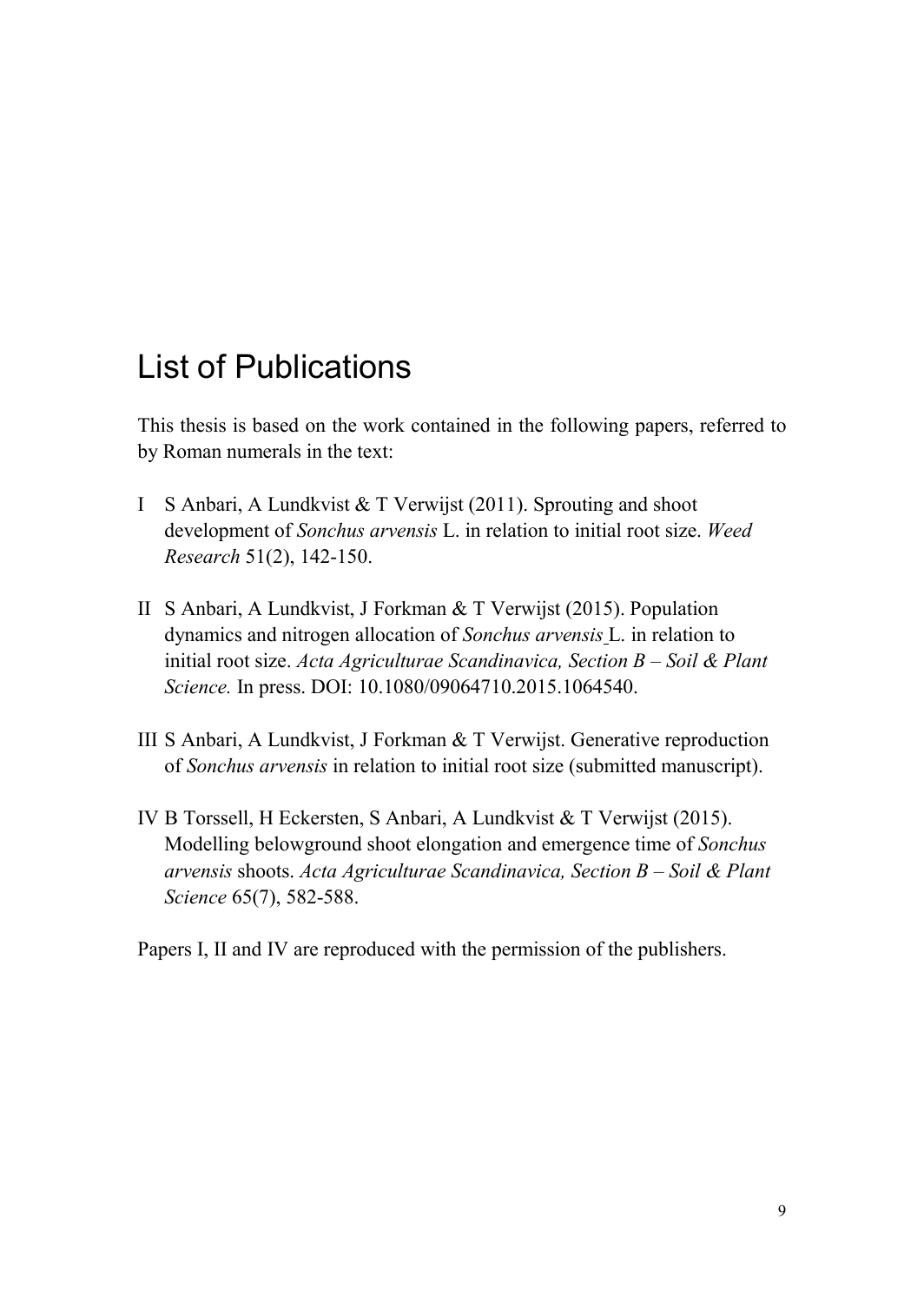The contribution of Saghi Anbari to the papers included in this thesis was as follows:

- I Planned the study in collaboration with the co-authors, performed parts of the experimental work, analysed and interpreted results, and wrote part of the manuscript.
- II Planned the study in collaboration with the co-authors, formulated the hypotheses, performed main part of the experimental work, analysed and interpreted results, and wrote the main part of the manuscript.
- III Planned the study in collaboration with the co-authors, formulated the hypotheses, performed the main part of experimental work, analysed and interpreted results, and wrote the main part of the manuscript.
- IV Planned the study in collaboration with the co-authors, performed the main part of experimental work, analysed and interpreted results, and wrote part of the manuscript.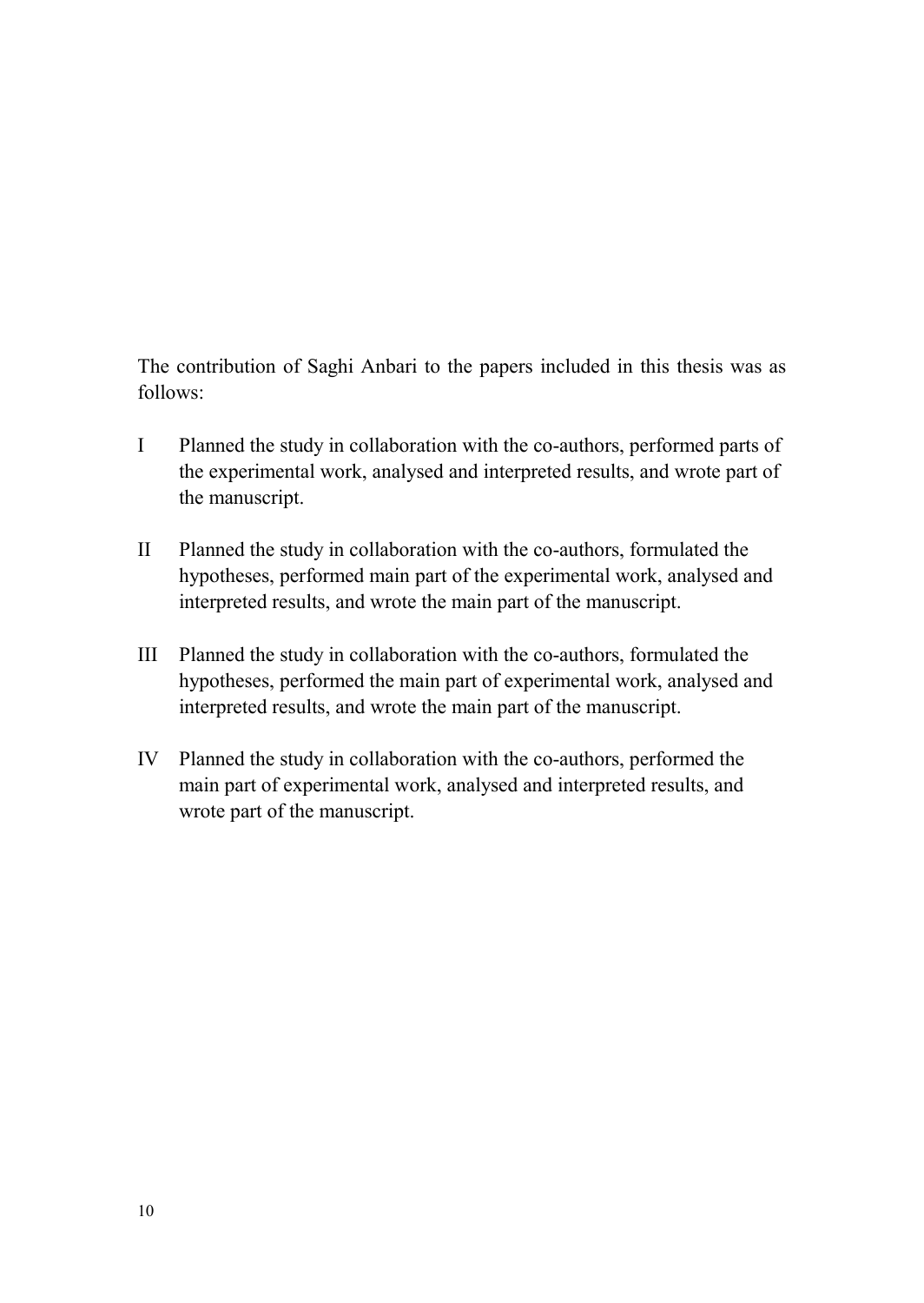## <span id="page-10-0"></span>1 *Sonchus arvensis* L.

*Sonchus arvensis* L. (perennial sow-thistle) is a vigorous, deep-rooted perennial herb which is regarded as a troublesome weed in the Nordic region (Eckersten *et al*., 2010). It often occurs in annual crops and may cause substantial yield losses. It reproduces both sexually and vegetatively. Sexual reproduction via seeds enables this weed species to colonise new habitats. Vegetative proliferation of *S*. *arvensis* occurs via buds on the roots and on underground aerial stems and is the main reason for its expansion and persistence (Lemna & Messersmith, 1990).

*Sonchus arvensis* is usually controlled by herbicides, often combined with mechanical measures. The Swedish government implemented legislation in 1981 on reduction of herbicide use to remove or diminish unsafe products from the marketplace and to reduce the development rate of herbicide resistance. As a result, in *e.g*. cereal fields, the rate of herbicide use was reduced from 1.5 kg active ingredient (a.i.) ha<sup>-1</sup> in 1981 to 0.8 kg a.i. ha<sup>-1</sup> in 1991 (Bellinder *et al.*, 1994). Similar programmes were introduced in other Scandinavian countries to reduce the negative side-effects of pesticides on the environment and human health (Haas & Streibig, 1994). In recent years, the European Union has issued a directive on sustainable use of pesticides which states that all member countries should implement integrated pest management (IPM). This means that farmers must prioritise low pesticide input management regimes wherever possible (Anonymous, 2009). Withdrawal of herbicides from the market, the use of lower herbicide doses and an increase in reduced tillage have influenced the composition of the weed flora in the Nordic countries (Andreasen & Streibig, 2011). The frequency of several weed species has increased in cereal cropping systems, with *S. arvensis* being one species that has become more abundant (Hyvönen & Salonen, 2002; Salonen *et al*., 2001b).

A similar trend regarding changes in weed flora has been observed within organic farming. During recent decades, the area of land under organic farming has increased in the Nordic countries. Organic farming aims at developing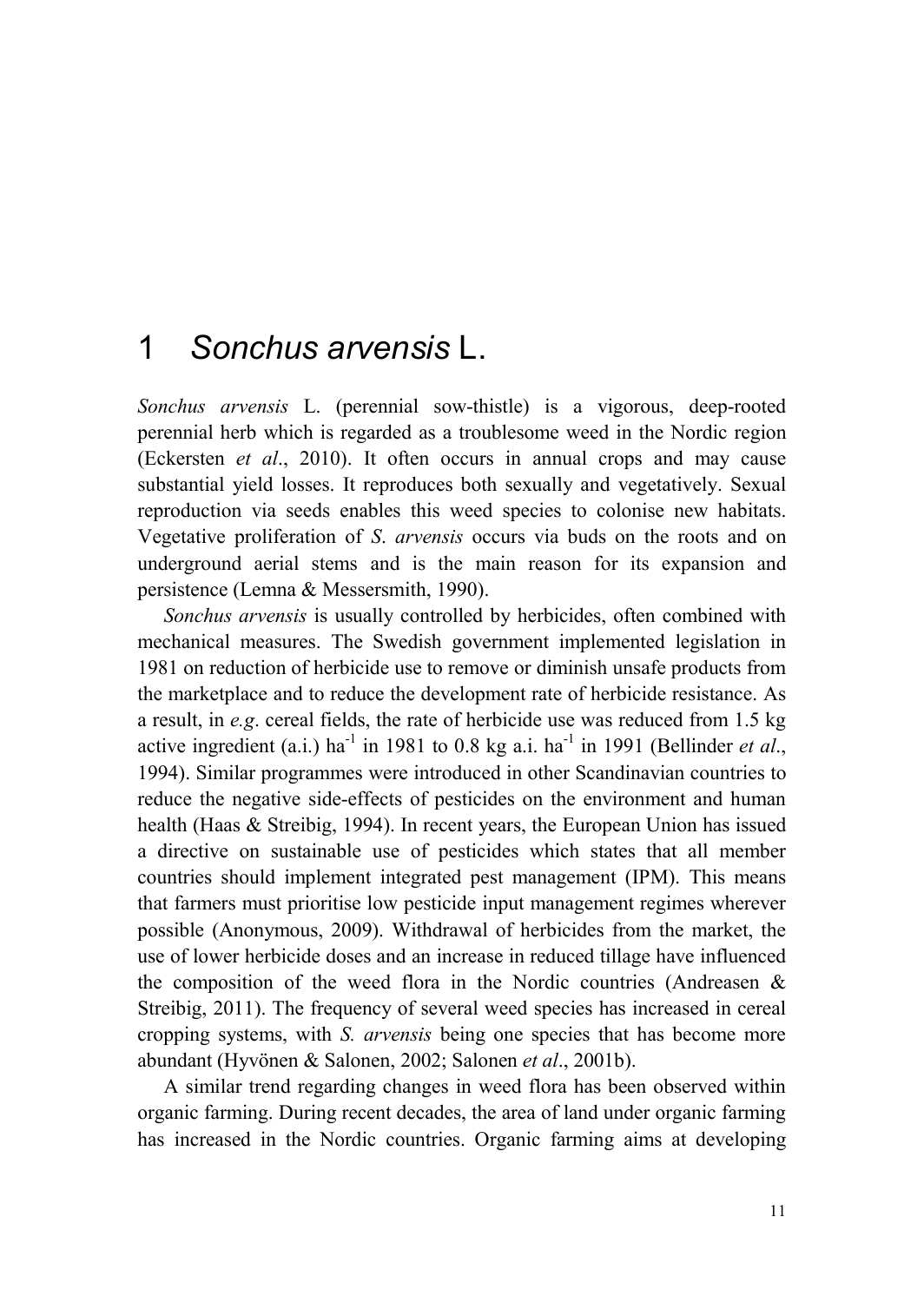more sustainable cropping systems with less negative effects on the agroecosystem and its surrounding environment, such as preventing decreases in soil organic matter content, development of herbicide resistance and declines in species diversity and abundance. In association with the increase in weed diversity in organic farming, the frequency of some perennial weeds such as *S. arvensis*, *Cirsium arvense* (L.) Scop. and *Elymus repens* (L.) Gould has also increased (Riesinger & Hyvönen, 2006; Salonen *et al*., 2001a).

In Sweden, the area of organically farmed land increased from 1% of all arable land in 1991 to 9% in 1998 (Anonymous, 1998), and reached about 16.5% in 2013 (Statistics Sweden, 2014; Jordbruksverket, 1999). Although improved soil cultivation technology during recent years has reduced infestation by perennial weeds on organic farms in Sweden (Rydberg & Milberg, 2000), these weeds still pose a threat to the future of Swedish organic cereal production (Gustafsson, 2008). The relative success of *S. arvensis* as a weed, especially in organic farming, is most likely due to traits such as its fastgrowing, vegetatively reproducing root system, abundant seed production (Lemna & Messersmith, 1990) and effective nitrogen uptake during early spring (Eckersten *et al*., 2010). These traits give this weed species a competitive advantage over crops under current Scandinavian conditions.

Physical and cultural control measures are major components of weed management strategies in organic crop production. Knowledge regarding the response of *S. arvensis* to various physical and cultural control measures and the resulting changes in resource acquisition patterns is essential for designing more efficient control strategies for *S. arvensis*.

## <span id="page-11-0"></span>1.1 Origin and history

The area of origin of *S*. *arvensis* was Europe and Western Asia (Shumovich & Montgomery, 1955). The weed species was then introduced to North America, probably as a seed contaminant, and spread by railroads and threshing machines or in contaminated crop seeds and packing material and hay (Long, 1922). *Sonchus arvensis* var. *arvensis* was first reported in North America in 1814, in Pennsylvania (Shumovich & Montgomery, 1955). It had become a serious weed problem in Eastern Canada by 1910 (Harrison, 1916).

In Sweden, *Sonchus arvensis* was first reported as a common weed in eastern parts of the country. It then expanded its range to southern and central parts and eventually it was reported even in the northernmost part of Sweden (Håkansson, 1969; Granström, 1962; Hultѐn, 1950; Bolin, 1922).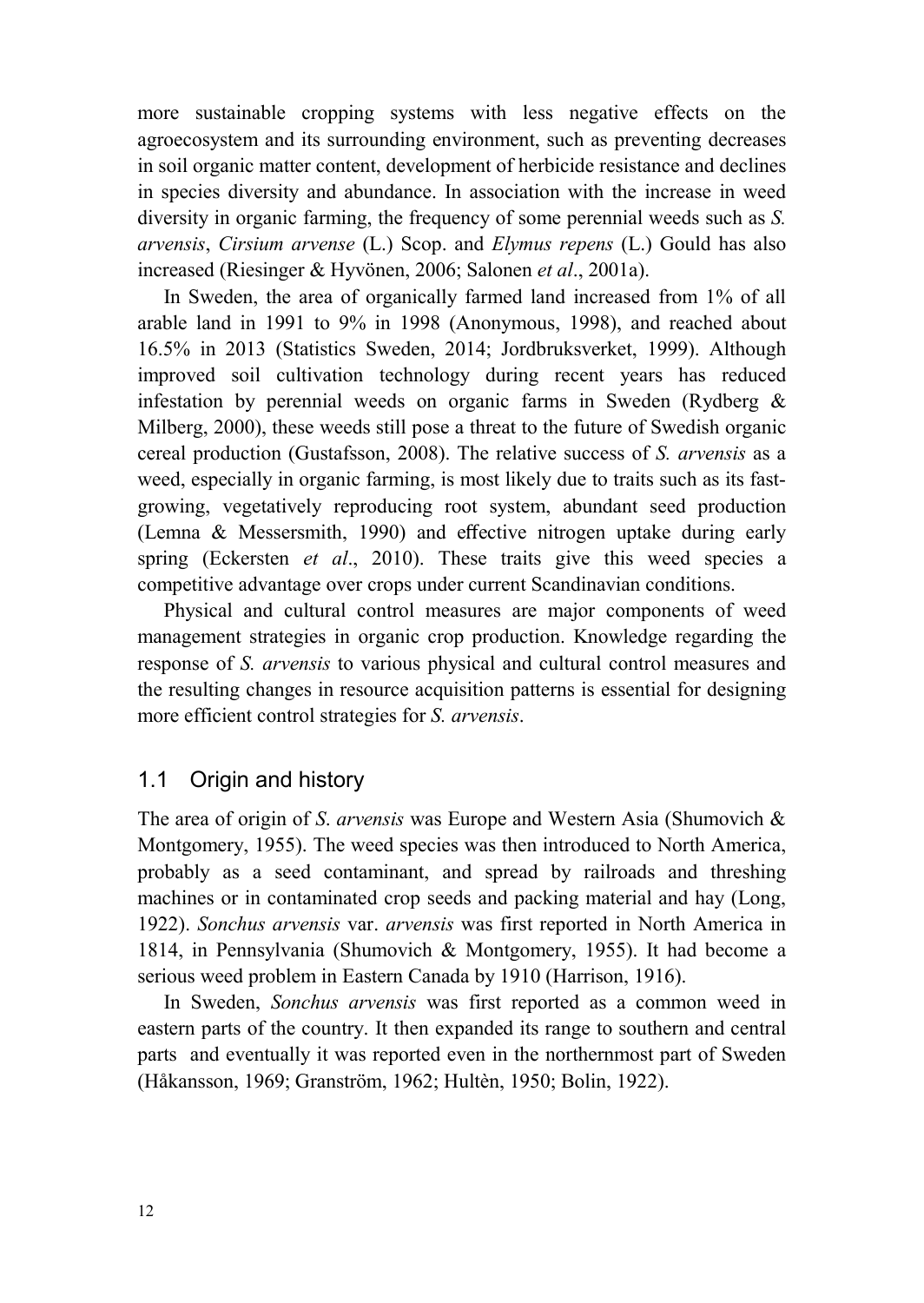## <span id="page-12-0"></span>1.2 Geographical distribution and habitat

*Sonchus arvensis* ecotypes grown in different geographical areas may vary in growth characteristics. Brandsæter *et al*. (2010) showed that ecotypes of *S. arvensis* vegetative buds of *S*. *arvensis* root fragments collected from different Nordic countries varied in bud sprouting ability and the innate bud dormancy considerably (Brandsæter *et al*., 2010). Liew *et al*. (2013) found that one population of *S*. *arvensis* from the northern part of Sweden developed fewer buds on the roots than the other studied populations. Also, the root surface of one of the populations from the northern parts was smoother than the root surface of the populations from southern Sweden. *S*.*arvensis* from the northern parts also developed different number of vegetative buds on the roots. In addition, different ecotype populations of *S*. *arvensis* may respond differently to mechanical control. Hence, knowledge on the geographical distribution, habitat and ecotype characteristics of the weed species might enable us to design the most efficient control methods for a specific region*.* 

*Sonchus arvensis* is widely distributed in temperate regions and is found through most of the United States, Canada, northern and eastern Asia, Australia and South America (Lemna & Messersmith, 1990; Peschken, 1982; Pegtel, 1973). According to Boulos (1973), it occurs at high frequency in north-west Europe and at lower frequency in central Europe, but its occurrence is rare in southern Europe.

*Sonchus arvensis* is found in a wide range of habitats, ranging from disturbed areas such as wasteland, meadows, sloughs, woods, lawns and along roadsides to fields under small grain and row crops (Shumovich & Montgomery, 1955; Stevens, 1924). It occurs more frequently in noncompacted loam soils (moderately fine to moderately coarse-textured) due to better spread of the roots. Alkaline or neutral soils provide a suitable environment for growth of *S. arvensis* plants. The species is adapted to nonsaline or moderately saline soil with water potential from -0.5 to -0.2 MPa (Lemna & Messersmith, 1990).

*Sonchus arvensis* is also found in dryland saline areas of central Saskatchewan, Manitoba, central Alberta and southern Alberta, in association with species such as *Aster brachyactis* Blake, *Atriplex patula* var. *subspicata* (Nutt.) S. Wats., *Grindelia squarrosa* (Pursh) Dunal, *Kochia scoparia* (L.) Schrad., *Puccinellia nuttalliana* (Schulte) Hitche., *Salicornia rubra* Nels. and *Suaeda calceoliformis* (Hook.) Torr. (Braidek *et al.*, 1984).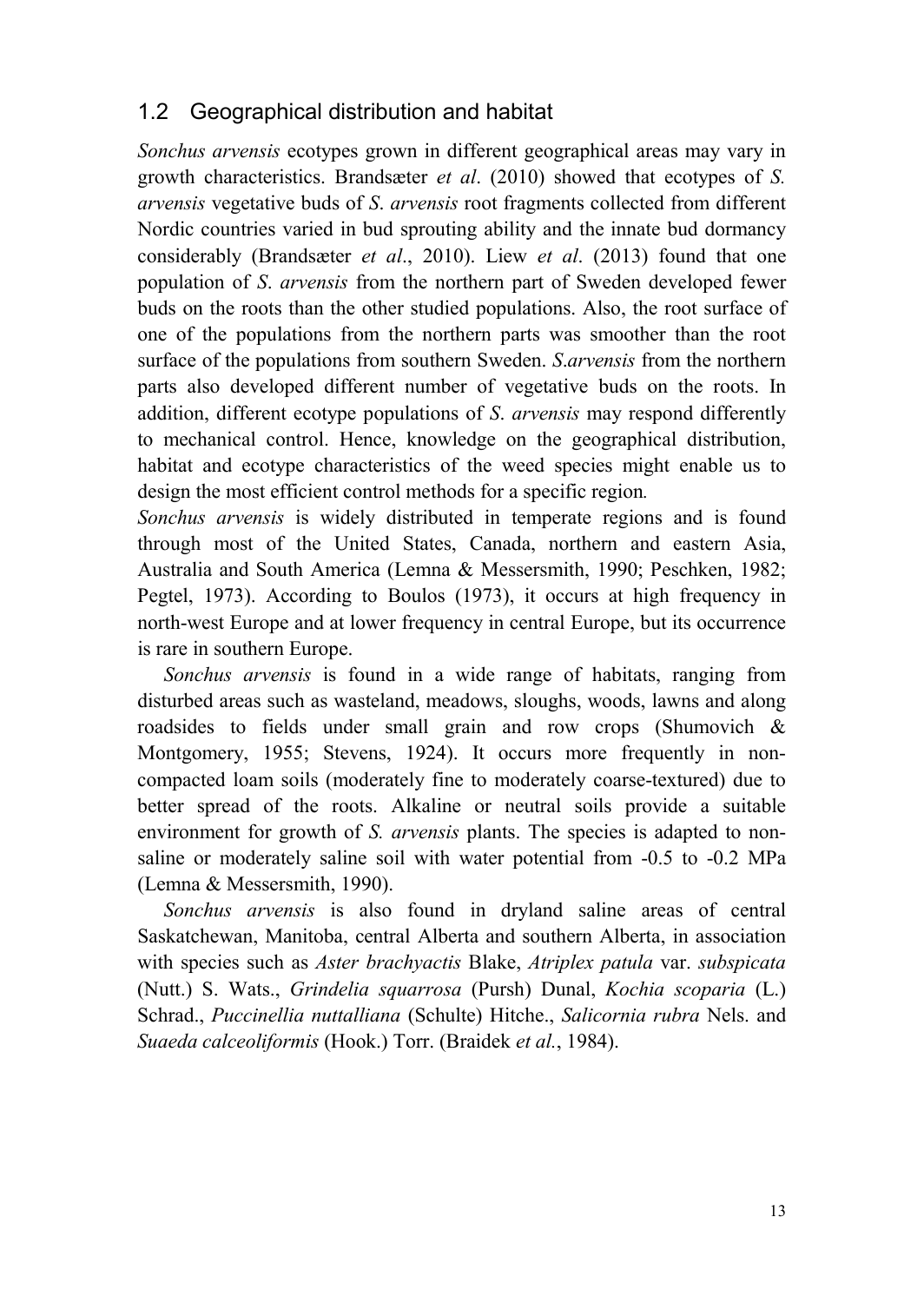## <span id="page-13-0"></span>1.3 Biology

Studies of plant characteristics that are associated with growth and development of weed populations are regarded prerequisite to develop economically and environmentally sustainable weed management systems (Bhowmik, 1997). In perennial weeds such as *S*. *arvensis*, sexual reproduction contributes to the maintenance of a high genetic variability and enables the weed species to colonize new habitats by means of long distance dispersal of seeds (Heimann & Cussans, 1996; Dong *et al.*, 2006).Vegetative reproduction plays a vital role for the persistence of the weed species. Knowledge on the growth and development of reproductive and vegetative plant parts may give the opportunity to predict at which time the weed species is most susceptible to e.g. mechanical disturbance.

*Sonchus arvensis* is a deep-rooted perennial herb belonging to the family Asteraceae. Erect stems of *S. arvensis* are hollow and branched (Lemna & Messersmith, 1990). Crowded leaves on the lower section of the stems form rosettes at an early stage of development, which provides a large photosynthetic area (Pegtel, 1973). Upper leaves on the stems are reduced in size and sparse. The entire plant is filled with milky latex. Flower heads (capitulae) are arranged in loose, terminal cymose-type clusters and contain 150-240 perfect and self-incompatible flowers which typically produce an average of 30 achenes after pollination by insects, *e.g*. honeybees, hoverflies and blister beetles (Stevens, 1924). Great resistance of the thin, soft and flexible white pappus hairs to air attached to the achenes provides great wind dispersal potential (Lemna & Messersmith, 1990). Spreading roots originate from short, spindle-shaped fairy primary roots, which are often found 5-12 cm below the soil surface. Vertical roots can penetrate to 2 m depth and can produce vegetative buds even at a depth of 50 cm below the soil surface (Steven, 1924).

## <span id="page-13-1"></span>1.4 Control methods

## <span id="page-13-2"></span>1.4.1 Cultural control

The purpose of cultural control is to strengthen the competitiveness of the crop and to reduce the growth and development of the weed species.

## *Weed -crop competition*

Competition has been defined as: "*An interaction between individuals brought about by a shared requirement for a resource in limited supply and leading to a reduction in the survivorship, growth and/or reproduction of the individuals*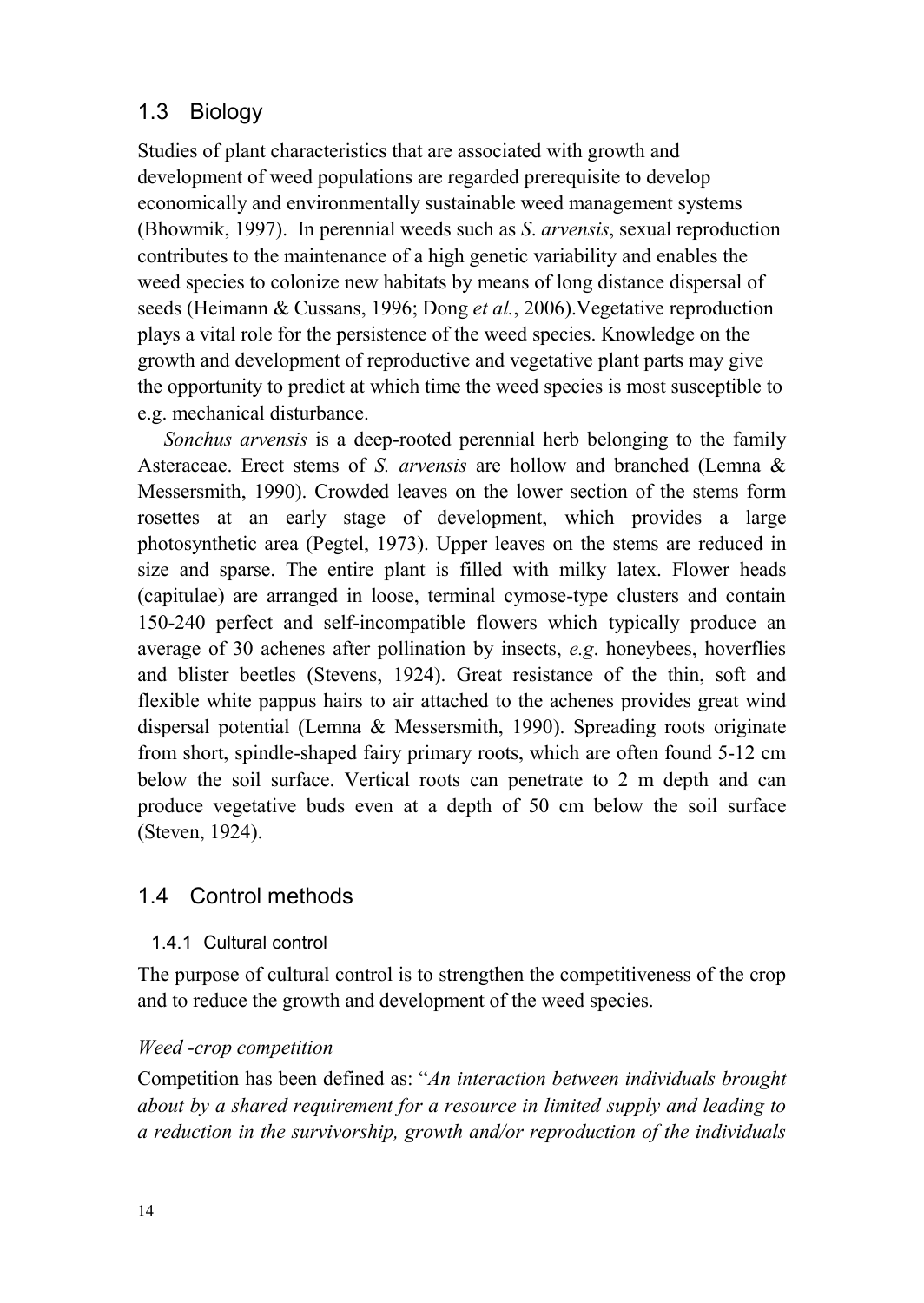*concerned*" (Harper, 1977). Weeds compete with a crop for nutrients, water and light. The aim of weed control is to strengthen the competitiveness of the crop by reducing and delaying growth and development of the weeds, thereby making it possible for the crop to obtain a larger share of the limited resources. The competitiveness of a plant is affected by plant size, differences in plant physiological characteristics and the relationship between size and establishment time, *i.e*. plants that establish before other plants probably grow larger.

Eckersten *et al.* (2010) showed that *S. arvensis* had higher nitrogen uptake in spring compared with spring barley (*Hordeum distichon* L.) at low nitrogen fertilisation rates, while the reverse was found at high nitrogen fertilisation rates. Since nitrogen levels are usually rather low in organically managed soils in the spring, this might be one explanation for the increase of *S. arvensis* in organic farming. Early and uniform establishment of the crop, which can be accomplished by providing a uniform distribution of crop seeds at optimal soil depth, will therefore increase the competitiveness of the crop. Crop plants which emerge early have a better ability to acquire limited resources compared with weed plants. Eckersten *et al.* (2011) showed that in mixed plant stands of *S. arvensis* and spring barley, early emerging spring barley plants strongly suppressed *S. arvensis* and considerably reduced its biomass as a proportion of total aboveground biomass. In the thesis, I have addressed how the time of shoot emergence of *S*. *arvensis* populations was influenced by different degree of root fragmentation. This information can then be used to evaluate to what degree root fragmentation may delay weed emergence, and give the crop a competitive advantage against the weed.

#### *Crops*

Strongly competitive crop species with early vigour, such as cereals, are more competitive than oilseed rape, peas and potato/vegetables (Teasdale *et al*., 2007; Håkansson, 2003). *Sonchus arvensis* can be found in most types of crops, but is more common in spring-sown crops such as cereals, oilseed crops, peas, potatoes *etc*. Pilipavičius *et al.* (2006) showed that the density of *S. arvensis* was reduced at the heading stage of spring barley as a result of competition with barley.

## *Cover crops*

Cover crops can take the form of living plants or plant residues. Live cover crops have a greater suppressive effect on weeds than dead cover crop residues. The weed control effects of cover crops depend on the growth characteristics of the cover crop species used and the traits of the weed species. Because of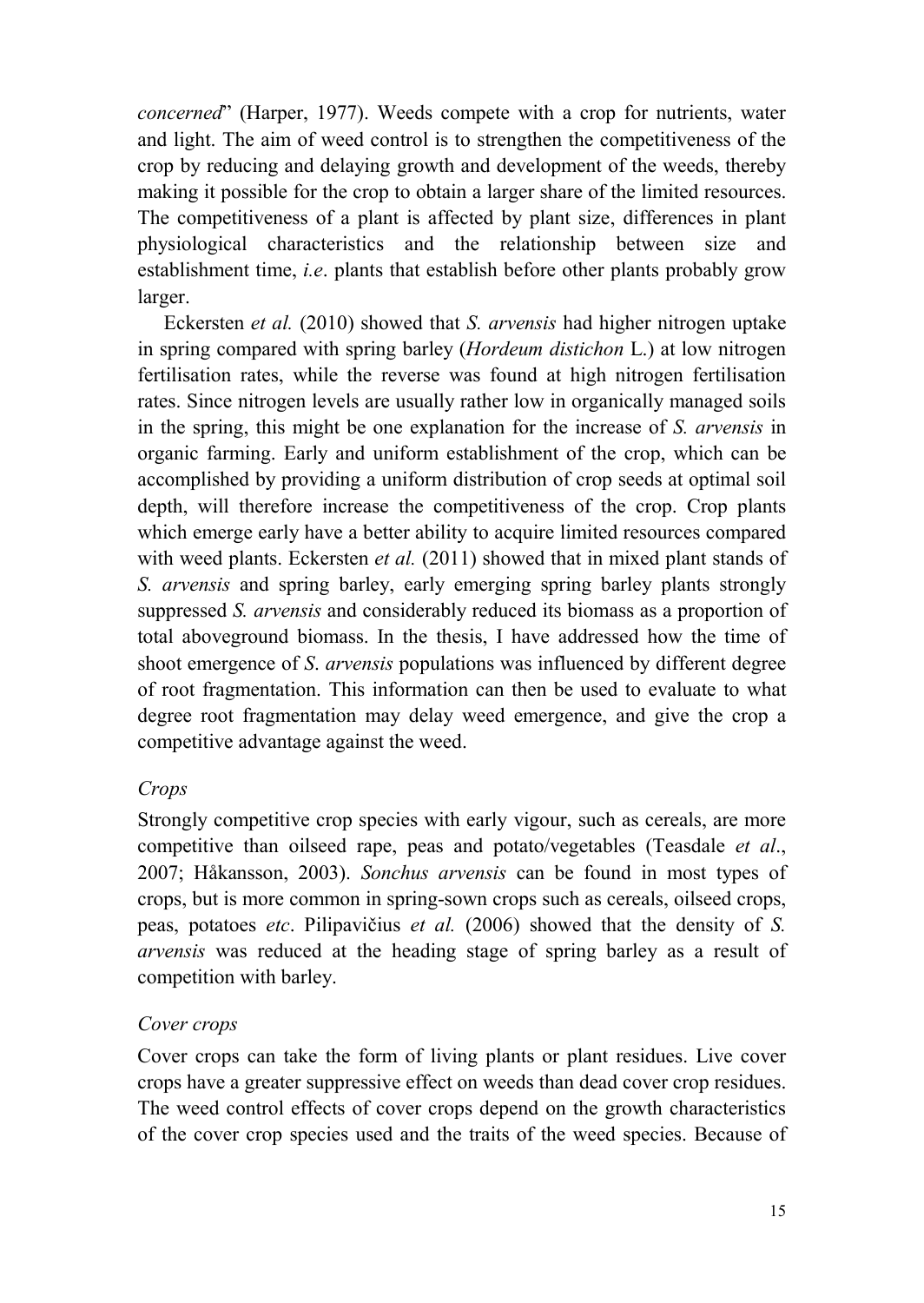the larger nutritional reserves and faster establishment rate of perennial weeds, their control by means of a cover crop may be less efficient than control of annual weeds (Teasdale *et al.*, 2007).

In Scandinavia and Finland, cover crops are usually sown either as a catch crop into/within a main crop or as green manure. Undersowing of clover or clover-grass as green manure during the growing season is carried out with the aim of reducing soil erosion, nutrient leaching and controlling perennial weeds (Teasdale *et al.*, 2007; Torstensson & Aronsson, 2000). Brandsæter *et al.* (2012) found that dense stands of red clover (*Trifolium pratense* L.) undersown as a cover crop on the same date as spring oats (*Avena sativa* L.) significantly reduced the number of shoots produced by *S. arvensis* root fragments, but the aboveground biomass increased linearly with increasing weight of the cover crop. A similar reduction in the number of *S. arvensis* shoots was observed by Sepp *et al.* (2009) in spring barley undersown with red clover-timothy (*Phleum pratense* L.). Residues of yellow sweet clover (*Melilotus officinalis* L.) grown with Indian mustard (*Brassica juncea* (L.) Czern.), field peas (*Pisum sativum* L.) and flax (*Linum usitatissimum* L.), and either incorporated or left on the soil surface, reduced *S. arvensis* density in the fallow year (Blackshaw *et al.*, 2001).

However, cover crops can be used as an efficient strategy to manage the deleterious effects of perennial weeds in cereal-dominated rotations in the Scandinavian region, if their competitive effect is strengthened with the suppressive effect of mechanical disturbance (Håkansson, 2003).

#### *Crop rotation*

Weed species tend to grow together with crops that have a similar life cycle as the weed species. Including crops with different life cycles in the crop rotation can impede weed-crop association. Choice of crop and the sequence in which crops are grown can markedly affect the composition of weed flora (Ba'rberi & Cascio, 2001). Vanhala *et al*. (2006) showed that a red clover-timothy ley in rotation with spring barley reduced *S. arvensis* biomass, but had no effect on the plant density. Similarly, Lundkvist *et al*. (2011) found that perennial ley crops in sequences with annual crops were able to control *S. arvensis* effectively. Blackshaw *et al*. (2001) found that *S. arvensis* was abundant when winter wheat (*Triticum aestivum* L.) was rotated with (i) spring oilseed rape (*Brassica rapa* L.) or (ii) flax combined with zero tillage, but was absent in the continuous wheat and wheat-fallow rotations.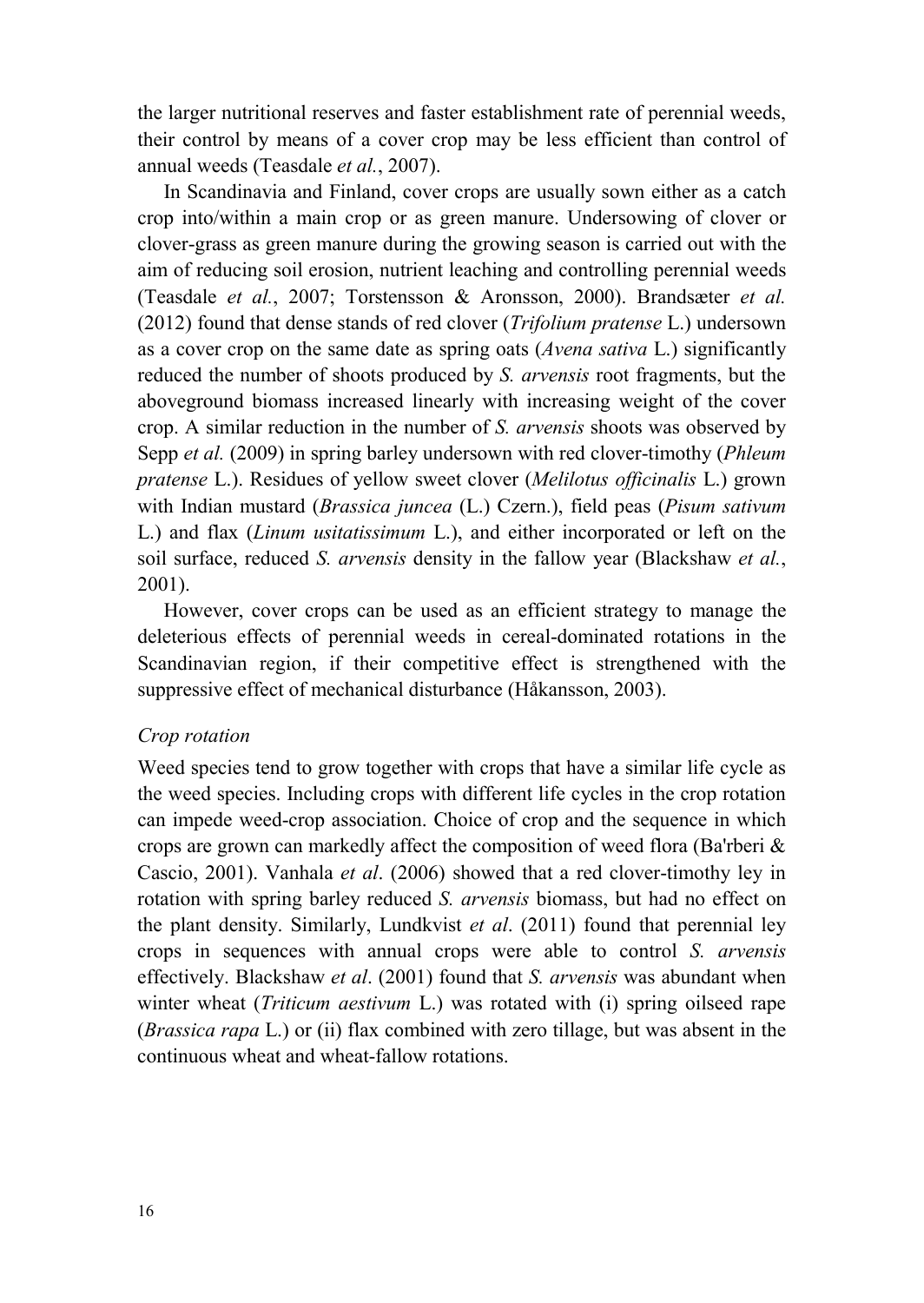### <span id="page-16-0"></span>1.4.2 Mechanical control

Physical removal of weeds by soil disturbance is undoubtedly the oldest measure of weed control. Weeds are affected by tillage and cultivation in different ways: (i) Growing weeds and penetrating organs are uprooted, dismembered and buried; (ii) the soil environment is altered in such a way that germination and establishment of weeds is promoted; and (iii) weed seeds are moved vertically and horizontally, affecting the emergence, survival and competitiveness of the weeds (Mohler, 2001).

## *Ploughing*

Ploughing cuts up the belowground parts of perennial weeds and buries the fragmented roots or rhizomes rather deep in the soil. Shoots developing from these fragments consume more resources to reach the soil surface than shoots arising from fragments buried at shallow depth. Boström & Fogelfors. (1999) found that the weight and shoot density of *S. arvensis* were lower in lateploughed plots than in stubble-cultivated plots. Similarly, Deveikytė *et al*. (2006) found that ploughing effectively reduced both the density and air-dry weight of perennial weeds, including *S. arvensis*, in spring wheat and spring oilseed rape. Seibutis & Feiza. (2008) found that autumn ploughing in combination with a compactor reduced the abundance of *S. arvensis* in spring barley.

## *Stubble cultivation*

Stubble cultivation is considered an efficient way to control perennial weeds (Håkansson, 2003). New shoots which develop from fragmented roots and rhizomes following stubble cultivation may deplete the nutrient reserves in these fragments. In Sweden, autumn stubble cultivation to a depth of 10-15 cm is usually performed after harvest using a tine or disc cultivator (Lundkvist  $\&$ Fogelfors, 2004). Stubble cultivation has a good control effect on *S*. *arvensis*. Brandsæter *et al*. (2012) found that the density of *S*. *arvensis* aboveground shoots and their biomass was somewhat lower in plots that were shallowploughed followed by harrowing. Melander *et al*. (2012) reported that autumn stubble cultivation reduced shoot numbers of *S*. *arvensis*, while Sepp *et al*. (2009) found that deep ploughing following stubble cultivation resulted in low emergence of *S*. *arvensis*, with the effect being more pronounced in spring wheat and spring barley fields than in pea fields. Soil cultivation with either a shallow plough or rototiller has the potential to reduce *S*. *arvensis* and other perennials such as *Cirsium arvense* (L.) Scop., *Rumex crispus* L., *Tussilago farfara* L. and *Stachys palustris* L. (Pekrun & Claupein, 2006).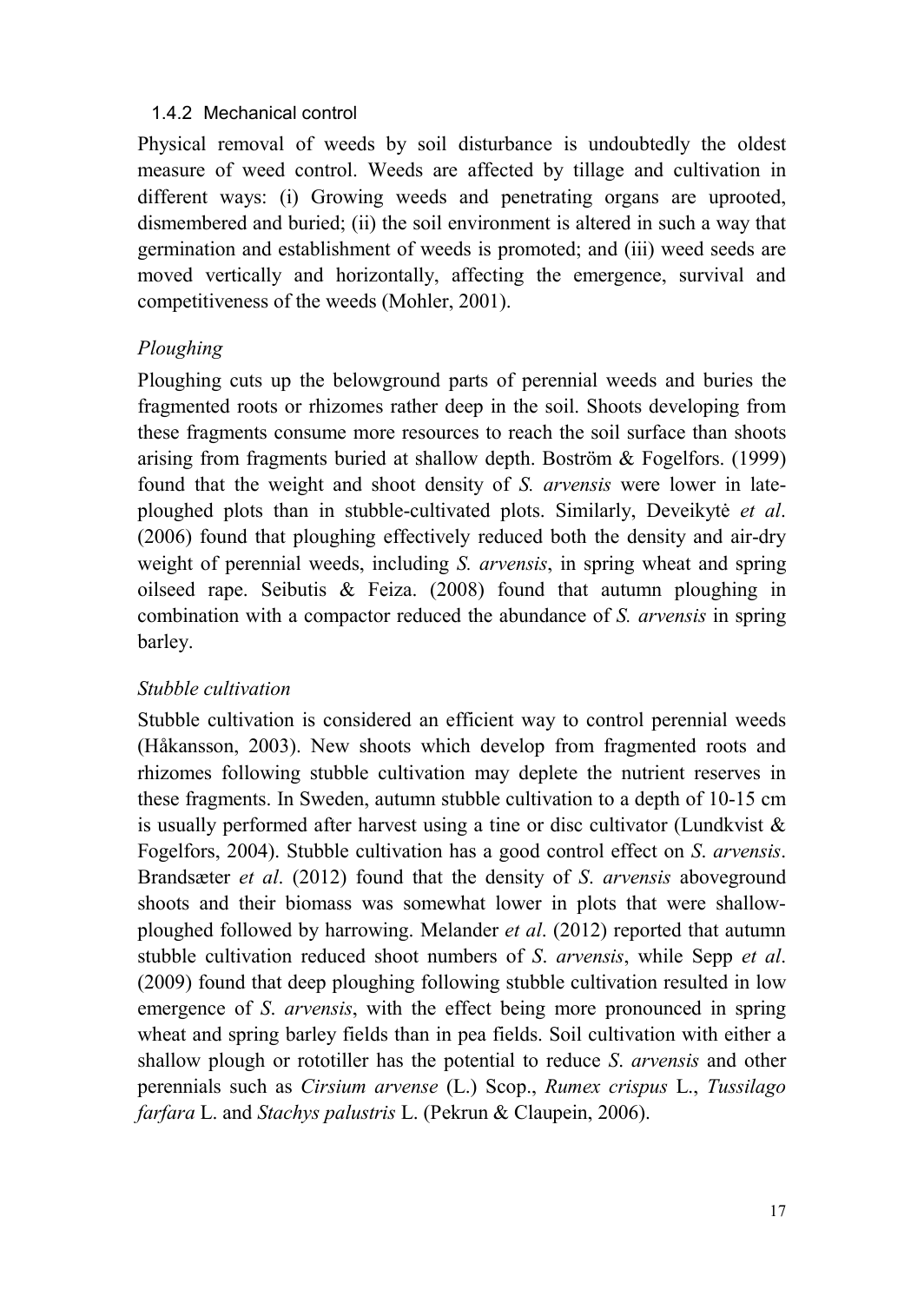#### *Mowing, weed harrowing and hoeing*

Mowing disturbs the growth and development of weeds by cutting off their aboveground parts. In comparison with tillage operations, mowing requires less energy and causes less soil erosion and nutrient leaching (Mitchell *et al*., 2000). Mowing may be an appropriate way to control perennial weeds, *e.g*. Holmøy & Teslo. (2000) found that mowing just after harvest and 4 weeks later had a good control effect on annual and perennial weeds in cereals. Brandsæter *et al*. (2012) found that mowing in autumn seemed to suppress *S. arvensis*.

Weed harrowing destroys weeds by uprooting them and covering them with soil. The efficiency of weed harrowing in controlling weeds may vary depending on weed species and their development stages and on the harrowing technique used. Auškalnis & Auškalnienė. (2009) found that early harrowing and harrowing two or three times was rather effective in controlling weeds in barley fields where *S. arvensis* was the dominant weed species. In contrast, Gawęda *et al*. (2014) found that harrowing at the cracking and 3-4 leaf stage was not effective in reducing the density of *S. arvensis* in spring barley.

The thesis focus mechanisms of interest for evaluating measures of mechanical control, and choosing the proper size of propagules and planting depth was one of the challenges in the experiments. The results of earlier experiment with *Sonchus arvensis* showed that shoots could develop from root fragments with a length of 5, 10 and 20 cm (Grauzdev& Tulikov, 1966). The largest width reported for thickened young roots of *S*.*arvensis* is 4-5 mm (Håkansson, 1969). In the thesis root fragments with thickness lower than 2.5 mm were regarded to have less chance to reach the soil surface, and thicknesses of about 2.5 to 4 mm were used in the experiments (Paper I-IV). Håkansson & Wallgren. (1972b) showed that the numbers of produced shoots on *S*.*arvensis* root fragments decreased with increasing planting depth. Root fragments placed at the depth of 2.5, 10 and 17.5 cm produced many living shoots, whereas those buried deeper (at 25 and 30 cm depth) had lower shoot production capacity. To evaluate any effects of depth, but still provide the root fragments a reasonable chance to emerge, planting depths of 3, 10 and 17 cm were used in the experiments of the thesis.

#### <span id="page-17-0"></span>1.4.3 Chemical control

Synthetic auxin herbicides are the primary chemicals used to control *S. arvensis*. This weed species is moderately susceptible to phenoxy acetic acid herbicides such as 2,4-D, 2,4-DB and MCPA while in the seedling stage and moderately resistant when the stand has established (Fogelfors & Lundkvist, 2008; Lemna & Messersmith, 1990). Auxin-type herbicides achieve more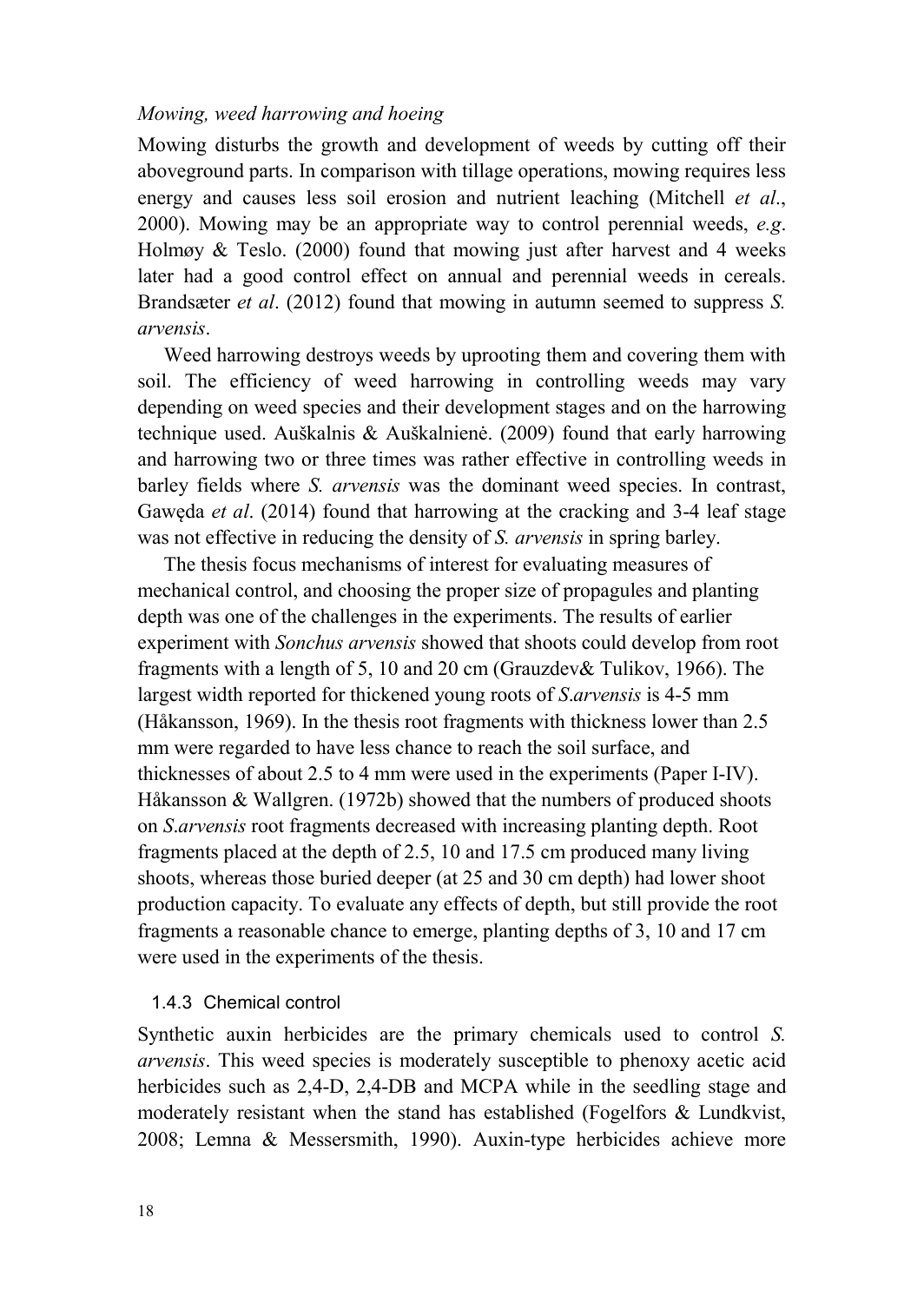efficient control of *S*. *arvensis* when applied at the late rosette stage (Vidme, 1961). Pyridine carboxylic acid herbicides such as picloram, clopyralid and triclopyr, used in combination with phenoxy acetic acid herbicides, are considered to be effective against *S. arvensi*s. The ready-to-use herbicide mixture of 2,4-D 140.2 g  $L^{-1}$  + triclopyr 144 g  $L^{-1}$  at a dose of 3552 mL ha<sup>-1</sup> at the weed stage of early stem formation reduces the population density of *S*. *arvensis* considerably (Dimitrova & Marinov-Serafimov, 2008).

Branched-chain amino acid (ALS) inhibitors such as sulfosulfuron, chlorsulfuron, metsulfuron-methyl, tribenuron-methyl and thifensulfuronmethyl are also used to control *S. arvensis*. Pilipavičius *et al*. (2010) showed that autumn application of Monitor 75% (sulfosulfuron 750 g  $kg^{-1}$ ) could effectively destroy *S*. *arvensis* in a winter wheat crop. Darwent *et al*. (1998) suggested application of clopyralid at 0.1 or 0.2 kg a.i.  $ha^{-1}$  followed by application of metsulfuron in the second year and dicamba plus MCPA in the third year under zero tillage as an option for gradual reduction of *S*. *arvensis* in a 4-year oilseed rape-barley rotation.

In Sweden, to achieve a sufficient control effect against *S*. *arvensis* and other dicotyledonous weeds in the field, synthetic auxin herbicides are usually combined in different ways with ALS inhibitors. In spring cereals, the following mixtures of active ingredients are often used: chlorpyralid + fluroxypyr, MCPA + chlorpyralid + fluroxypyr, tribenuron-methyl + fluroxypyr, and tribenuron-methyl + tifensulfuron-methyl + fluroxypyr. In winter cereals,  $MCPA + fluroxypyr$  are often used, while rimsulfuron may be used in potatoes and rimsulfuron  $+$  mesotrion and rimsulfuron  $+$  fluroxypyr in maize. In pastures and grass leys, fluroxypyr may sometimes be used (Jordbruksverket, 2015).

#### <span id="page-18-0"></span>1.4.4 Biological control

Microbially produced herbicidal compounds which possess characteristics such as relatively short life time, activity in small quantities and non-toxic residues in the environment have advantages over synthetic chemical structures (Saxena & Pandey, 2001). Several microbial phytotoxins or their synthetic analogues can be utilised for the development of new agrochemicals against *S. arvensis*. Cimmino *et al*. (2008) found that the phytotoxin deoxaphomin, produced by the fungus *Phoma exigua* var. *exigula* (strains C177 and S-9), had a high level of toxicity on the leaves of *S. arvensis*.

A survey of potential insect biological control agents of *Sonchus* spp. resulted in the introduction of three insect species, *Tephritis dilacerata* Lw. (Diptera: Tephritidae), *Cystiphora sonchi* (Bremi) (Diptera: Cecidomyiidae) and *Lyriomyza sonchi* Hendel (Diptera: Agromyzidae), into Canada (Lemna &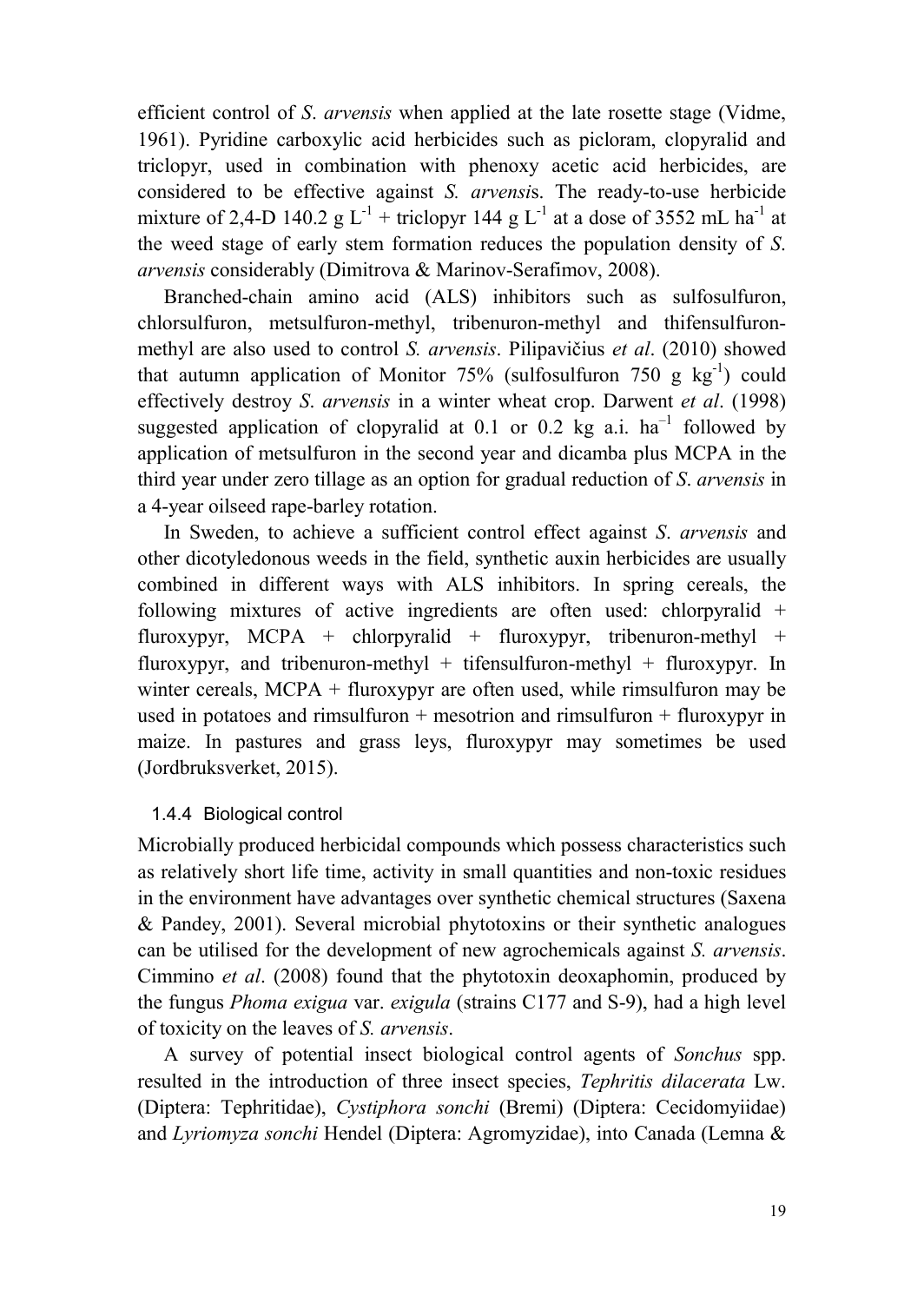Messersmith, 1990; Peschken, 1984). *Tephritis dilacerata* occurs throughout northern and central Europe and the button-like floral galls which develop due to its larvae feeding on the developing plant ovaries hamper seed production in infested buds. *Lyriomyza sonchi* comes from Europe and forms blotch mines within the leaf tissue. However, both these species proved unsuccessful as biological control agents because of their inability to establish after release in Canada (Lemna & Messermith, 1990; Peschken, 1984). *Cystiphora sonchi* is native to Europe and its larvae form galls on the leaves (DeClerck-Floate  $\&$ Steeves, 1995). Although the introduction of this insect species into Canada was successful, it was only able to cause limited damage to *Sonchus* spp. weeds (McClay & Peschken, 2001).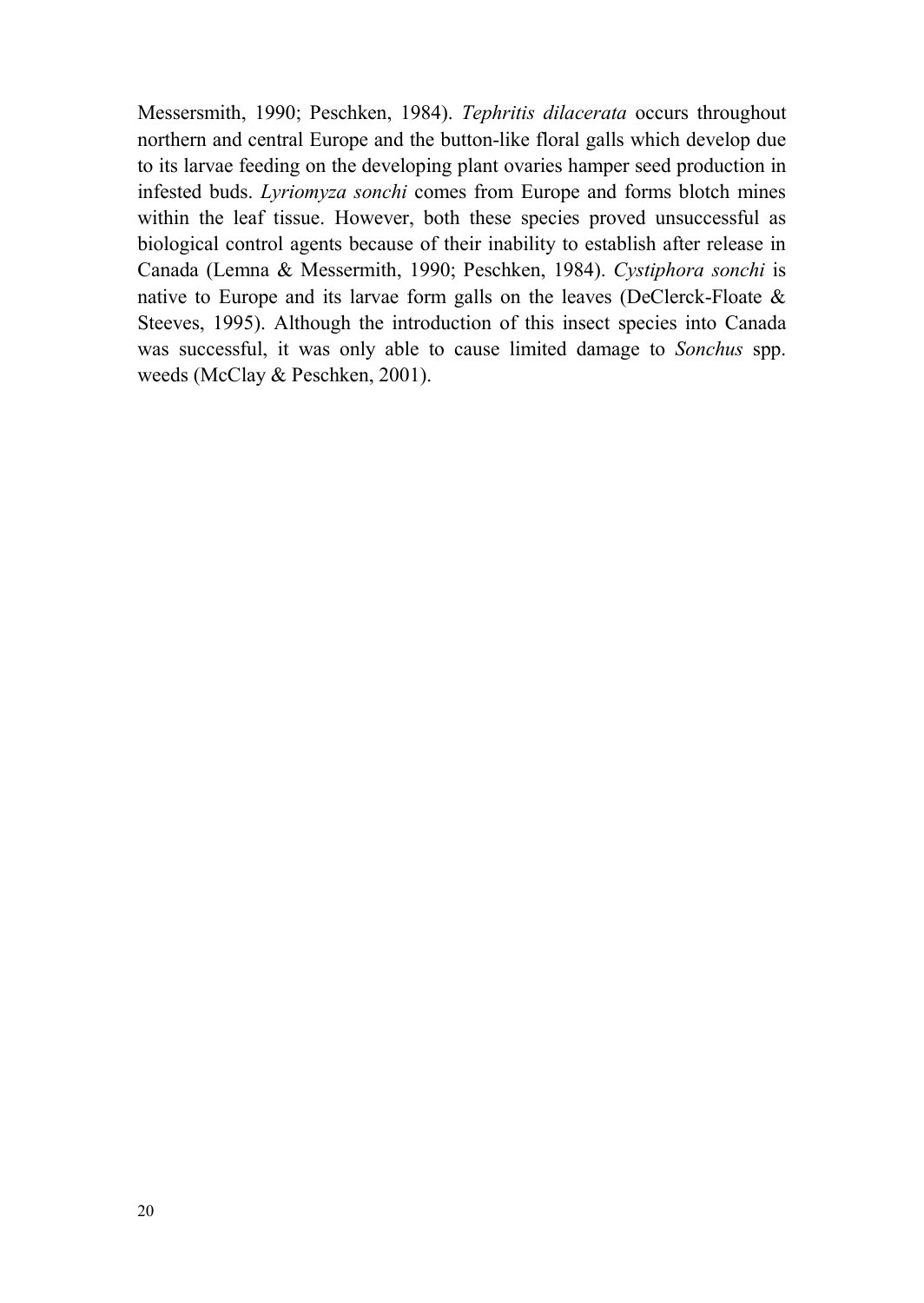## <span id="page-20-0"></span>2 Population dynamics of *Sonchus arvensis* L.

Plant population dynamics is an area of plant science dealing with changes in the density, size and fecundity of the individual plants that make up the population and factors affecting their germination, growth, development, reproduction and death rate (Crawley, 2007).

## <span id="page-20-1"></span>2.1 Life cycle

In central Sweden, the life cycle of *S. arvensis* may be described as follows (Håkansson, 1969). When soil temperature in the upper soil layer increases in early April, belowground shoots start to grow from vegetative buds on the root surface. In late April, the shoots are still under the soil surface and the first new thin and unbranched roots are being produced at this stage. Belowground shoots reach the soil surface about a month after initial growth and the roots have become slightly branched at this time. Initial thickening of the roots takes place at the 3-7 leaf stage in the end of May. The increase in thickness of new roots proceeds and the thickness of new roots reaches 3-5 mm by the end of June (Håkansson, 1969). Thickened roots are usually found at a soil depth of 5- 12 cm, but can penetrate to a depth of 2 m and produce vegetative buds as deep as 50 cm below the soil surface (Stevens, 1924). New roots developing from thickened roots and adventitious roots originating from belowground stem parts of aerial shoots are the main sources of infestation in new areas. The number of shoots increases rapidly in May, remains stagnant in the beginning of June and then starts to decrease during August (Brandsæter *et al*., 2012). Aerial shoots develop flowering stalks and inflorescence buds in the latter part of July. The time required for seeds to become mature is about 10 days. Most of the flowering is completed by the end of August and seeds are dispersed until the end of September. In the autumn, bud dormancy in root buds is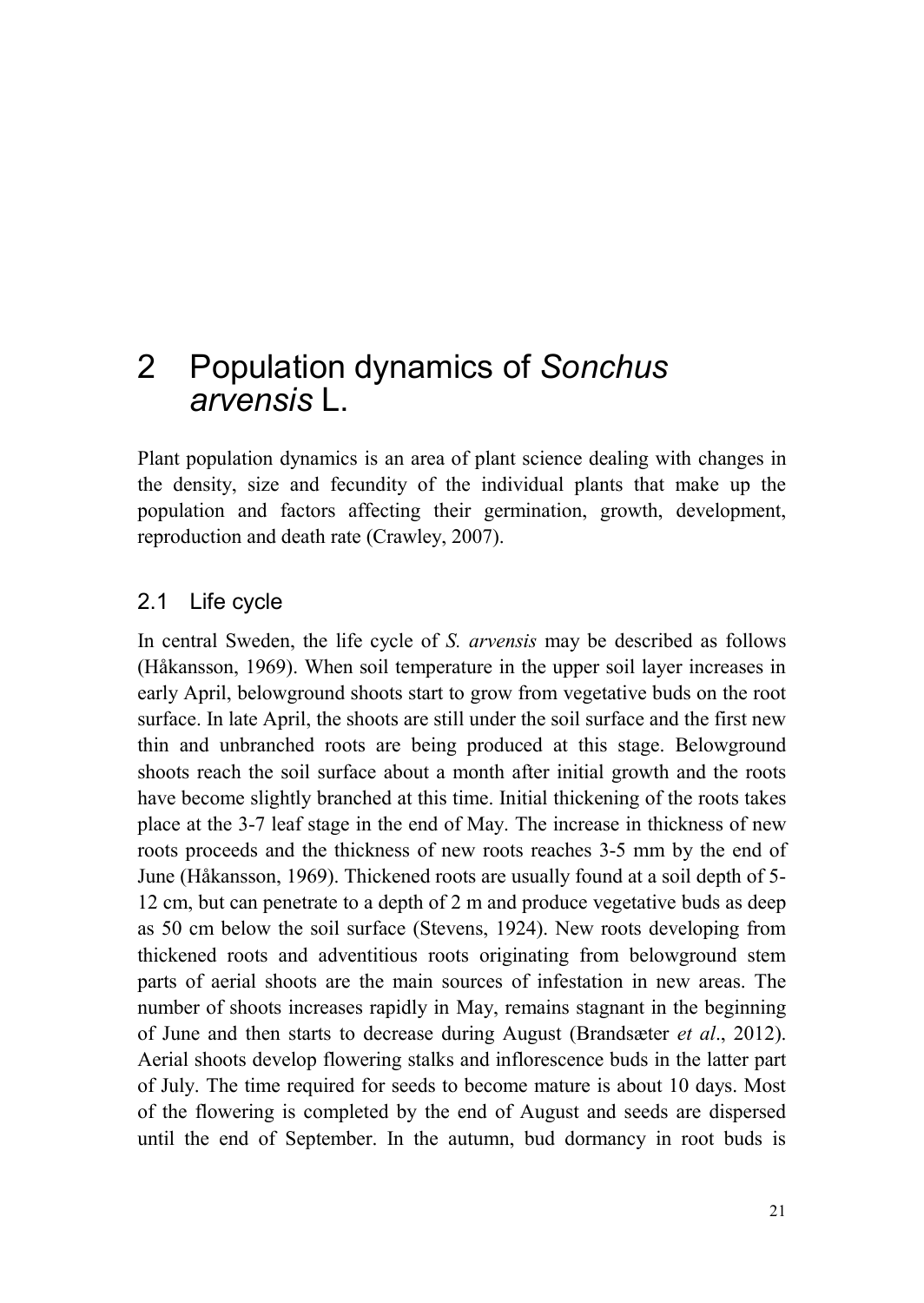induced due to lower temperature and shorter photoperiod. This causes a decrease in the development of shoots between mid-September and early October. However, a further decrease in soil temperature can break this innate dormancy and the development of shoots begins again if the temperature permits (Liew *et al*., 2013; Andersson *et al*., 2013; Brandsæter *et al*., 2010). Aerial shoots and the majority of thin roots finally die and thickened roots with a width of 4-5 mm remain as overwintering organs to support the regrowth of new shoots in the next growing season (Håkansson, 1969; Stevens, 1924).

Successful establishment of *S. arvensis* from seeds depends on the depth at which the seeds are buried and the orientation of the seeds in the soil. Håkansson & Wallgren. (1972a) found that *S. arvensis* seeds buried at a depth of 0.5 cm established seedlings which developed thickened horizontal and vertical roots with considerable regenerative ability. Bosy & Aarssen. (1995) also found that *S. arvensis* seeds with horizontal radical emergence had higher germination rates than seeds with either vertical upward or downward emergence.

Håkansson. (1969) showed that *S. arvensis* reached a minimum dry weight in belowground plant parts at 5-7 leaf stage, due to retranslation of stored reserves to the growing aboveground parts, respiration of the old roots and development of fine roots. At this stage, *i.e*. the compensation point, the plants showed minimum regenerative capacity and were most susceptible to mechanical disturbance.

However, studies by Tavaziva. (2012) and Verwijst *et al.* (2014) have shown that the compensation point occurred earlier, at leaf stages 4 and 5; little earlier for plants without competition than plants growing in competition with a crop.

Studies on the population dynamics of as may rise many questions needed to investigate.

- $\checkmark$  Is there any difference in the ability of proliferation between *S*.*arvensis* roots with different sizes?
- $\checkmark$  To which extent does the depth at which the roots develop influence the emergence time of shoots and their growth?
- $\checkmark$  How does temperature affect emergence time and development of shoots from roots of *S.arvensis*, and how large are the effects of variable climatic conditions?
- $\checkmark$  Does dormancy in the vegetative buds break at the same time in *S*.*arvensis* roots with different initial weights?
- Does compensation point take place in the same time in *S*.*arvensis* roots with different initial weights?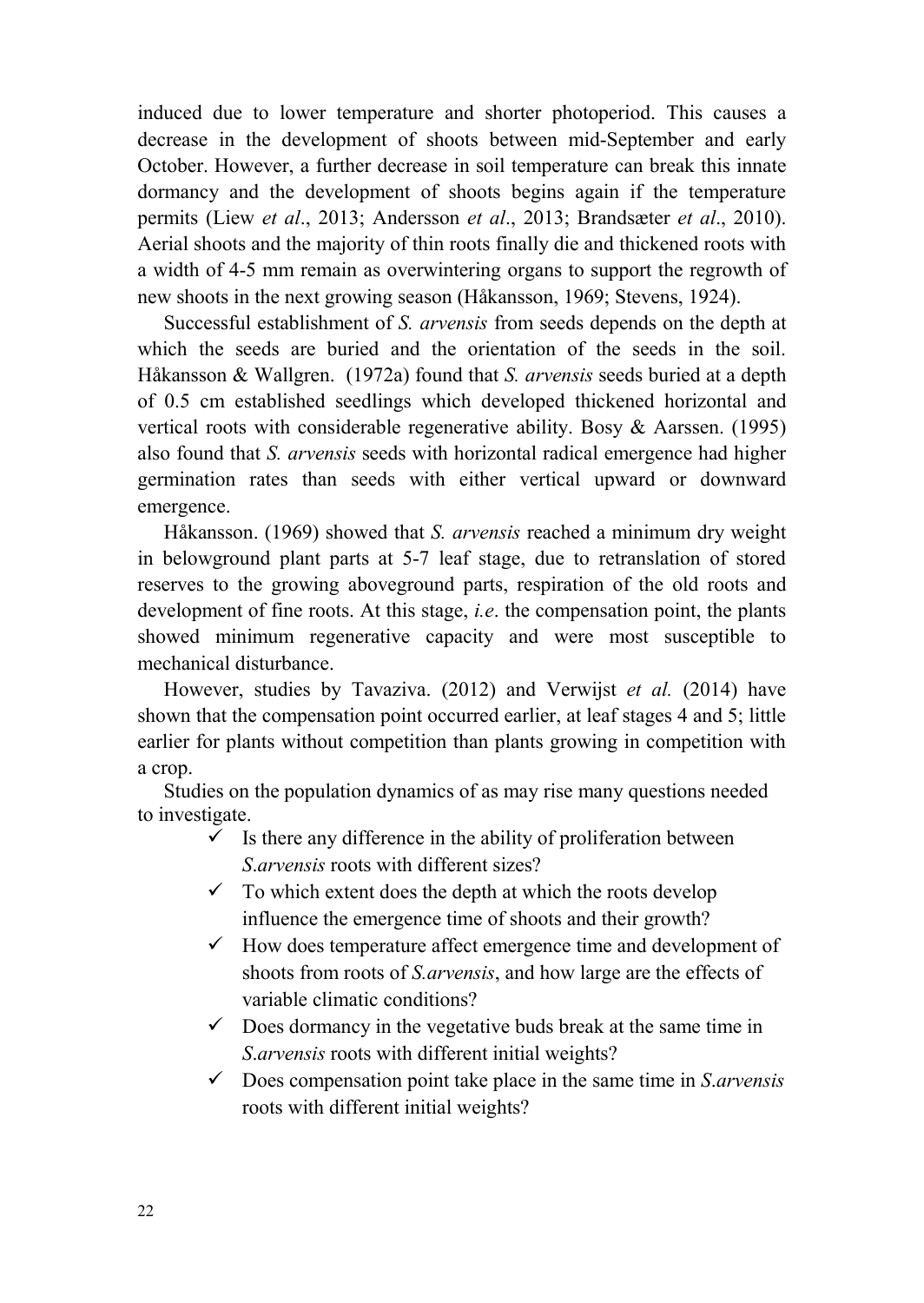- $\checkmark$  Is the rate of shoot emergence higher for thickened roots than for thin roots?
- $\checkmark$  Does the position of buds on the roots affect their release from dormancy, and growth and development of the shoots arisen from the buds?

In the thesis some of these questions have been addressed. The regenerative capacities of *S. arvensis* root fragments with different initial sizes are compared. Also, the impacts of temperature and soil depth on emergence are examined.

#### <span id="page-22-0"></span>2.1.1 Environmental factors

A single plant of *S. arvensis* is able to establish a large patch of shoots through vegetative proliferation. Soil properties such as pH, soil type, water content and soil depth at which root fragments are placed and the light intensity are environmental factors that strongly affect the establishment, growth and development of *S. arvensis* plants. For instance, Zollinger & Kells. (1991) found that *S. arvensis* plants grown in a soil with pH 5.2 had lower total biomass than plants grown at higher soil pH levels. Those authors also showed that an increase in soil water content to (full saturation) was associated with an increase in plant height, number of leaves and number of capitula. Decreasing the light intensity from 580 to 285  $\mu$ E m<sup>-2</sup> s<sup>-1</sup> resulted in production of fewer leaves with smaller size, as a result of greater growth of stems and leaves at the expense of root growth.

Belowground shoots that originate from vegetative buds on deeply buried root fragments need a longer time to reach the soil surface and consequently use larger amounts of nutrient reserves from the roots. Therefore *S. arvensis*  root fragments placed in deeper layers of the soil produce fewer shoots than root fragments placed at shallower depth in soil (Brandsæter *et al*., 2011).

In perennial weeds, early establishment of bud sprouting by vegetative reproductive structures at the beginning of growing season is regarded as a critical factor for weed survival (Ghersa *et al*., 1990). Stored carbohydrate reserves in overwintering belowground vegetative structures provide resources for growth of the new developing sprouts. Sprouting and growth are under the control of many factors, among which temperature plays an important role (Satorre *et al*., 1985).

Travlos *et al*. (2009) found that the sprouting rate and percentage of purple nutsedge (*Cyperus rotundus* L.) was highest at temperatures between 34 and 38 °C and lowest at temperatures between 18 and 22 °C. Elevated temperature (29-38 °C) not only increased the sprouting rate of *Cyperus esculentus* (L.), but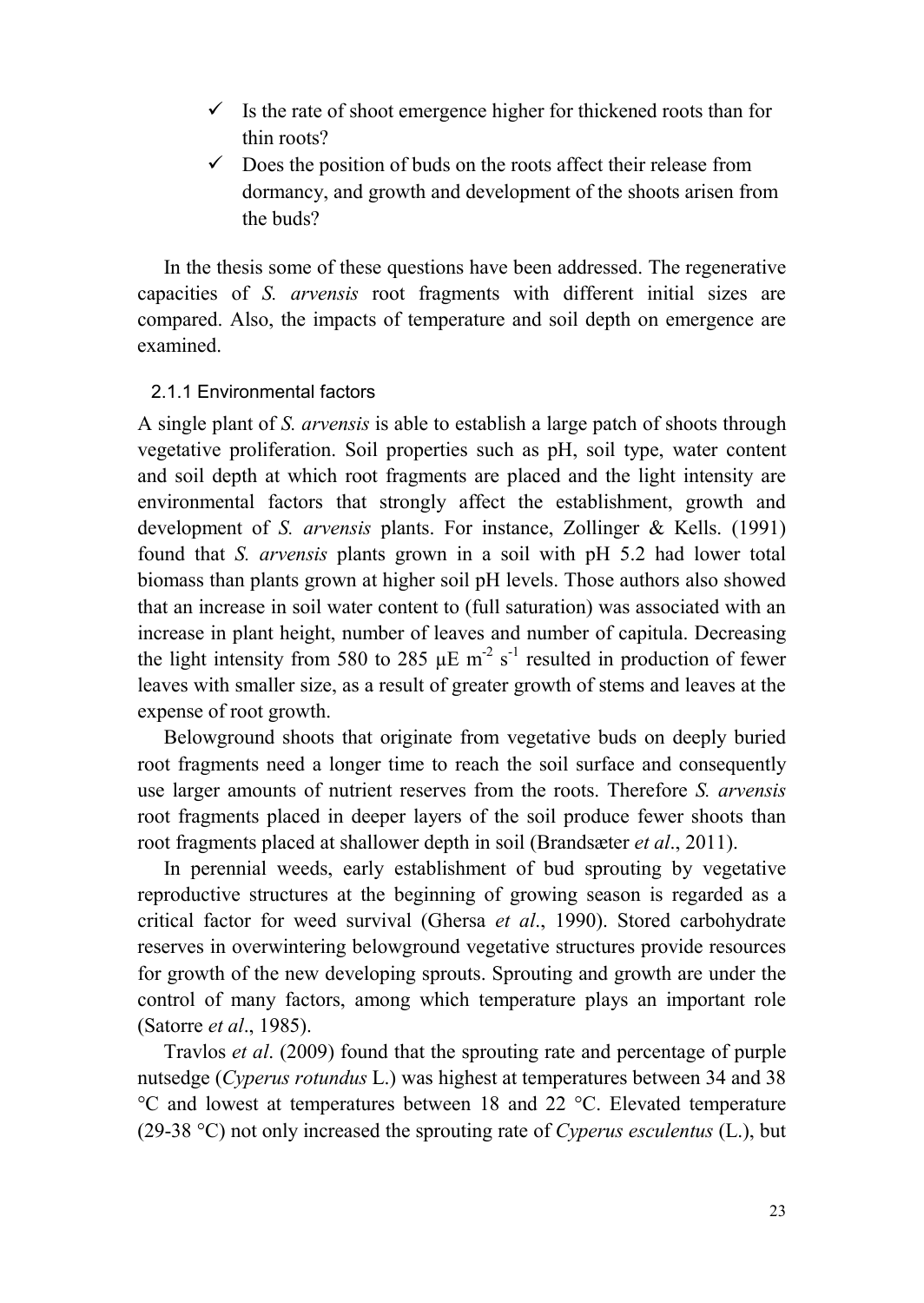also enhanced the growth of sprouts, so that the length and dry weight of shoots increased parabolically with increasing temperature (Li *et al*., 2000). Spencer & Ksander. (2006) found that the emergence rate of giant cane (*Arundo donax*) ramets and their weight were under the control of temperature. Holshouser *et al*. (1996) found that the bud break rate of *Sorghum halepense* (L.) increased with temperature within the range 28-36 °C, while a further increase in temperature resulted in a reduction in the rate of rhizome bud break.

A better understanding of the impact of increasing temperature on sprouting and prediction of time of emergence in a changing climate would enable the capacity of existing weed management strategies to be improved and new strategies to be designed. In the thesis, these questions were addressed by letting roots grow under three constant temperature conditions, from which a relation between emergence and temperature was developed, and thereafter applied to observed variations in weather.

#### <span id="page-23-0"></span>2.1.2 Pre-emergence variation

Pre-emergence traits such as growth rate, duration of growth and initial plant size not only determine the seedling performance at the beginning of the growing period, but also affect the fitness of adult plants (growth, survival and fecundity) and consequently their mode of competition (Weiner & Damgaard, 2006; Benjamin & Hardwick, 1986). Variation in size is considered to be an important factor resulting in the development of size hierarchies in plant populations. Several studies have shown the significant role of size variation for growth and development of weed species. For example, in comparison with late-emerging seedlings originating from small seeds of *Ericameria nauseosa*, seedlings from larger seeds emerged earlier at a higher rate and produced a larger percentage of total biomass, from which a high proportion was allocated to longer taproots (Benard & Toft, 2007). Susko & Lovett-Doust. (2000) concluded that low-weight seeds developed seedlings with larger height and lower weight.

Dalbato *et al.* (2014) found that longer fragments of the rhizomatous herbaceous perennial coltsfoot (*Tussilago farfara* L.) produced more aboveground shoots and developed more leaves than shorter fragments. Song *et al.* (2013) found that removing proximal and distal internodes from singlenode fragments reduced their reproductive capacity in terms of ramet numbers and biomass compared with fragments on which the internodes remained attached to the nodes in 15 stoloniferous species. Highly fragmented rhizomes of *Alternanthera philoxeroides* (Mart.) produced more new ramets which had a lower biomass and leaf area (Dong *et al.*, 2012). In the creeping perennial weed *Cirsium arvense* (L.) Scop., the probability of emergence increased with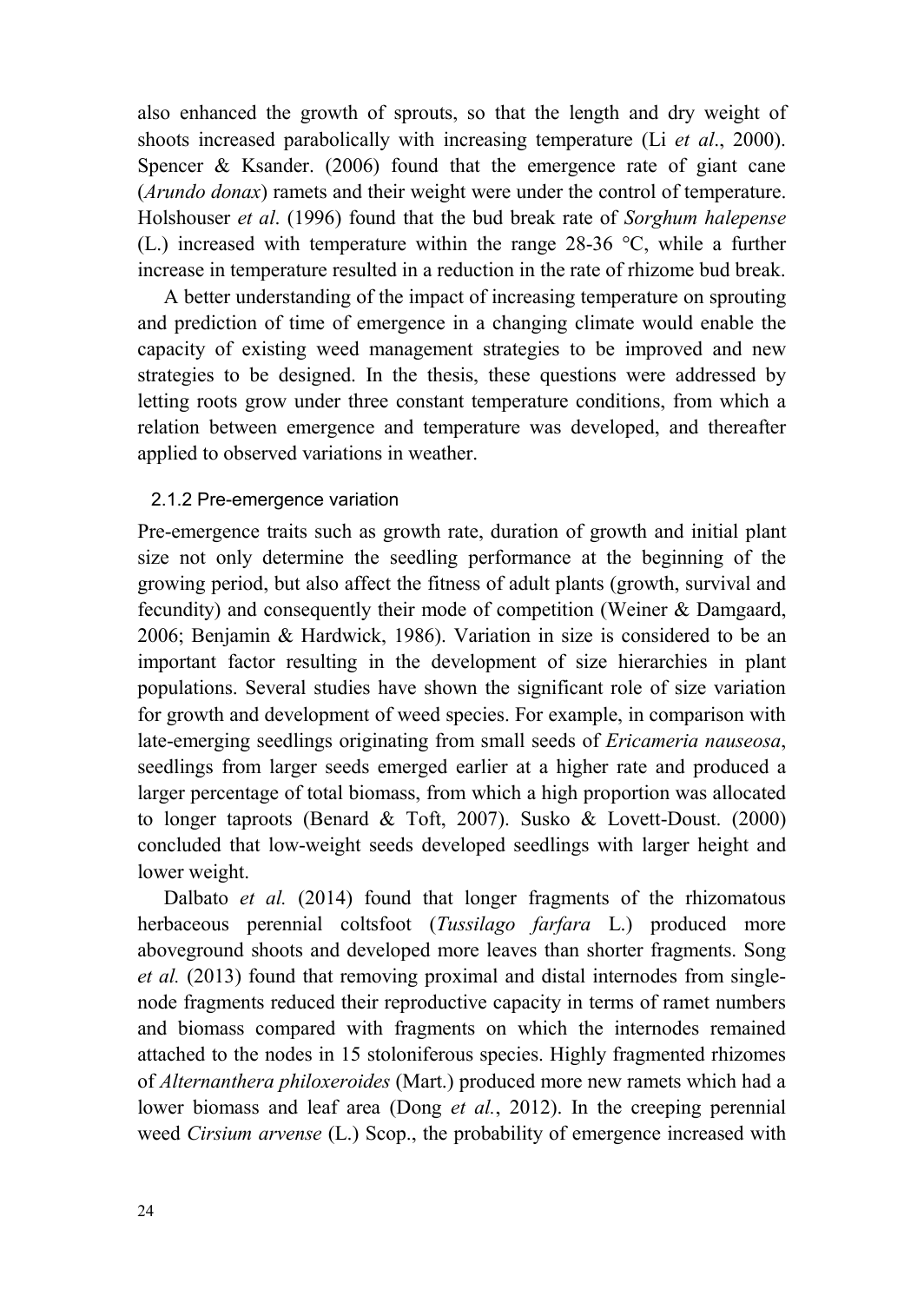increasing initial weight of root fragments and more shoot and root dry biomass was produced at harvest (Sciegienka *et al.*, 2011). Abdullahi & Cavers . (1997) found that the total percentage of regeneration was higher in 10 cm long root fragments of clammy ground-cherry (*Physalis heterophylla* Nees) than in shorter root fragments.

The significant role of initial size on growth and development of clonal aquatic plants has been also documented in several studies. For instance, Lin *et al.* (2012) showed that larger fragments of *Ipomea aquatic* with a larger number of nodes produced more dry biomass and developed a higher leaf area due to a higher growth rate. Riss *et al.* (2009) found that two-node stem pieces of *Potamogeton perfoliatus* (L.) regenerated better than one-node stem pieces. A study on the impact of fragmentation on growth of *Elodea canadensis* by Mielecki & Peiczynska. (2005) showed that the number of lateral shoots produced by fragments from the middle and the bottom (4-5 cm) of the plant was 50% less than the number arising from apical fragments (3 cm). In the current thesis, the role of initial size on emergence was examined by dividing roots into classes with significantly different initial size and weight at planting.

## <span id="page-24-0"></span>2.2 Resource allocation

The success of plants in natural ecosystems depends upon traits related to resources acquisition. Plants respond to variations in the environment by apportioning biomass among various plant organs in order to optimise the capture of nutrients, light, water and carbon dioxide in a way to maximises plant growth rate and maintains fitness (Mc Connaughay & Coleman, 1999).

The patterns of biomass partitioning to various organs are under the influence of environmental factors, either biotic agents such as insect herbivores (Orians *et al*., 2011) and pathogens (Kluth *et al*., 2003) or abiotic agents such as soil nutrient availability, light intensity (Geng *et al*., 2007), soil water content (Acciaresi & Guiamet, 2010), competition (Blank, 2010), plant density and propagule fragmentation (Wang *et al*., 2014) and habitant and disturbance (Shadel & Molofsky, 2002). Life history traits such as plant size and relative growth rate are other factors affecting biomass allocation pattern. Within a population of herbaceous perennials, large plants allocate disproportionately more resources to female functions than smaller plants (Zhang & Jiang, 2002). Three native varieties of *Alternanthera philoxeroides* which differ in growth vigour were found to have different biomass allocation patterns (Jia *et al*., 2010).

Biomass allocation affects the competitive ability of plants (Gaudet  $\&$ Keddy, 1988). Drenovsky *et al*. (2008) found that a larger root system, arising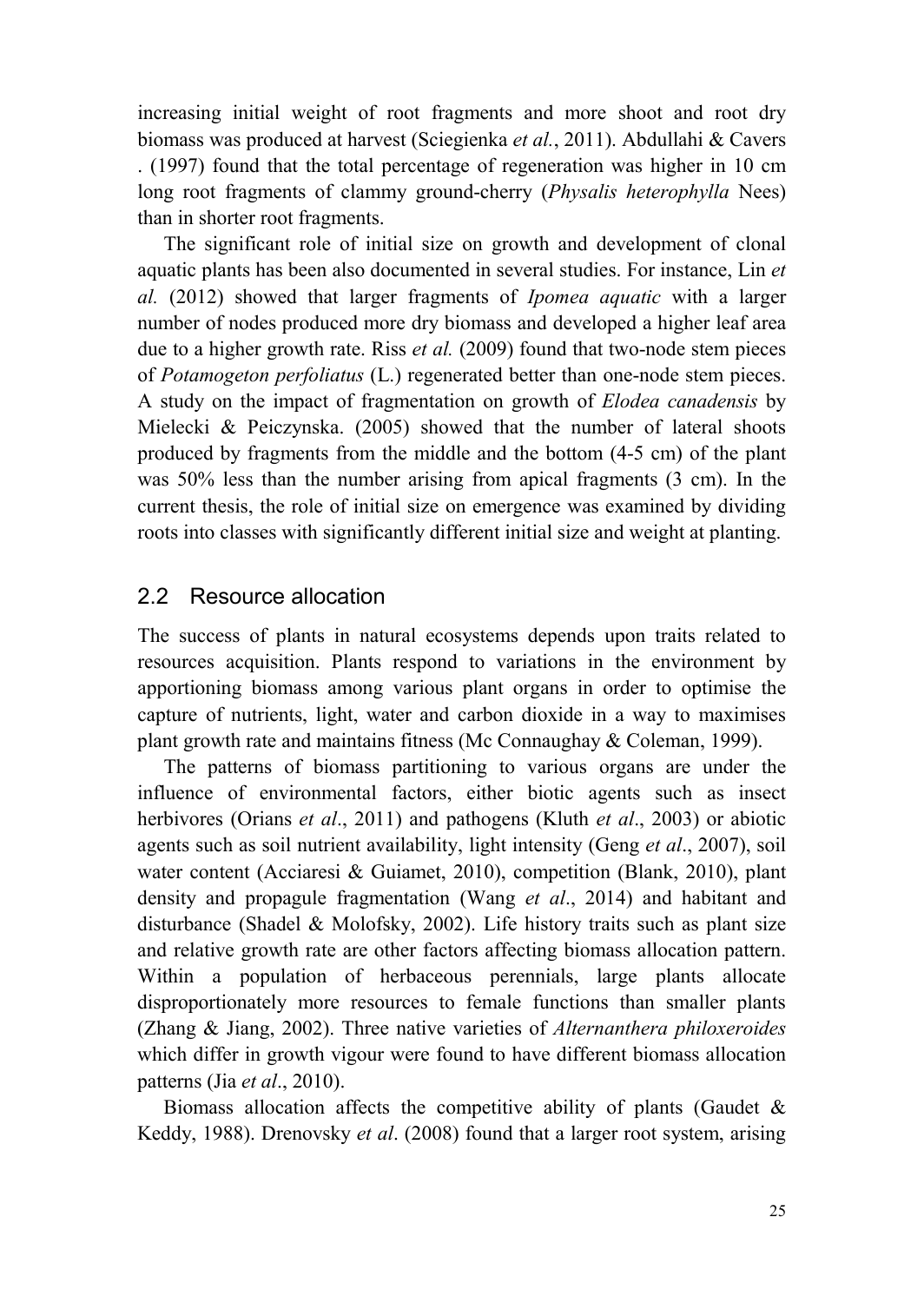as a result of more allocation of biomass to belowground parts, enabled invasive species to capture more resources and to outcompete native species. Holt & Orcutt. (1991) found that Johnsongrass (*Sorghum halepense* L.) was superior in competition to cotton (*Gossypium hirsutum* L.) due to a better developed root system, which resulted from greater biomass allocation to the roots.

Among nutrient resources, nitrogen plays a major role in the balance in biomass allocated to roots and shoots. There is a near linear relationship between plant nitrogen concentration and relative growth rate (Hilbert, 1990). For example, cheat grass (*Bromus tectorum*) plants grown in an N-enriched environment had increased root and shoot biomass relative to the native perennial as a consequence of greater growth rate (Vasquez *et al*., 2008).

In this thesis, biomass production and its partitioning among different plant components of *S*. *arvensis* populations were studied as treatment effects of root fragments with different initial length. Also nitrogen allocation pattern and its dynamic during the autumn were evaluated.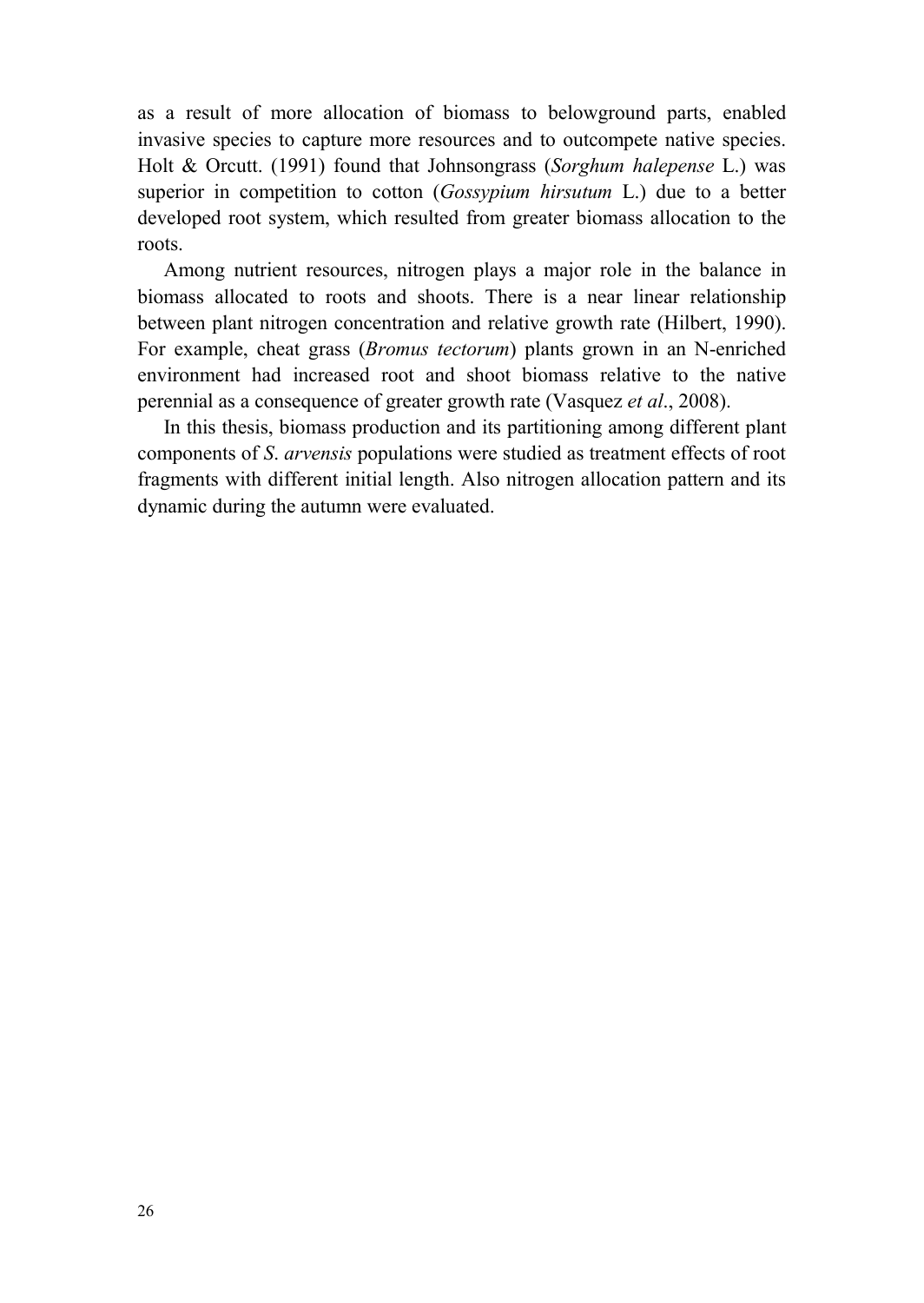## <span id="page-26-0"></span>3 Overall objectives and specific hypotheses

The overall objective of this thesis is to increase the knowledge on the suppressive effect of mechanical control measures on the abundance/growth/competitiveness of *S*. *arvensis* in terms of its population dynamics. The other aim is to develop relations for the impact of temperature on sprouting of *S*. *arvensis*, and to make predictions for variable climatic conditions. The findings were intended to contribute to theory development and to lead to recommendations for practical weed control, especially in organic farming.

The aim in Papers I-IV was to determine the impact of pre-emergence variation traits (initial root size) on sprouting, shoot emergence time, shoot numbers, rosette size, shoot height, biomass production, nitrogen content and recycling.

## <span id="page-26-1"></span>3.1 Paper I

The specific objective in Paper I was to assess the impact of pre-emergence variation on emergence, growth and development of aboveground plant parts of *S*. *arvensis*. The hypotheses tested were that: (1) shoots on longer roots emerge earlier than shoots on shorter roots; (2) longer roots produce more shoots per root; (3) longer roots produce larger rosettes; and (4) longer roots produce more flowers and mature seeds.

## <span id="page-26-2"></span>3.2 Paper II

The specific objective in Paper II was to quantify how the lengths of *S*. *arvensis* root fragments affect shoot development, biomass production and nitrogen allocation. The hypotheses tested were that: (1) shoot height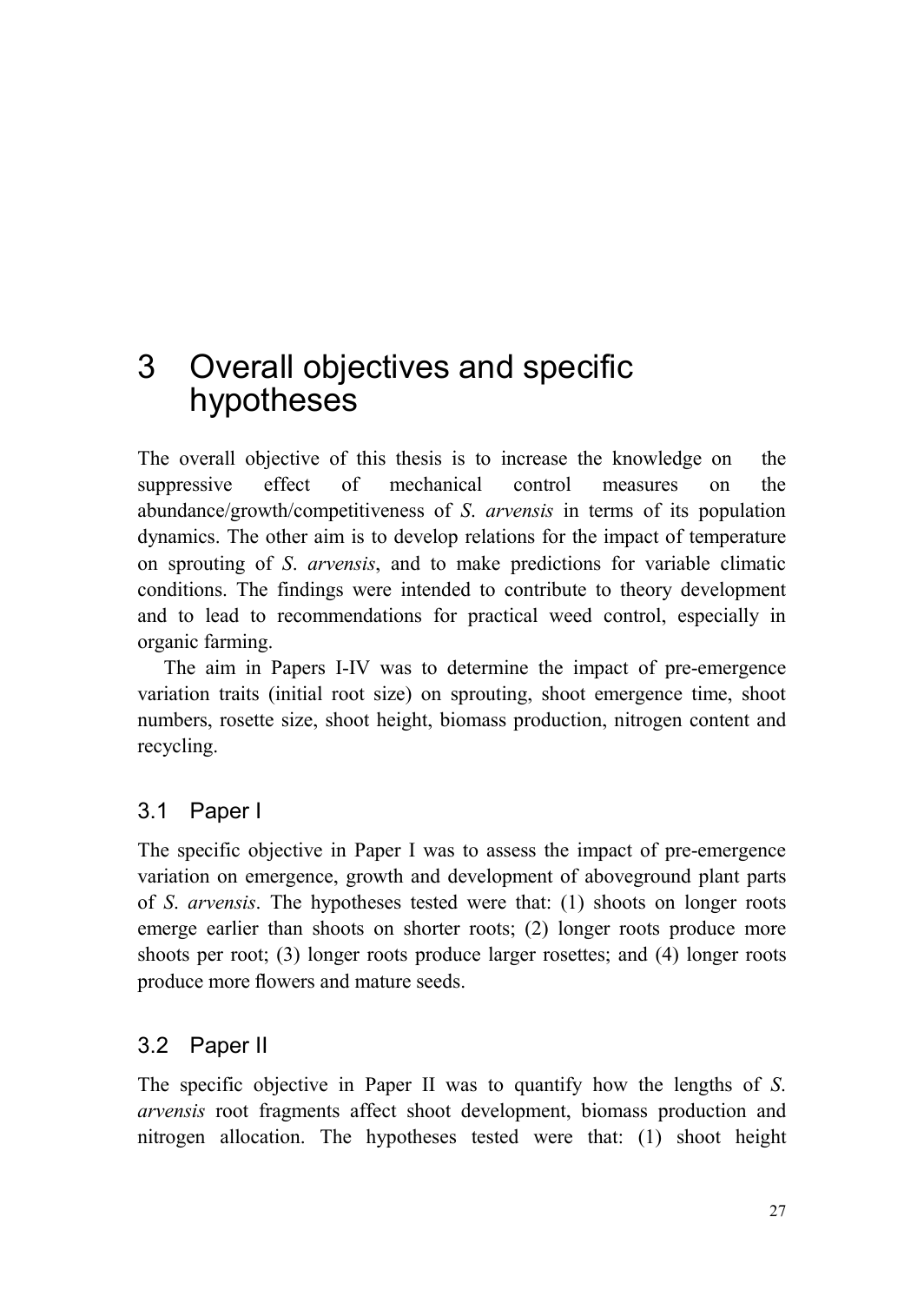frequency distributions become bimodal later in the season due to variations in shoot emergence time, regardless of degree of fragmentation; (2) longer root fragments produce larger plants with a higher amount of nitrogen per plant; (3) for a given total root length per  $m^2$ , total biomass production and total amount of nitrogen per  $m<sup>2</sup>$  are the same regardless of degree of fragmentation; (4) longer root fragments produce plants with a higher proportion of biomass and nitrogen in the roots compared with the shoots; and (5) the amount of nitrogen is higher in roots compared with buds for all root lengths.

## <span id="page-27-0"></span>3.3 Paper III

The specific objective in Paper III was to assess the impact of root fragmentation on seed production in *S*. *arvensis*. The hypotheses tested were that: (1) longer root fragments produce plants with a higher number of flower receptacles, each containing more seeds; (2) for a given total root length, the number of mature flower receptacles and number of seeds produced is not affected by root fragmentation; (3) the first cohort of shoots contributes more to generative reproduction than the second cohort of shoots; (4) average seed weight does not differ between plants originating from different root lengths or between shoot cohorts; and (5) number of seeds per flower receptacle and average weight per shed seed are constant over time.

## <span id="page-27-1"></span>3.4 Paper IV

The specific objectives in Paper IV were to compare simulated time of emergence with observed emergence in practical experiments and to use a model to predict the time when belowground shoots of *S*. *arvensis* reach the soil surface and start producing aboveground shoots in spring under variable climate conditions. The hypotheses tested were that: (1) soil temperature is the driving force for the processes which determine the elongation rate of belowground shoots from the roots of *S*. *arvensis*; (2) the time of emergence is determined by an accumulated temperature sum specific for each root-weight class.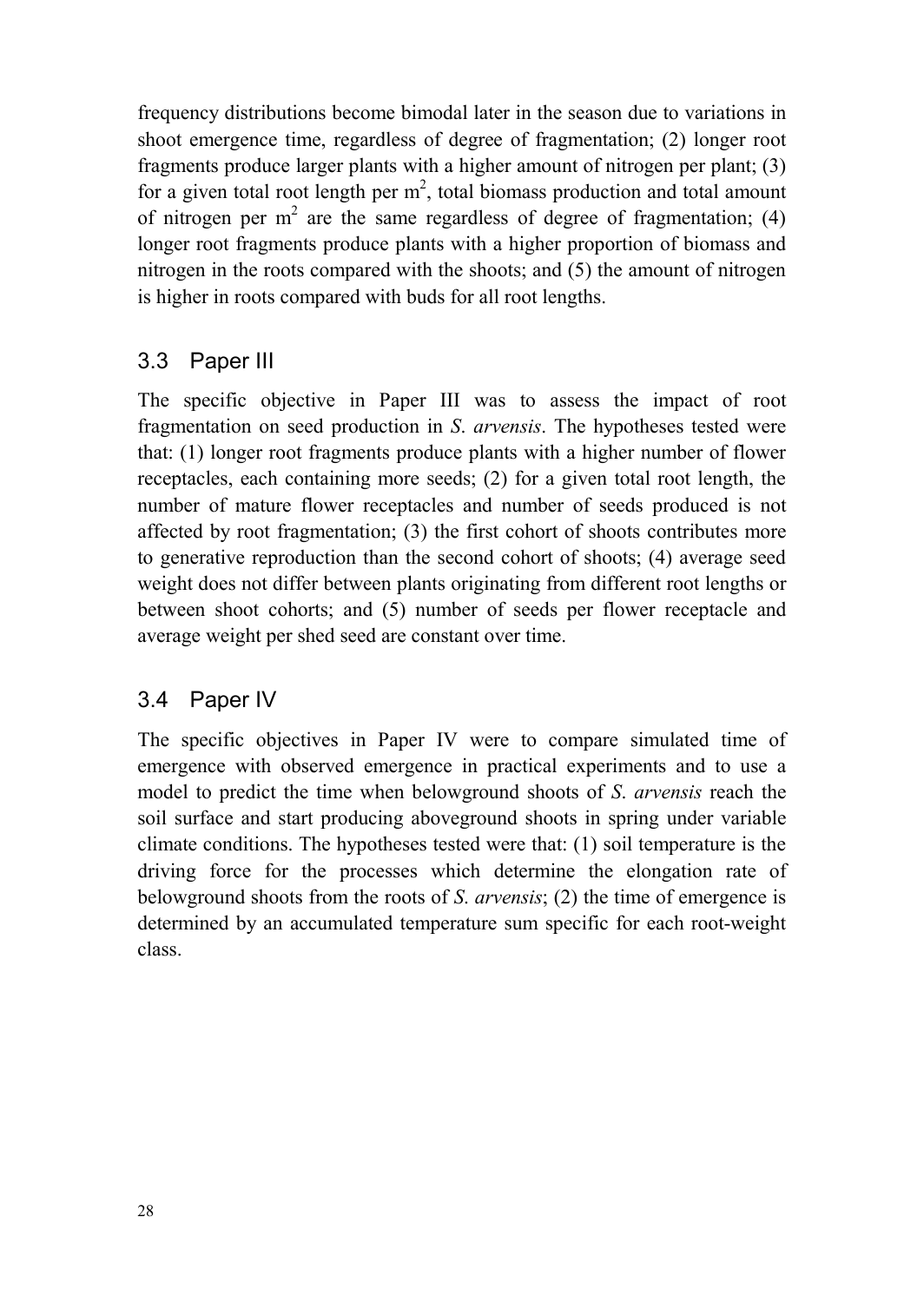## <span id="page-28-0"></span>4 Material and methods

## <span id="page-28-1"></span>4.1 Site

The experiments were conducted in (1) boxes placed in an outdoor net enclosure or (2) in buckets placed in dark chambers, with permanently controlled temperatures at Ultuna, close to Uppsala in Sweden (59º48'N, 17º39'E). A sandy soil was used in the outdoor box experiment (Papers I-III), while in the bucket experiment (Paper IV) a mixture of moderately decomposed peat and sand was used.

## <span id="page-28-2"></span>4.2 Plant material

Root fragments of *S*. *arvensis* with a length of 5, 10 and 20 cm and of differing thickness (fine, medium or thick) constituted the plant material for the experiments (Papers I-IV). The root fragments were obtained by cutting up *S*. *arvensis* roots harvested from a plant bank stored over winter in buckets with a soil volume of 10 L from October to June in a dark cold store at +2-4ºC.

## <span id="page-28-3"></span>4.3 Experimental designs

In the outdoor box experiment (Papers I-III), the roots in each box were selected in such a way that the thickness categories were represented in as equal numbers as possible to generate uniform weed stands (Håkansson, 1969). Depending on the specific aims of the subsequent analyses and on the data available, specific parts of the box experiment were used as follows:

In the experiment described in Paper I, the fully randomised experiment comprised boxes with four length traits or combinations (all with a total root length of 1 m): 20 roots of 5 cm, 10 roots of 10 cm, 20 roots of 5 cm and with 4  $\times$  20 cm + 4  $\times$  5 cm roots, each in six replicates, *i.e.* 24 boxes in total.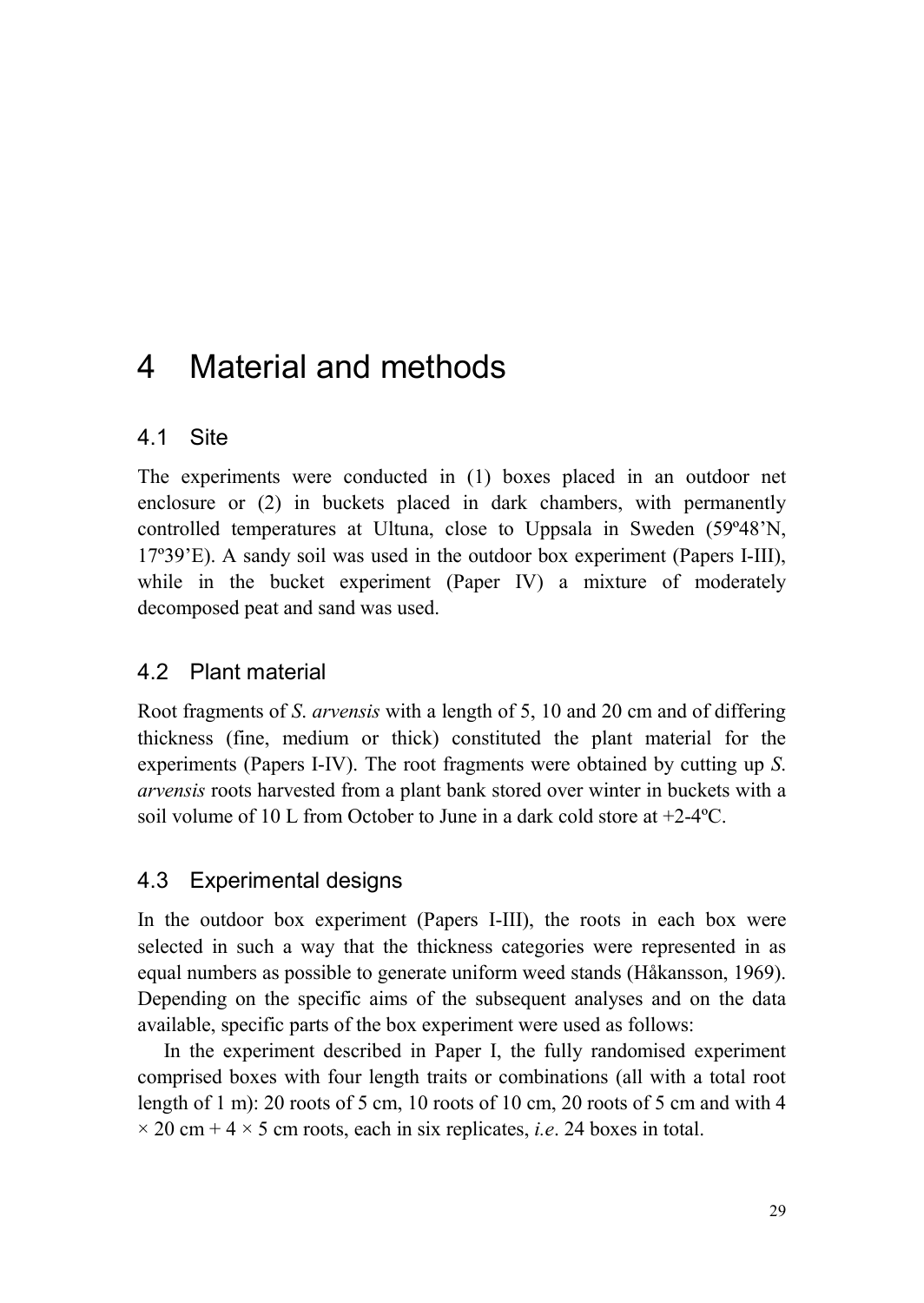The experiment described in Paper II used a completely randomised design involving five replicates of three length traits (all with a total root length of 1 m): 5 root pieces of 20 cm, 10 root pieces of 10 cm, and 20 root pieces of 5 cm, giving 15 boxes in total.

In the experiment described in Paper III, two root length traits (both with a total length of 1 m): 5 root pieces of 20 cm and 20 root pieces of 5 cm, were used in a completely randomised design with four replicates for each trait, *i.e*. 8 boxes in total.

The impact of three factors, initial root length with two levels (5 and 10 cm), temperature with three levels (4, 8 and 18 °C) and planting depth with three levels (3, 10 and 17 cm), on belowground shoot elongation and emergence time of *S*. *arvensis* shoots was assessed in the experiment described in Paper IV. For each temperature level and root length, 81 roots were planted, so that three roots (one root for each thickness category) were present in each layer at a depth of 3, 10 or 17 cm below the soil surface (in total 27 roots  $\times$  3 replicates = 81 roots per temperature level and root length, or 486 roots in total). These 486 roots were ranked according to their initial weight and separated into three non-overlapping weight classes, each containing 162 roots. This gave three classes with mean root dry weight of 0.044, 0.079 and 0.163 g, respectively.

### <span id="page-29-0"></span>4.4 Measurements

In the outdoor box experiment (Papers I-III), shoot emergence time was monitored continuously during the growing season (Papers I and II). Before the first occurrence of shoot elongation, the diameter of each *S. arvensis* rosette was measured and rosette area was calculated (Paper I). Emerging shoots were classified according to their origin, *i.e*. whether they originated from the originally planted roots or from roots developed during the season, defined here as the first and second shoot generation (Paper II) or cohort (Paper III), respectively. Shoot numbers either per root fragment (Paper I) or per box (for each of the generation and root length traits) (Paper II) and their height (Paper II) were recorded. One of the replicates was harvested before any of the leaves turned yellow (early August) and aboveground dry weight of plant components was recorded after oven drying of samples at 50 °C for 24 h (Paper II). One replicate was harvested after the onset of flowering (early September) and the number of flower receptacles per shoots was counted (Paper I).

For two of the root length traits (5 and 20 cm) and shoot cohorts, the number of mature seeds and seed weight were recorded at harvest and seed samples were taken on three occasions (8, 17 and 26 September) (Paper III).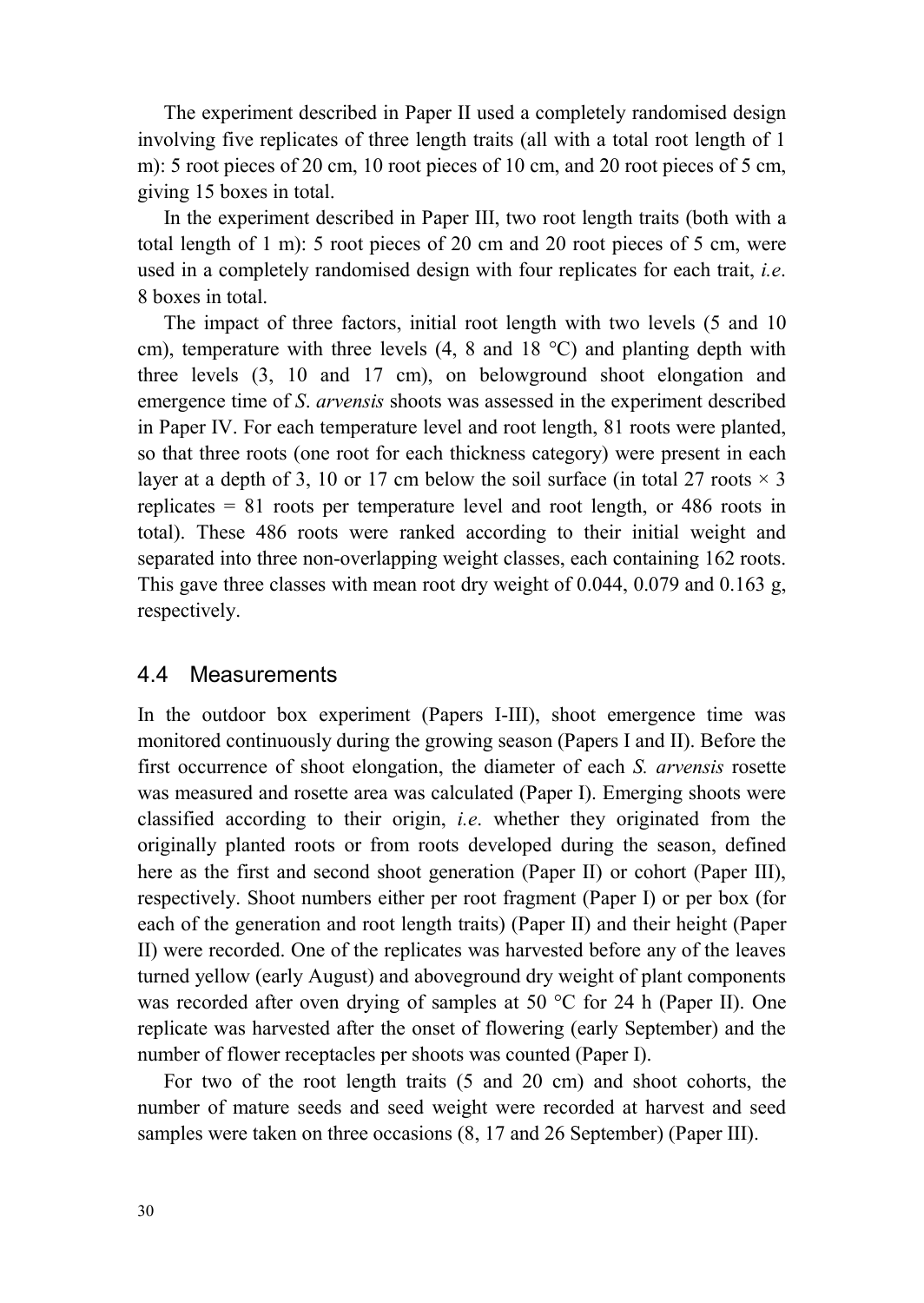Four replicates were harvested in the beginning of October. Number of flower buds per shoot on each root fragment (Paper II), dry weight of leaves, stems, roots and flower buds (Paper II), number of flower receptacles that had produced mature seeds per box (for each of the generation and root length classes) (Paper III), number of living plants (Papers II and III), and length of the roots produced were measured (Paper II). Nitrogen concentration (%) in the plant components was quantified (Paper II).

In the experiment described in Paper IV, harvest was performed per temperature level and replicate (consisting of three buckets) just after the initial emergence of the first shoot per temperature level and replicate, and the length of the longest shoot per root was measured. Time (days) from planting until harvest was recorded for each of the buckets. This resulted in five harvest occasions per temperature treatment (Table 1 in Paper IV).

#### <span id="page-30-0"></span>4.5 Statistical analyses

The MIXED procedure (SAS Institute, 2011) was used to assess the effect of initial root length (Papers I-III), initial root weight (Paper I), shoot cohort and sampling time (Paper III) on shoot emergence time, number of shoots, rosette area, number of flowers, maturity of buds (Paper I), number of flower receptacles per plant and unit area, number of seeds at harvest per flower receptacle, average seed weight at harvest, and seed number and seed weight per unit area and per plant (Paper III). This procedure fits mixed models, *i.e*. models including both fixed and random effects. The MIXED procedure was also used to perform linear regression analyses. A linear mixed model was used to establish the relationships between initial root weight within roots of different lengths and shoot emergence time, number of shoots, rosette area, and number of flowers and maturity of buds (Paper I). Similarly, a linear mixed model was used to establish the relationship between the number of seeds per flower receptacle and average seed weight, taking into account the effects of initial root length and sampling time (Paper III).

The relationship between shoot emergence time and sprouting order of shoots within roots of different root lengths, and rosette diameter, rosette age and root length were evaluated by non-linear regression analyses performed in Statistica (Statsoft, 2009) (Paper I).

The MODECLUS procedure of the SAS system was used to test bimodality in shoot height frequency distribution and to calculate the bimodality coefficient (BC) (Paper II).

One-way analysis of variance was used to assess the effect of initial root length on total and plant dry weight of plant parts and shoots, relative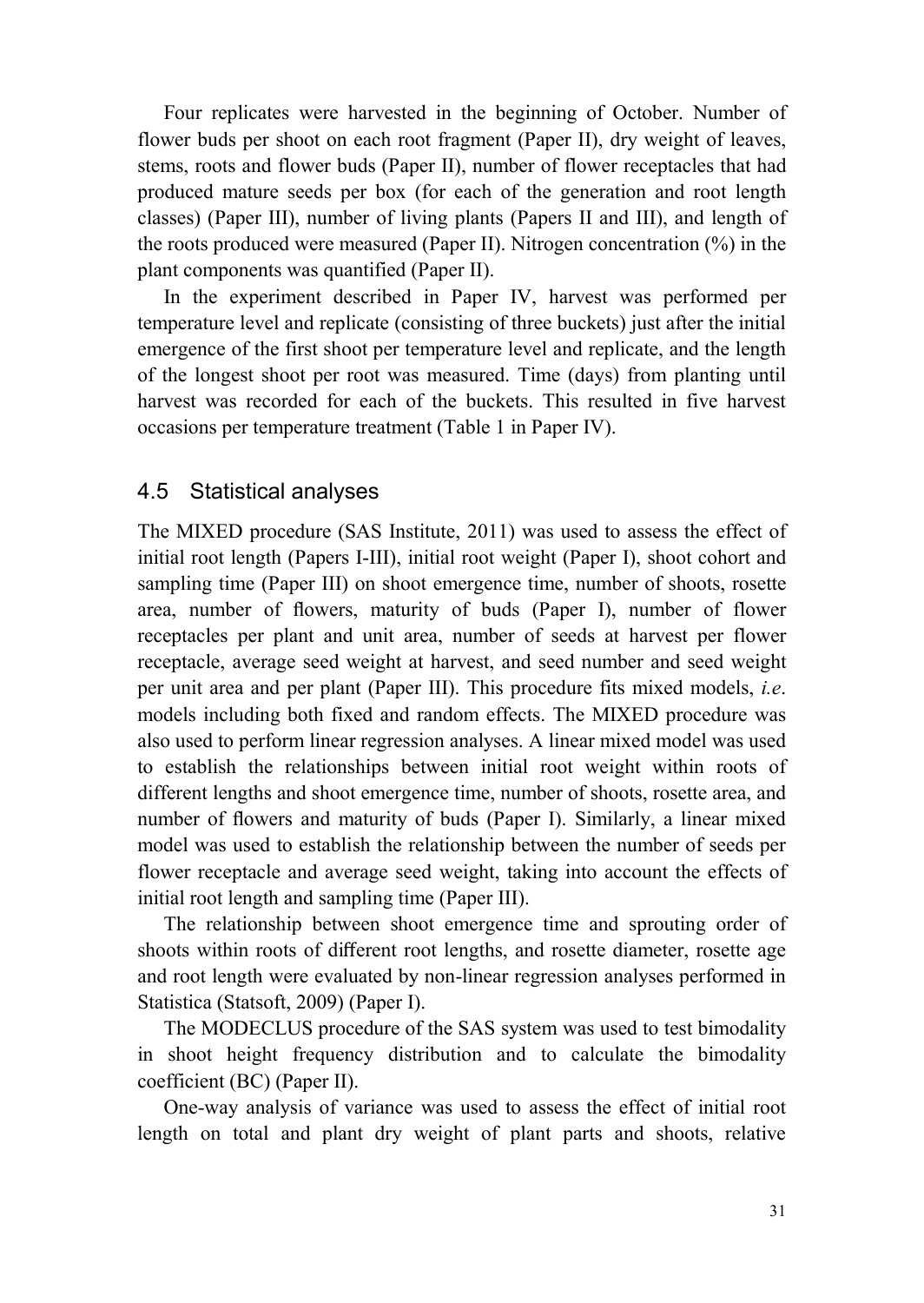proportion of plant components, root:shoot ratio, total and plant root length, total and plant nitrogen content in plant and root:bud nitrogen ratio (Paper II).

Repeated measurements analyses, accounting for intra-box correlation, were performed using mixed models (the MIXED procedure, SAS). These models evaluated changes over time in total nitrogen and nitrogen concentration in plant parts (Paper II) and effects on the number of seeds per flower receptacle and average seed weight (Paper III). The models included main effects of initial root length (Papers II and III), shoot cohort (Paper III), harvest or sampling time (Papers II and III), plant component (Paper II), and all their interactions as fixed effects, and plant component (Paper II) and sampling time (Paper III) as repeated factors.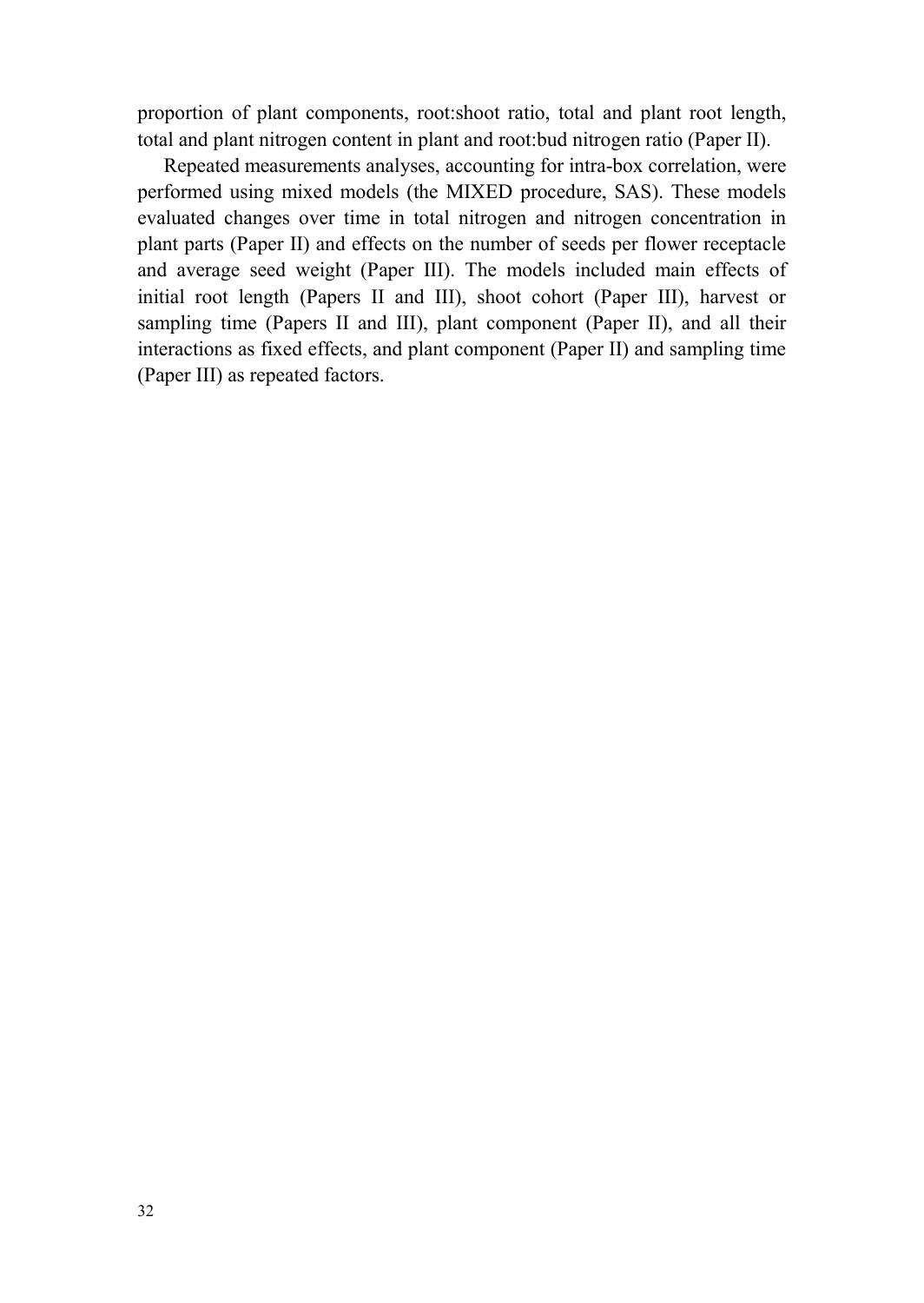## <span id="page-32-0"></span>5 Results and discussion

### <span id="page-32-1"></span>5.1 Shoot sprouting and emergence (Papers I and IV)

Root length (Paper I), root weight (Papers I and IV) and temperature (Paper IV) had a strong influence on the emergence time of the shoots (Table 2 in Paper I; Table 1 in Paper IV).

The higher amount of stored reserves in heavier root fragment shorten the time of emergence, due to a higher elongation rate of the first belowground (bg-) shoots (i.e. the one that first reach the soil surface), than for lighter roots. As a consequence of this the temperature sum requirement to reach to the soil surface was lower for the higher roots (Paper IV).

The higher the content of stored nutrients, the higher the depletion rate (Guncan, 1973; Paper I). Large depletion of nutrient reserves in heavier root fragments due to a relatively larger amount of stored carbohydrates and protein relative to lignified tissue is likely to be the reasons for faster bg-shoot elongation rate and consequently earlier emergence time in heavier roots.

An increase in soil temperature was associated with an increase in elongation rate of the first bg-shoot. The difference in the rate of shoot elongation between the first shoot from the heaviest root fragments and the first shoot from the lightest root fragments increased with increasing soil temperature. At 18 °C, the rate of bg-shoot elongation in heavier root fragments was  $5.34$  mm day<sup>-1</sup> more than in lighter root fragments, while this difference was reduced to 0.64 mm day<sup>-1</sup> at 4  $^{\circ}$ C (Table 2 in Paper IV).

However, the accumulated temperature sum that was required for bg-shoots to reach the soil surface, for a specific root weight class, was found to be independent by the temperature level, assuming a threshold of  $2 - 2.5$  °C below which no bg-shoot elongation occurred.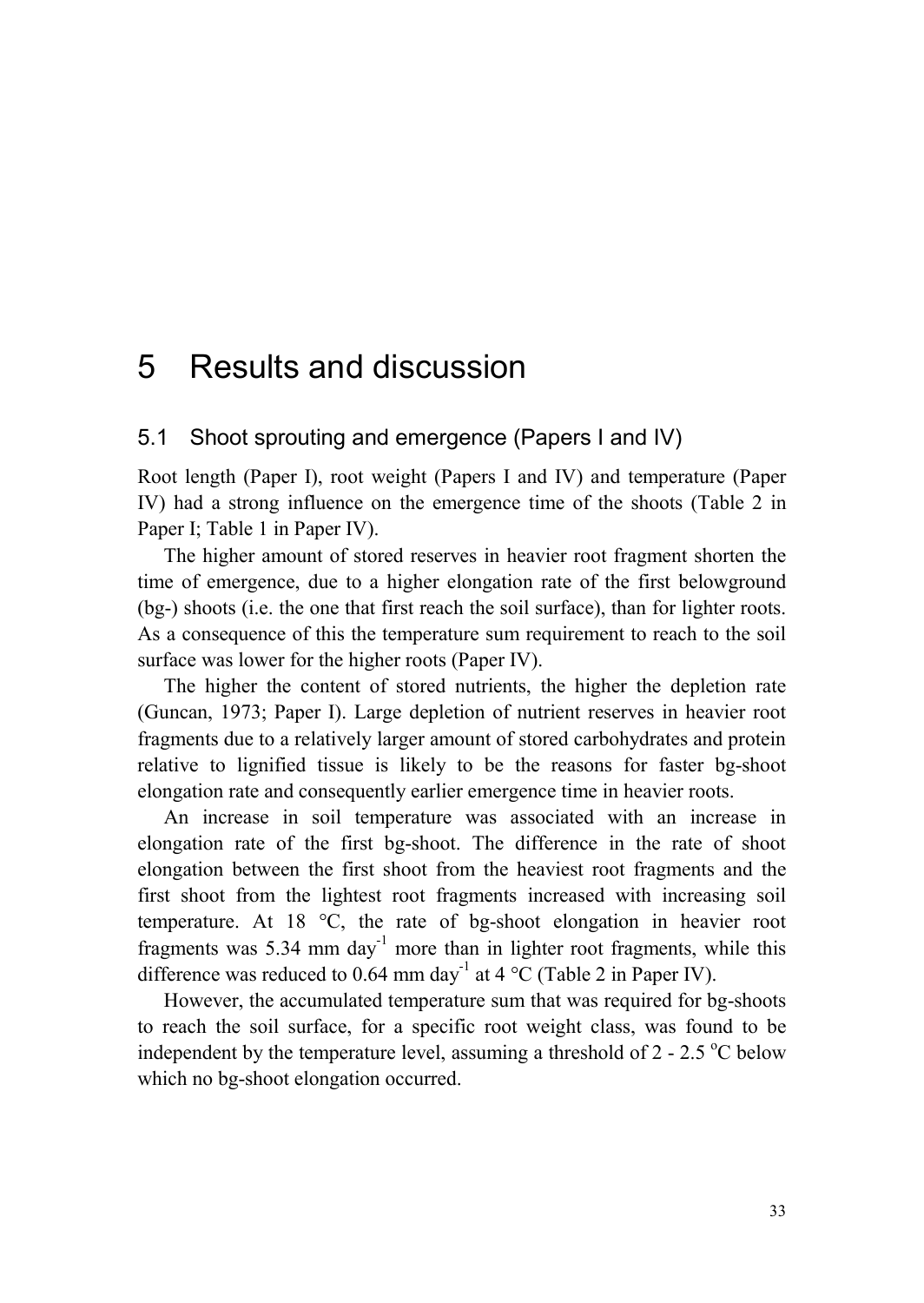In heavier root fragments, the first bg-shoot required a higher temperature base (0. 5 °C higher) than in lighter root fragments to start the growth, but had a lower temperature sum requirement for emergence (103 d°C lower) (Figure 2b in Paper IV).

Using the temperature sum requirement as a predictor, the emergence of shoots from the largest root fragments buried at a depth of 10 cm took place 2 weeks earlier in the earliest spring (2007) at Ultuna than in the latest spring (2005 and 2006), due to differences in observed soil temperature between the years (Figure 4 in Paper IV). In spring 2005 in Uppsala, the difference in emergence time between the heavy roots and the light roots was 9 days, which was 4 days less than the differences caused by different temperature conditions between the years 2004 - 2010 (Figure 3, Paper IV); i.e. the variation in emergence time between years was larger than the variation due to difference in initial root weights. (Table 2, Paper IV).

Increasing the daily soil temperature (as recorded in 2008) by 2, 4 and 6  $^{\circ}C$ , to roughly mimic potential temperature changes in a range corresponding to alternative future projected climate change scenarios (e.g. IPCC, 2014), shortened the calculated emergence time by 8, 19 and 30 days, respectively, for the lightest roots and by 1-2 days for the heavy roots (Table 3 in Paper IV).

A similar positive effect of temperature on sprouting of rhizome buds of torpedograss (*Pannicum repens* L.) was observed by Hossain *et al*. (2001), who found that increasing the temperature from 10 to 20 °C increased rhizome buds sprouting from 50 to 96 %. Satorre *et al*. (1996) also found that the rate of sprouting increased with temperature within the range 11-33 °C in rhizomes and stolons of *Cynodon dactylon* (L.). High temperature probably causes activation of the enzymatic and physiological function of rhizome buds and increases the rate of mobilisation of nutrient reserves to the growing belowground shoots.

The first shoot from long roots broke the soil surface on average about 6 days earlier than the first shoots from short roots (Fig. 1 in Paper I, temperature was 15.6  $^0$ C). In shorter and lighter root fragments, a lower amount of stored nutrients (<1 g) not only exerted an influence on the emergence time of the first shoot, but also postponed the emergence of later shoot cohorts arising on the root fragments (Paper I).

Similarly, Scieginka *et al*. (2011) found that both initial root diameter and root length of *Cirsium arvense* (L.) Scop. were positively related to the probability of emergence, but root diameter was of higher relative importance than root length. In the rhizomateous perennial shrub *Calligonum arborescens* (Litv.), increasing diameter of the rhizome fragments markedly increased the emergence rate, while the emergence time was decreased (Luo & Zhao, 2015).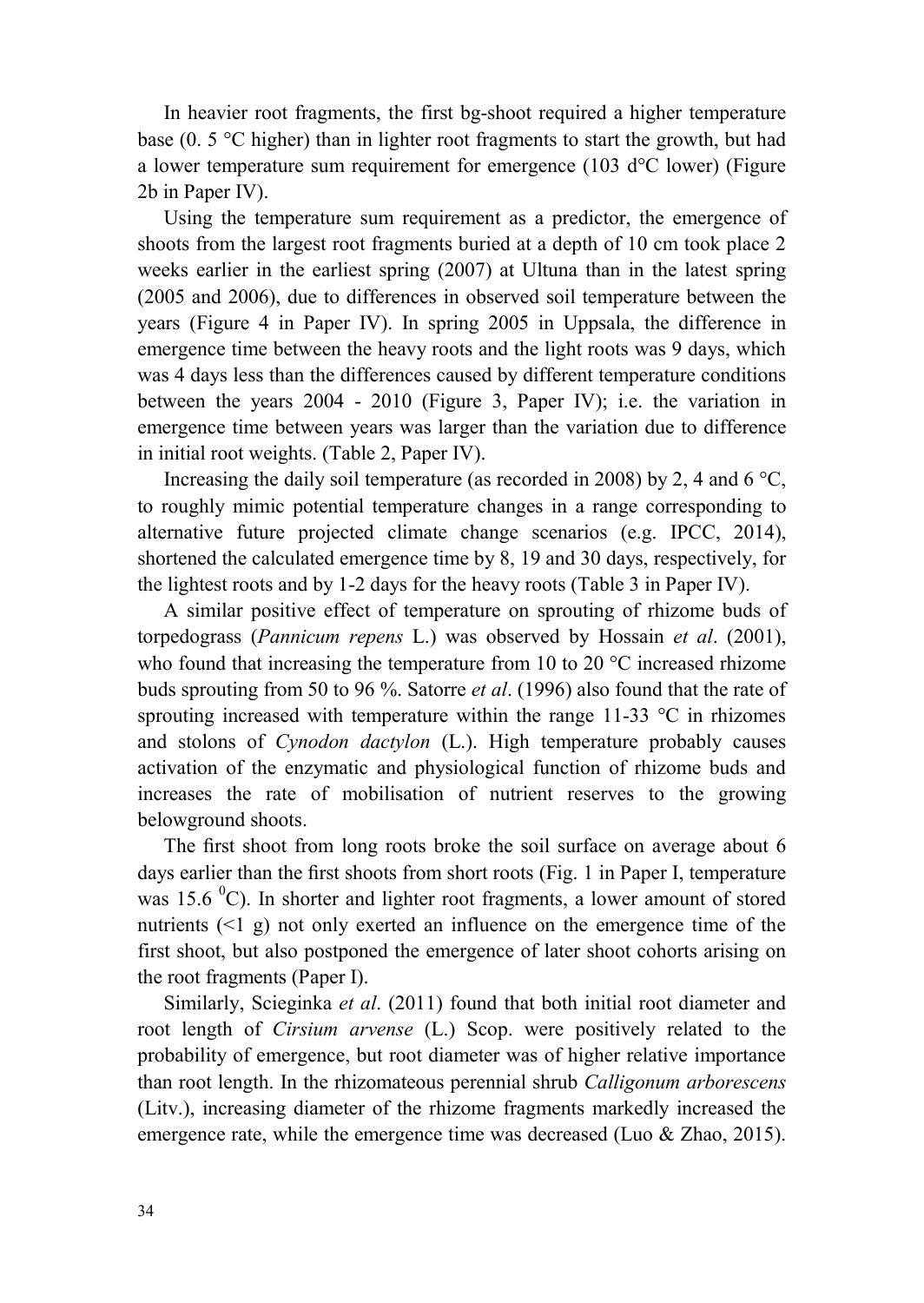Faulkner & Young. (2006) also found that the first shoot on 10-cm rhizome fragments of *Physalis viscosa* (L.) took a shorter time to emerge than the first shoot on 1.5-cm rhizome fragments.

## <span id="page-34-0"></span>5.2 Shoot density and shoot height frequency distribution (Papers I and II)

Initial root length (Papers I and II), root weight (Paper I) and shoot generation (Paper II) significantly affected aboveground shoot production. The number of (ag-) shoots produced per root fragment was larger from long root fragments than from short root fragments. However, fewer ag-shoots were produced per cm on long root fragments compared with short root fragments (Table 5 in Paper I). Differences in the number of ag-shoots between different generations from short and long root fragments were only observed in the first generation at area level (Table 1 in Paper II). However, the number of ag-shoots increased with increasing root weight and this increase was faster in 5 cm roots than in 20 cm roots. Long roots within an equal weight range of 0 to about 2.4 g had more shoots than 5 cm long roots of the same weight, which led to a significant interaction of root length and root weight (Figure 2 in Paper I).

In a previous study, Dalbato *et al.* (2014) found that the number of emerged shoots increased per fragment and decreased per cm fragment with increasing initial length of *Tussilago farfara* L. rhizome fragments. Edwards & Oliver. (2004) also found that the density of trumpet creeper (*Campsis radicans* (L.) Seem) shoots was greater in longer and heavier pieces.

In long root fragments, mean shoot height was higher in the first and second generations compared with the shoot generations from short root fragments (Table 1 in Paper II). A lower amount of stored nutrient reserves in short root fragments may be the reason for lower shoot height from short root fragments and an increase in the variation in shoot height between early and late emerging shoots in short root fragments (Paper II). Similarly, West *et al.* (2012) found that the height of *Cayratia* shoots originating from root fragments of 5 and 7 cm was higher than for 1-3 cm root fragments.

In all the populations with different initial root lengths, shoots from the first generation were taller than shoots from the second generation (Table 1 in Paper II). On long root fragments, the first shoot emerged earlier and seemed to impede sprouting of the other buds (apical dominance). Delay in activation of buds not only reduced the number of shoots produced, but also delayed the emergence of the later shoot cohorts. This difference between the emergence of the first and later shoots finally resulted in the development of a shoot bimodal frequency distribution in the first generation of shoots. Bimodality in shoot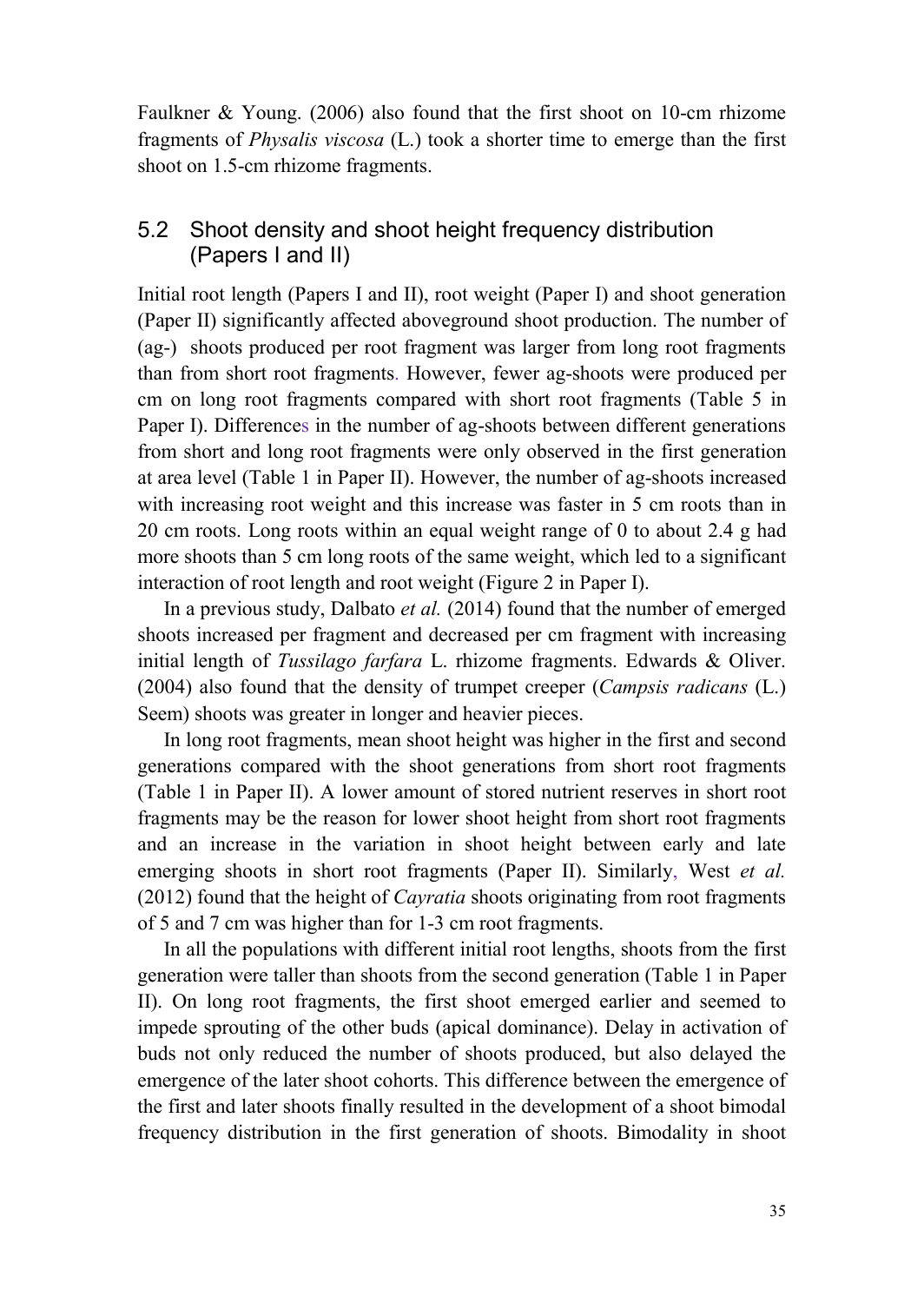height frequency distribution was also observed in the whole population consisting of both the first and second generation, which could be ascribed to differences in shoot numbers and shoot height between the first and second generations as a result of differences in shoot emergence time (Figure 1 in Paper II).

Similar effects of emergence time on the development of a size hierarchy in populations of cocksfoot (*Dactylis glomerata* L.) were reported by Ross & Harper. (1972). Differences in relative growth rate of early and late emerging individuals caused the development of a size hierarchy.

## <span id="page-35-0"></span>5.3 Biomass production (Paper II)

#### <span id="page-35-1"></span>5.3.1 Plant level

Biomass production per plant was strongly affected by initial root length fragment (Table 2 in Paper II). Plants originating from long root fragments had larger total biomass than plants originating from short root fragments. These differences in biomass production between plants originating from short and long root fragments might be a result of differences in the leaf area per plant. Early emerging first shoot cohorts on long root fragments had larger rosette diameter than first shoot cohorts from short root fragments (Figure 3 and Table 6 in Paper I) and developed a larger total rosette area 5 weeks after planting (Table 5 in Paper I).

West *et al.* (2012) also reported a similar increase in dry weight with increasing length of initial root fragments in *Solidago canadensis* and *Solidago gigantea*. Sciegienka *et al.* (2011) observed a positive relationship between the initial weights of *Cirsium arvense* (L.) Scop root fragments and plant dry shoot and root biomass at harvest, although this varied with water regime and soil depth of the root fragment. More biomass was produced by plants on long root fragments of trumpet creeper (*Campsis radicans* (L.) Seem) than by plants from short root fragments (Edward & Oliver, 2004).

#### <span id="page-35-2"></span>5.3.2 Population level

Total dry weight per  $m<sup>2</sup>$  and the relative proportion of dry weight of leaves, stems, buds and roots at harvest were not affected by initial root length (Paper II).

Root: shoot ratio did not differ between the populations with initially different root lengths.

These results are in agreement with findings by Pan *et al.* (2009) that fragment size had no impact on biomass partitioning between roots and shoots of alligator weed (*Alternanthera philoxwroides* (Mart.) Griseb.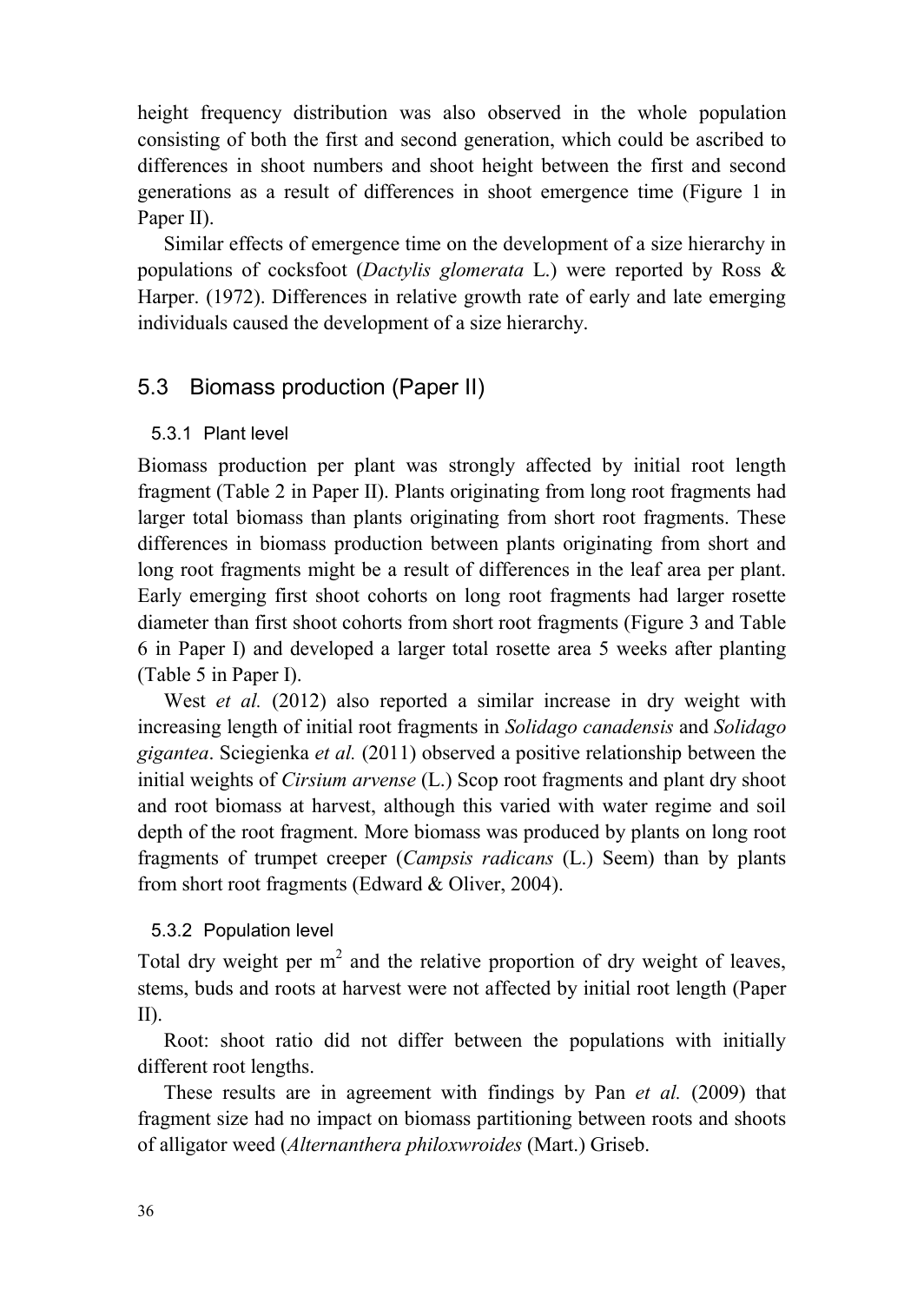### <span id="page-36-0"></span>5.4 Nitrogen allocation (Paper II)

#### <span id="page-36-1"></span>5.4.1 Plant level

Total nitrogen content per plant was larger in plants from long root fragments, due to their higher dry weight. Of the total nitrogen content found in roots and buds, 80% was allocated to the roots while about 20% was found in the buds.

Nitrogen concentration (%) did not differ between plants originating from initially different root fragments, but varied significantly in the different parts of the plants on two harvest occasions in August and October, respectively (Table 2 in Paper II).

The pattern of change in nitrogen concentration during autumn varied among the plant components. While the nitrogen concentration in the roots did not change between August-October, the concentration of nitrogen was considerably reduced in the leaves due to translocation to the roots (Figure 2a in Paper II). Similarly, Bausenwein *et al*. (2001) found that the nitrogen concentration in leaves of *Rumex acetosa* L. was reduced as a result of redistribution of nitrogen to reproductive parts later in the season.

#### <span id="page-36-2"></span>5.4.2 Population level

Total nitrogen content  $(g \ m^2)$  was significantly different between plant components, but did not differ between the three populations (Paper II). A decrease in total nitrogen content in leaves and stems between August and October coincided with an increase in total nitrogen content in the roots (Figure 2b in Paper II).

Increased biomass in the belowground parts of *S. arvensis* functioned as a sink for nitrogen withdrawn from senescing shoots in late autumn (Paper II; Limami *et al.*, 1993). The increase in nitrogen content in the belowground organs of *S*. *arvensis* was most likely due to a highly effective maintenance system, which not only ensures the survival of overwintering roots in harsh condition during the winter period, but also increases the probability of successful proliferation from vegetative buds in the next growing season by reducing the dormancy of vegetative buds. Translocation of nitrogen to the roots is an important strategy for reducing dormancy in rhizome buds due to nitrogen deficiency (Chancellor, 1974).

Internal cycling of nitrogenous compounds in the plant system and its significant role in the survival of belowground vegetative plant parts over winter and regenerative capacity in the next growing season in herbaceous perennials have been well documented (*e.g*. Omezine & Skhiri-Harzallah, 2011; Emily *et al*., 2009; Cordazzo & Seeliger, 2003).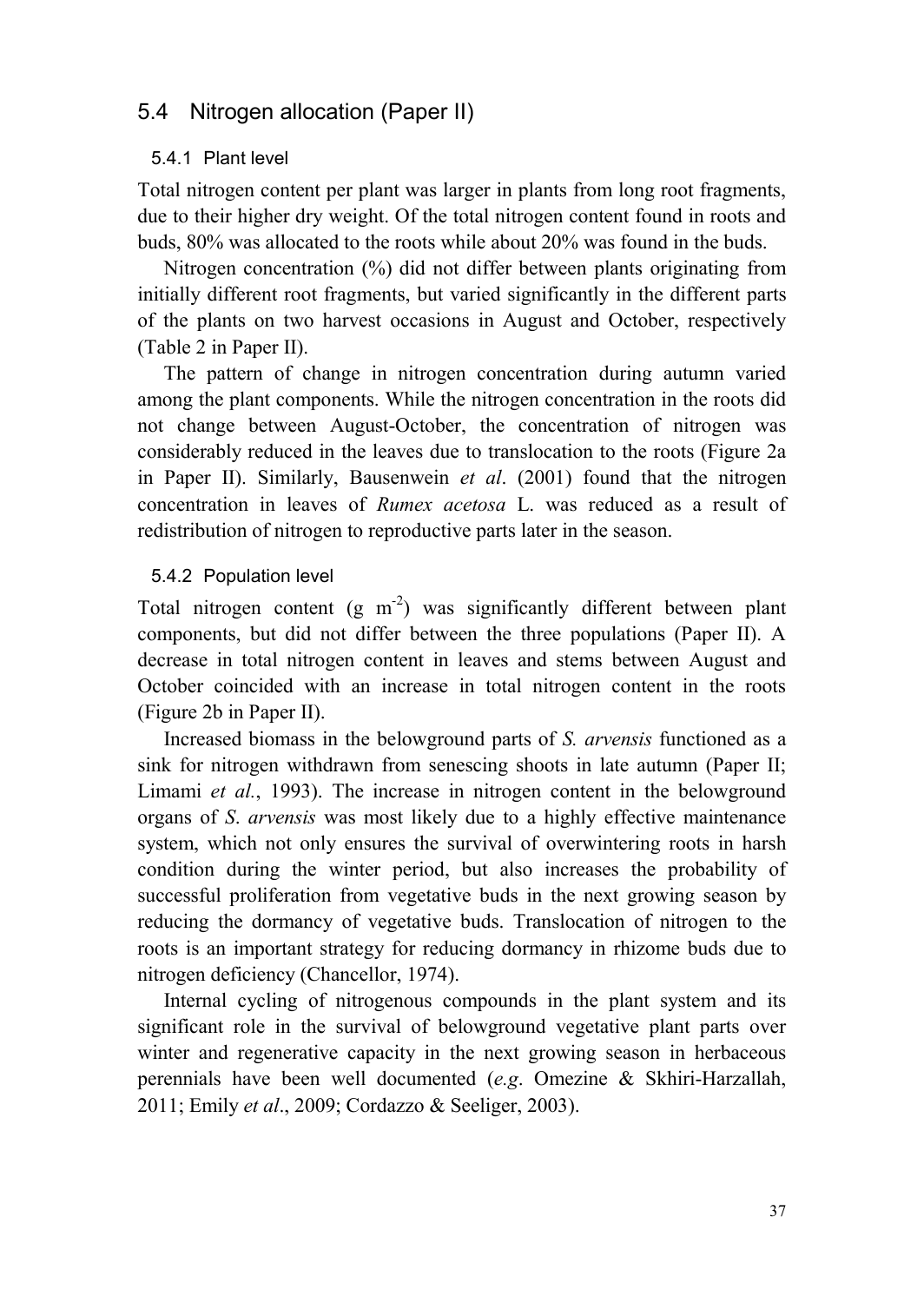## <span id="page-37-0"></span>5.5 Reproduction

#### <span id="page-37-1"></span>5.5.1 Vegetative reproduction (Paper II)

Initial root length had a strong influence on the length of newly developed roots and their weight. Longer root fragments produced plants with heavier and longer roots compared with shorter root fragments (Table 2 in Paper II).

In a previous study, Weber. (2011) found that plants originating from long rhizome fragments of *Solidago gigant*e*a* buried in the soil at a depth of 5 cm produced longer rhizomes than plants from shorter root fragments. Rask & Andreasen. (2007) found that longer rhizome fragments of *Calystegia sepium* produced more rhizomes than shorter rhizome fragments. Moreover, Klingeman *et al*. (2004) found that the length of the roots produced was larger when 0.5 and 1 cm long sections of *Artemisia* rhizome fragments included a leaf scale.

The total root length per  $m<sup>2</sup>$  and the relative proportion of dry weight of roots were not significantly affected by initial root fragment length (Paper II).

<span id="page-37-2"></span>5.5.2 Generative reproduction (Papers I, II and III)

The number of flower receptacles per plant was affected by initial root fragment length (Table 2 in Paper I; Table 1 in Paper II), initial root weight (Table 3 in Paper I) and shoot cohort (Table 1 in Paper III).

The shoot cohorts from plants originating from 20-cm root fragments produced more flower receptacles that the shoot cohorts from plants originating from 5-cm root fragments (Table 5 in Paper I; Figure 1 in Paper III). An increase in the total number of flower receptacles per plant with increasing root weight was observed in the shorter root fragments, but not in the long root fragments (Table 3 in Paper I).

The proportion of flower receptacles that gave rise to mature seeds among total number of flowers either per unit root length or whole fragment increased with initial root fragment length, but the initial weight of root fragments had no significant effects (Table 5 in Paper I).

Shoots from the first cohort produced significantly more seeds per flower receptacle at harvest than shoots from the second cohort, but the average weight of seeds was similar in the two shoot cohorts (Paper III). A possible explanation for fewer seeds per receptacle could be shortened flowering duration due to delayed emergence time of the second generation shoots. This is in line with observations on *Agilinis strictifolia* (Benth.) by Dieringer .(1991), who found that large shoots flowered longer and produced more flowers than those of late emerging and small shoots which had their peak flowering later in the season. Another explanation could be a resource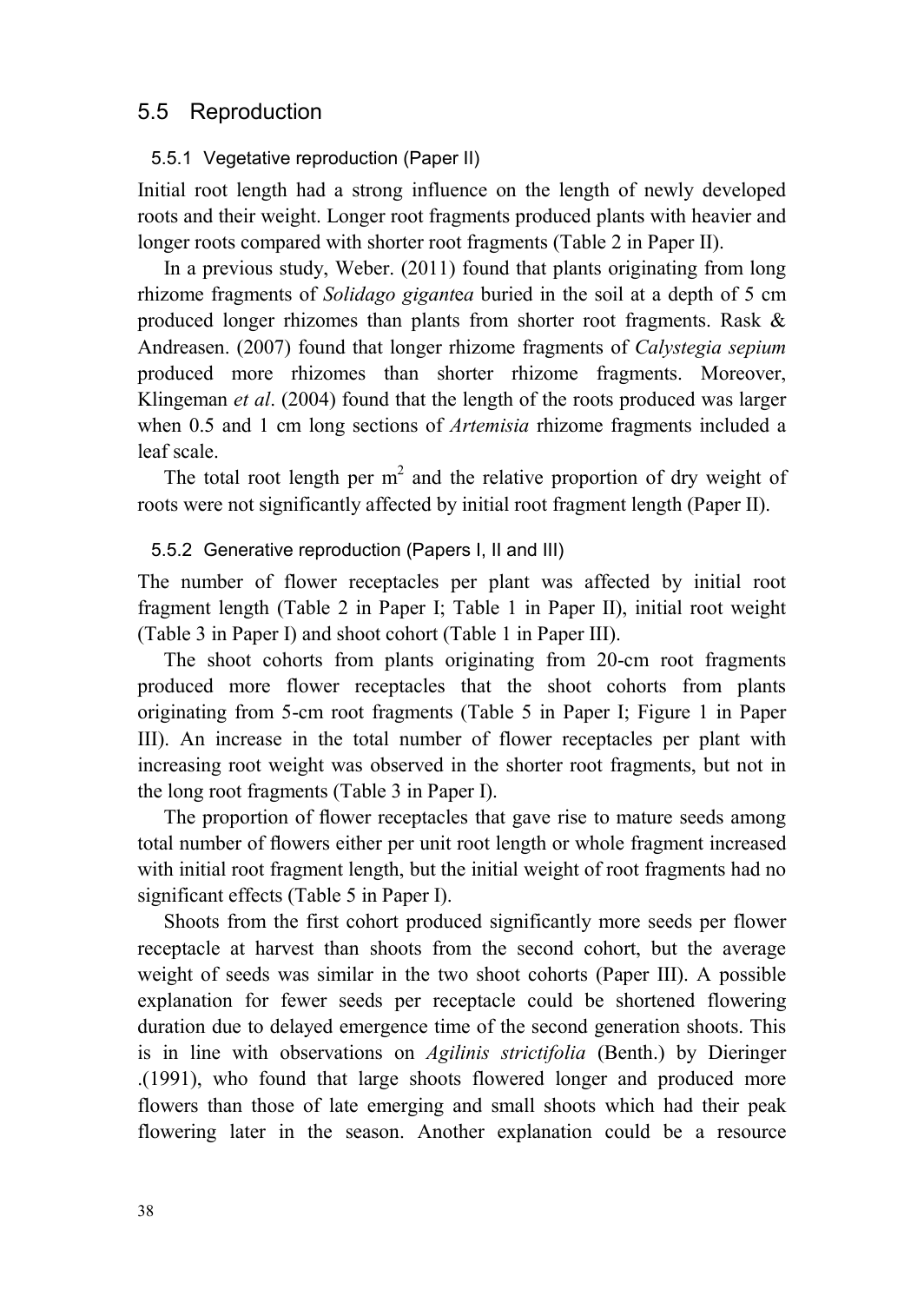restriction or pollination restriction. In *S*. *arvensis*, average shoot height of the second cohort was much lower (Paper II) and therefore the flower receptacles had a lower position in the canopy. This is in line with observations by Lortie & Aarssen. (1999), who found that taller plants of *Verbascum thapsus* L. had more opening flowers and attracted more pollinators.

Seed number per plant was significantly higher for plants from long root fragments than for plants from short root fragments. The number of seeds per plant was significantly higher in shoots from the first cohort compared with the second cohort. Shoot cohort had also a significant effect on seed number per unit area, the first cohort producing one order of magnitude more seeds than the second. No significant effects were observed for initial root length or its interaction with shoot cohort on the number of seeds per unit area (Table 1 in Paper III).

There were some variations in individual seed weight and number of seeds per flower receptacle over the seed shedding time. While the first cohorts of shoots had their maximum number of seeds per flower receptacle at the middle of September, the number of seeds per flower receptacle of the second shoot cohort was constant over time. The highest average seed weights were observed in the first shoot cohort at the first sampling time (Figure 2a, b in Paper III).

A negative relationship between the number of seeds per receptacle and the weight of seeds produced in early September was observed at the first sampling time (Figure 3 in Paper III). A similar observation was made by Primack. (1978), who found a negative correlation between weight per seed and seed number per capsule in the genus *Plantago*. The disappearance of the trade-off between seed weight and number of seeds per receptacle at the second and third sampling times is most likely the result of a higher number of pollinated flowers per receptacle due to attraction of more pollinators.

While the number of flower receptacles per  $m<sup>2</sup>$  was higher for the first shoot cohort compared with the second shoot cohort (Paper III), shoots from root fragments with different initial lengths produced similar numbers of flower receptacles per m<sup>2</sup> (Paper II; Table 1 in Paper III).

Shoots from the first cohort produced on average 30 391 seeds  $m<sup>2</sup>$ , whereas shoots from the second cohort produced  $2307$  seeds  $m<sup>2</sup>$ . Our observed seed production per  $m<sup>2</sup>$  was in the same order of magnitude as found by Dorph-Petersen. (1924) and number of seeds per flower receptacle was in the same order of magnitude as reported by Derscheid  $&$  Schultz. (1960). The difference in the number of seeds produced per unit area was ultimately reflected in higher seed weight per unit area (Paper III).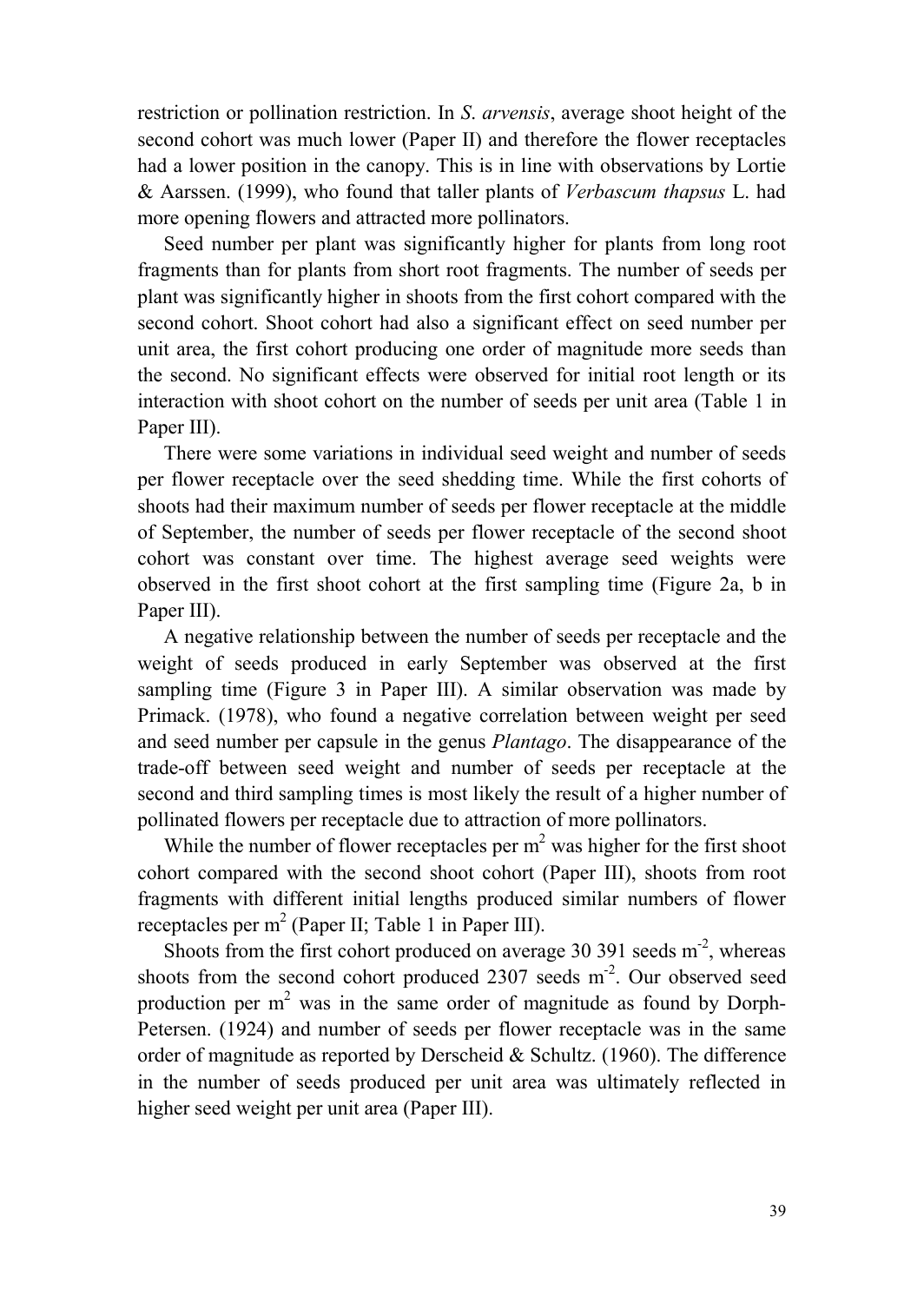## <span id="page-39-0"></span>6 Conclusions and further research

- *Emergence:* The degree of root fragmentation strongly influenced aboveground plant performance in terms of shoot emergence time, shoot numbers, rosette size, flowering and seed production. Compared with larger root fragments, small root fragments of *S. arvensis* produced more numerous but smaller-sized shoots, which emerged later in the beginning of the growing season. Shoot emergence time is considered to be crucial for weed perpetuation, and early establishment of weed plants increases their chances of competing with crops. In competition with a crop, *S*. *arvensis* is known to be sensitive with regard to emergence time relative to the emergence time of cereals. Delayed emergence time from fragmented roots of *S*. *arvensis* gives the crop the opportunity to establish and increase its competitive potential. Soil cultivation during autumn, in spite of the lower sprouting readiness of *S. arvensis* due to innate bud dormancy, weakens shoot development during the next growing season through root fragmentation. Hence, autumn cultivation may contribute to more sustainable agricultural practice, as part of an integrated pest management (IPM) strategy.
- *Aboveground shoots:* Root fragmentation resulted in a change not only in the frequency of aboveground shoots originating from *S. arvensis* root fragments, but also in the height of these shoots. Shoot height is an important trait which determines the final outcome of competition for light. Light competition is the probable reason for the sensitivity of *S*. *arvensis* to emergence time relative to crop emergence time. For this reason, fragmenting *S. arvensis* roots into smaller pieces may reduce the ability of weeds to compete with the crop, thus lowering the viability of the weed population.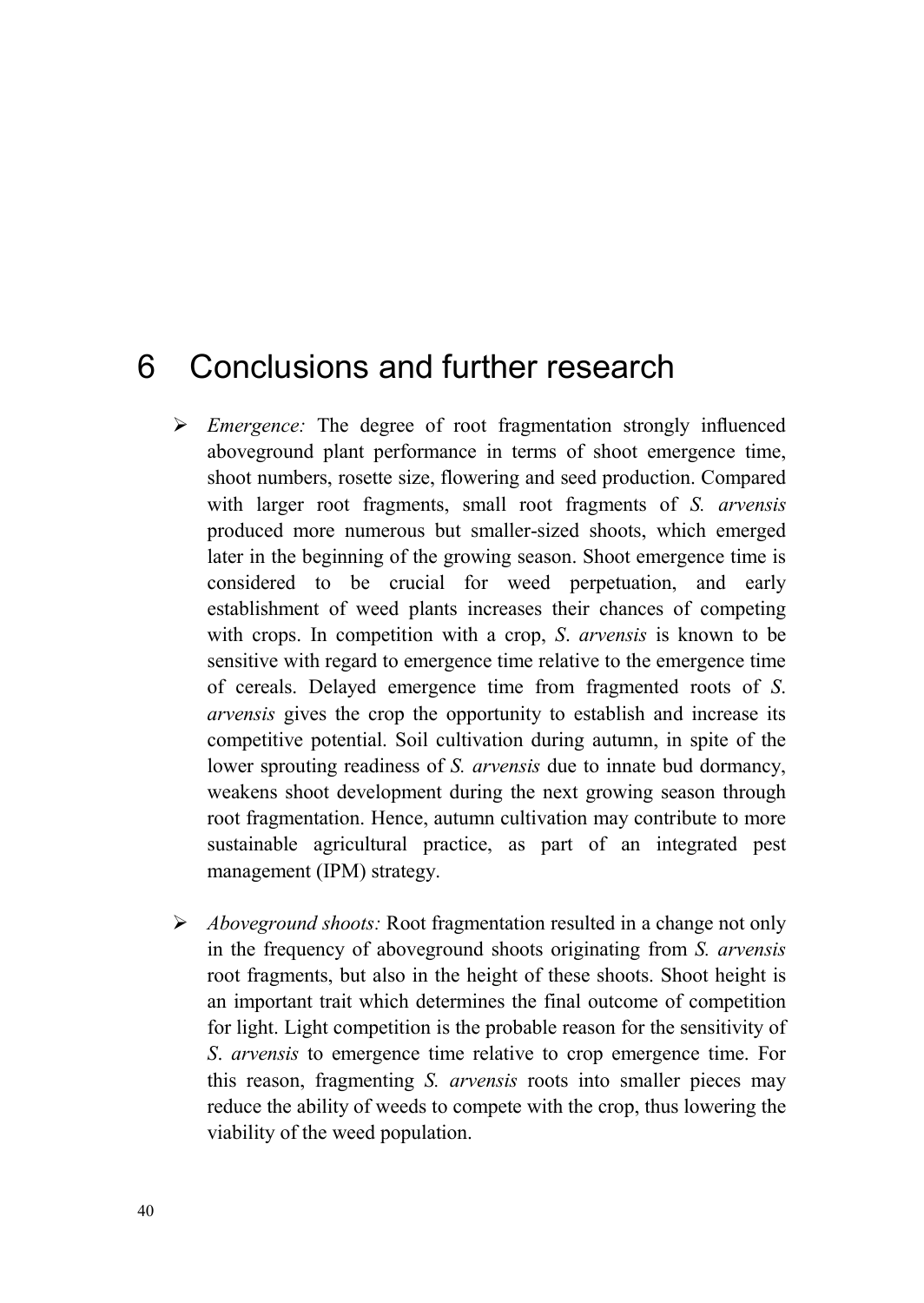- *Seed production*: Highly fragmented roots of *S*. *arvensis* produced plants which had a lower generative capacity in terms of seed production compared with plants produced on roots with a lower degree of fragmentation. However, the generative output of short and long root fragments per unit area was similar. When *S. arvensis* plants are grown with a crop in the field at the onset of a cropping season, small shoots from short root fragments will probably suffer more from competition with the crop due to their small size and will produce fewer regenerative modules as a consequence of delay in their growth. Furthermore, a higher intensity of root fragmentation in combination with competition from the crop is likely to be an efficient way to decrease seed production by *S*. *arvensis.* Further studies are required to assess the interaction of root fragmentation and crop competition on the generative production of *S. arvensis.*
- *Climate impact:* Temperature significantly affected sprouting and emergence time of *S*. *arvensis*. An increase in temperature caused an increase in the rate of *S. arvensis* belowground shoot elongation. Variations in temperature between years under field conditions (in central Sweden) resulted in larger variations in emergence time than differences in root fragment weight. An average increase in mean air temperature by about 3 °C would cause earlier emergence, approximately equal to the difference between the earliest and latest year in the present climate.

The onset of decreased sprouting capacity caused by low temperatures is expected to occur even later in the autumn, thereby counteracting the effects of cultivation methods that promote depletion of roots during autumn. Further, weed control operations over longer periods might be needed to control this perennial weed prior to sowing crops under a changed climate in the future. Higher temperature levels are likely to also affect other aspects of growth and development of *S*. *arvensis*, as well as cropping. Therefore further studies are needed to evaluate the impact of an increase in temperature on the dynamics of *S. arvensis* populations with different degrees of root fragmentation, and the relation to the competition with the crop in a future changing climate.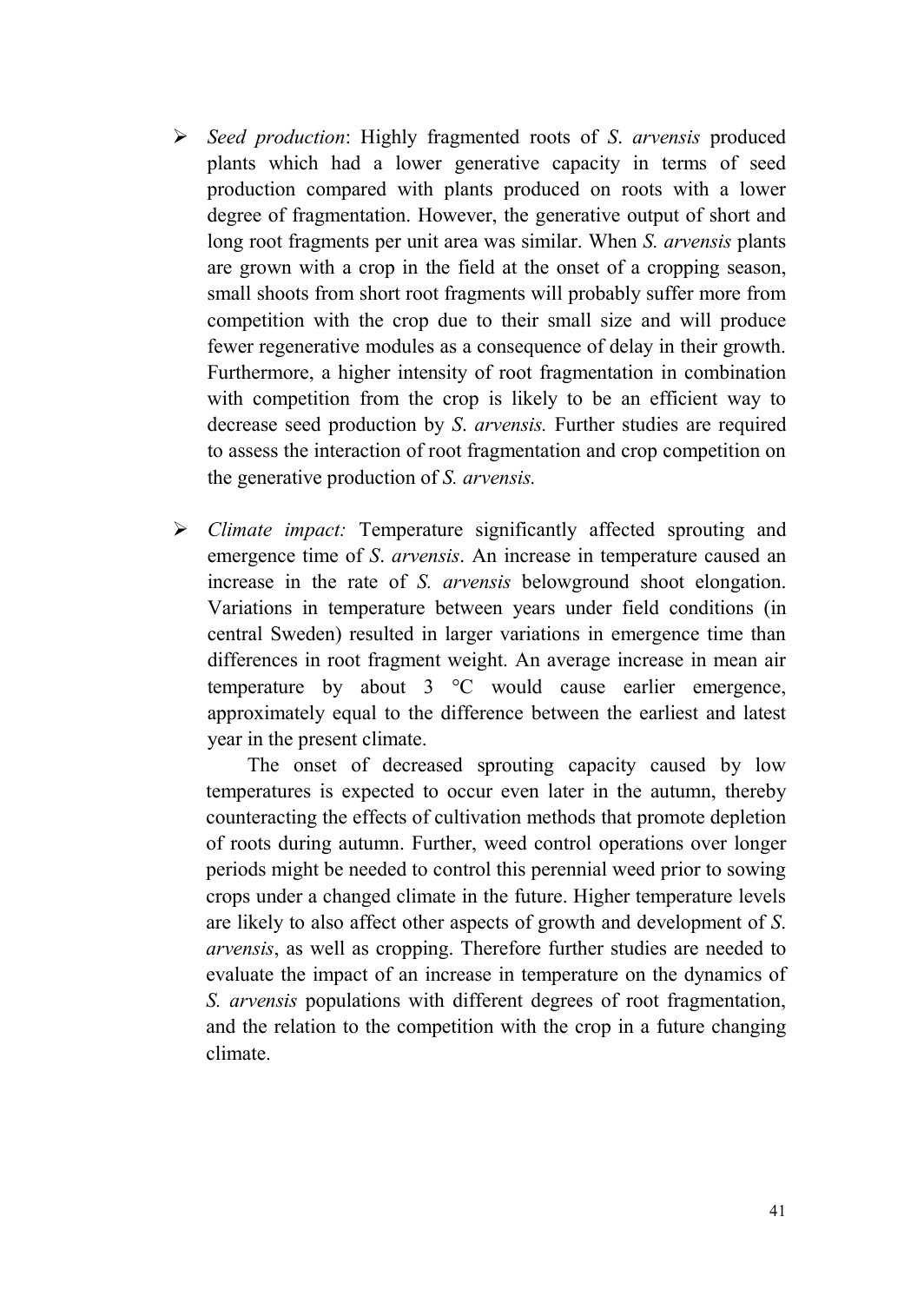## <span id="page-41-0"></span>References

- Abdullahi, A. E. & Cavers, P. B. (1997). Factors affecting regeneration from root fragments in two *Physalis* species. *Phytoprotection*, 78 (1), pp. 23– 33.
- Acciaresi, H. A. & Guiamet, J. (2010). Below- and above-ground growth and biomass allocation in maize and *Sorghum halepense* in response to soil water competition. *Weed Research,* 50, pp. 481–492.
- Andersson, L., Boström, U., Forkman, J., Hakman, I., Liew, J., & Magnuski, E. (2013). Sprouting capacity from intact root systems of *Cirsium arvense* and *Sonchus arvensis* decreases in autumn. *Weed Research*, 53, pp. 183–191.
- Andreasen, C. & Streibig, J. C. (2011). Evaluation of changes in weed flora in arable fields of Nordic countries – based on Danish long-term surveys. *Weed Research*, 51, pp. 214–226.
- Anonymous, (1998). *Yearbook of Agricultural Statistics 1998*. Statistiska Centralbyran, Halmstad. (In Swedish with English summary).
- Anonymous. (2009). Directive 2009/128/EC of the European Parliament and of the Council of 21 October 2009 establishing a framework for Community action to achieve the sustainable use of pesticides. *Official Journal of the European Union* L 309/71-86. [http://eur](http://eur-lex.europa.eu/legal-content/EN/TXT/PDF/?uri=CELEX:32009L0128&rid=1)[lex.europa.eu/legal-](http://eur-lex.europa.eu/legal-content/EN/TXT/PDF/?uri=CELEX:32009L0128&rid=1)

[content/EN/TXT/PDF/?uri=CELEX:32009L0128&rid=1.](http://eur-lex.europa.eu/legal-content/EN/TXT/PDF/?uri=CELEX:32009L0128&rid=1)

- Auškalnis, A. & Auškalnienė, O. (2009). Harrowing timing for winter wheat and spring barley under organically growing conditions. *Agronomy Research*, 7(I), pp. 162–168.
- Ba'rberi, P. & Cascio, B. (2001). Long-term tillage and crop rotation effects on weed seedbank size and composition. *Weed Research*, 41, pp. 325-340.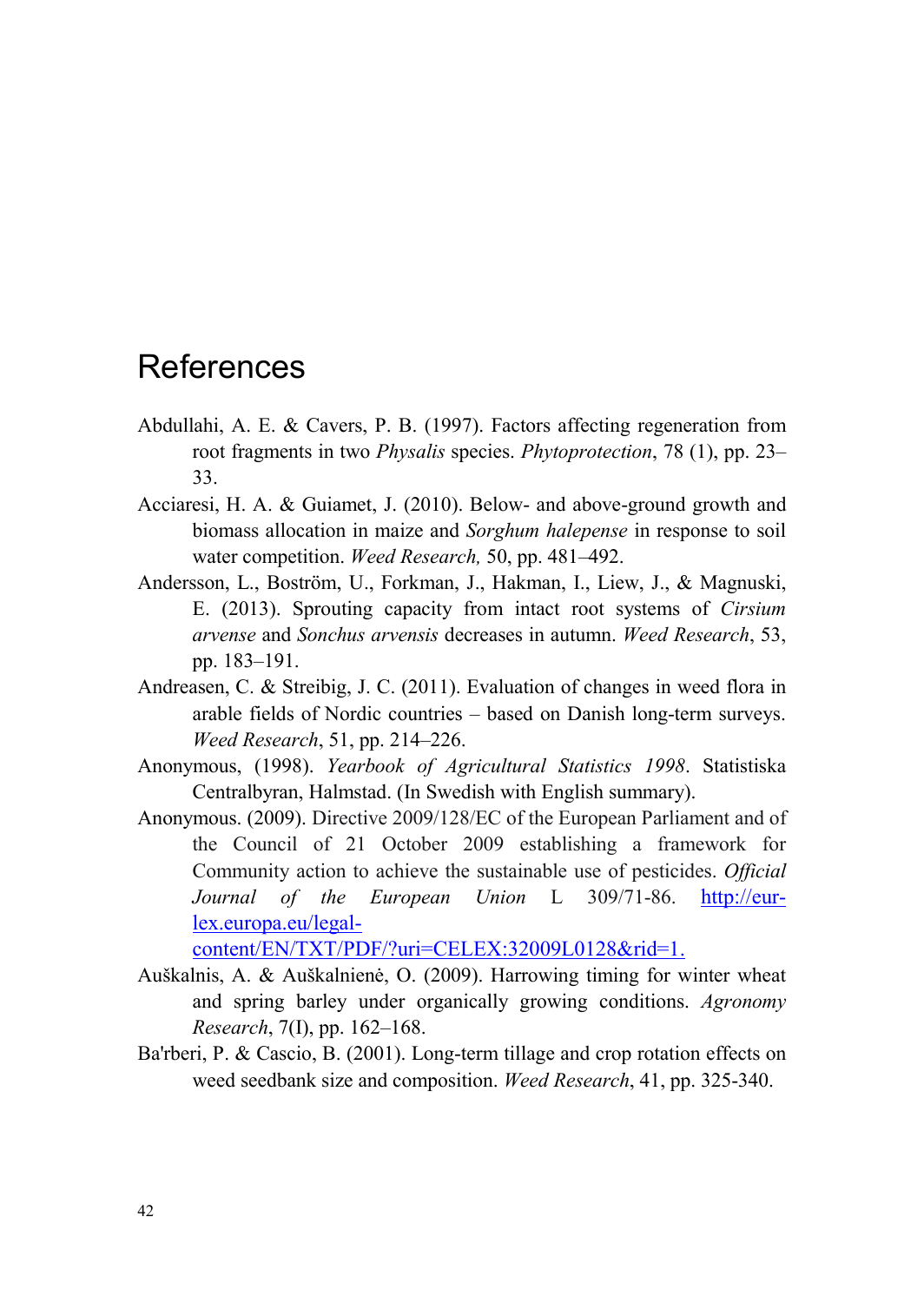- Bausenwein, U., Millard, P.,Thornton, B. & Raven, JA. (2001). Seasonal nitrogen storage and remobilization in the forb *Rumex acetosa*. *Functional Ecology*, 15, pp. 370–377.
- Bellinder, R. R., Gummesson, G. & Karlsson, C. (1994). Percentage-driven government mandates for pesticide reduction: The Swedish model. *Weed Technology*, 8(2), pp. 350–359.
- Benard, R. B. & Toft, C.A. (2007). Effect of seed size on seedling performance in a long‐lived desert perennial shrub (*Ericameria nauseosa*: Asteraceae). *International Journal of Plant Sciences*, 168(7), pp. 1027– 1033.
- Benjamin, L. R. & Harwick, R. C. (1986). Sources of variation and measures of variability in even-aged stands of plants. *Annals of Botany*, 58, pp. 757–778.
- Bhowmik, P. (1997). Weed Biology: Importance to weed management. *Weed Science*, 45 (3), pp. 349-356.
- Blackshaw, R. E., Moyer J. R., Doram, R. C. & Boswall, A. L. (2001). Yellow sweetclover, green manure, and its residues effectively suppress weeds during fallow. *Weed Science*, 49, pp. 406–413.
- Blank, R. R. (2010). Intraspecific and interspecific pair-wise seedling competition between exotic annual grasses and native perennials: plant–soil relationships. *Plant Soil*, 326, pp. 331–343.
- Bolin, P. (1922). En undersökning rörande de viktigaste ogräsarternas olika frekvens och relativa betydelse som ogräs inom Sverige. Centralanstalten för försöksverksamhet på jordbruksområdet. Meddelande 239. 36 pp. + 39 maps. Stockholm.
- Boström, U. & Fogelfors, H. (1999). Type and time of autumn tillage with and without herbicides at reduced rates in southern Sweden. 2. Weed flora and diversity. *Soil & Tillage Research,* 50, pp. 283–293.
- Bosy, J. & Aarssen, L. W. (1995). The effect of seed orientation on germination in a uniform environment-differential success without genetic or environmental variation. *Ecology*, 83(5), pp.769–773.
- Boulos, L. ( 1973). Revision systematique du genre *Sonchus* L. s.l. IV. Sousgenre 1. *Sonchus*. *Botaniska notiser*, 126, pp.155–196.
- Braidek, J. T., Fedec, P. & Jones, D. (1984). Field survey of halophytic plants of disturbed sites on the Canadian prairies. *Canadian Journal of Plant Science*, 64, pp. 745–751.
- Brandsæter, L. O., Bakken, A. K., Mangerud, K., Riley, H., Eltun, R. & Fykse H. (2011). Effects of tractor weight, wheel placement and depth of ploughing on the infestation of perennial weeds in organically farmed cereals. *European Journal of Agronomy*, 34 , pp. 239–246.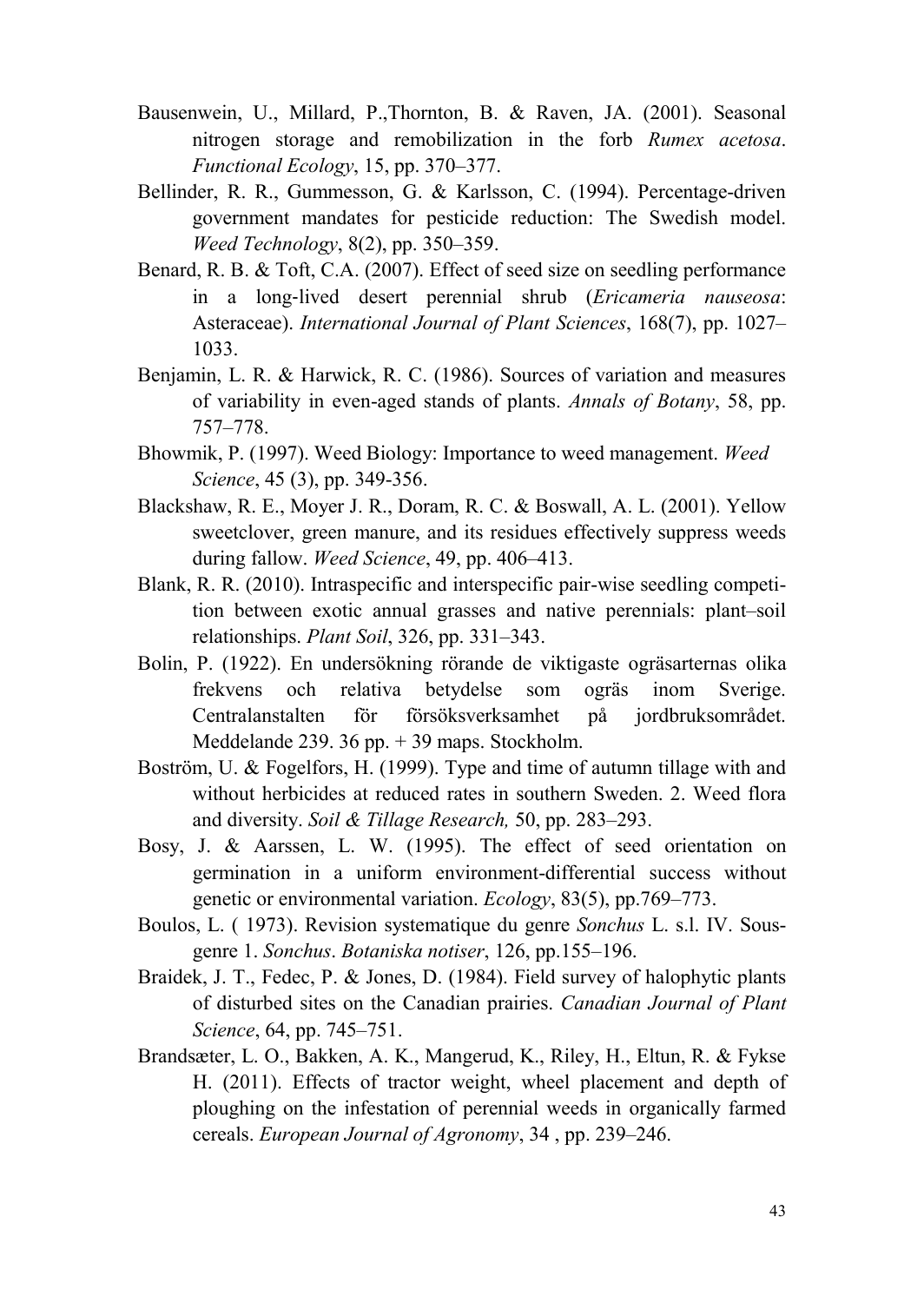- Brandsæter, L. O., Goul Thomsen, M., Wærnhus, K. & Fykse, H. (2012). Effects of repeated clover undersowing in spring cereals and stubble treatments in autumn on *Elymus repens*, *Sonchus arvensis* and *Cirsium arvense*.*Crop Protection*, 32, pp. 104–110.
- Brandsæter, L. O., Fogelfors, H., Fykse, H., Graglia, E., Jensen, R. K., Melander, B., Salonen, J. & Vanhala, P. (2010). Seasonal restrictions of bud growth on roots of *Cirsium arvense* and *Sonchus arvensis* and rhizomes of *Elymus repens*. *Weed Research*, 50, pp. 102–109.
- Chancellor, R. J. (1974). The development of dominance amongst shoots arising from fragments of *Agropyron repens* rhizomes. *Weed Research,* 14, pp. 29–38.
- Cimmino, A., Andolfi, A., Berestetskiy, A. & Evidente, A. (2008). Production of Phytotoxins by *Phoma exigua* var. *exigua*, a potential mycoherbicide against perennial thistles. *Journal of Agricultural and food chemistry*, 56, pp. 6304–6309.
- Cordazzo, C. V. & Seeliger, U. (2003). Reproduction and vegetative regeneration in *Blutaparon portulacoides* (Amaranthaceae) on backshores in southern Brazil. *Journal of Coastal Research*, 35, pp. 481– 485.
- Crawley, M. J. (2007). Plant population dynamics. In May, R.M. & McLean, A. R.(eds): Theoretical Ecology Principles and Applications. pp. 62–- 83. Oxford University Press. Inc. New York.
- Dalbato, A. L., Alfredsson, T., Karlsson, L. M. & Andersson, L. (2014). Effect of rhizome fragment length and burial depth on emergence of *Tussilago farfara*. *Weed Research*, 54, pp. 347–355.
- Darwent, L., Harker, K. N. & Clayton, G. W. (1998). Perennial sowthistle control with sequential herbicide treatments applied under minimum and zero tillage systems. *Canadian Journal of Plant Science*, 78(3), pp. 505– 511.
- DeClerck-Floate, R. A. & Steeves, T. A. (1995). Patterns of leaf and stomatal development explain ovipositional patterns by the gall midge *Cystiphora sonchi* (Diptera: Cecidomyiidae) on perennial sow-thistle (*Sonchus arvensis*). *Canadian Journal of Zoology*, 73(1), pp. 198–202.
- Derscheid, L. A. & Schultz, R. E. (1960). Achene development of Canada thistle and perennial sow thistle. *Weeds*, 8, pp. 55–62.
- Deveikytė, I., Feiza, V. & Feizienė, D. (2006). Response of weed flora in barley, wheat and rape crops under reduced spring-time tillage. *Zemdirbyste / Agriculture*, 93(4), pp. 47–54.
- Dieringer, G. (1991). Variation in individual flowering time and reproductive success of *Agalinis strictifolia* (Scrophulariaceae). *American Journal of Botany*, 78, pp. 497–503.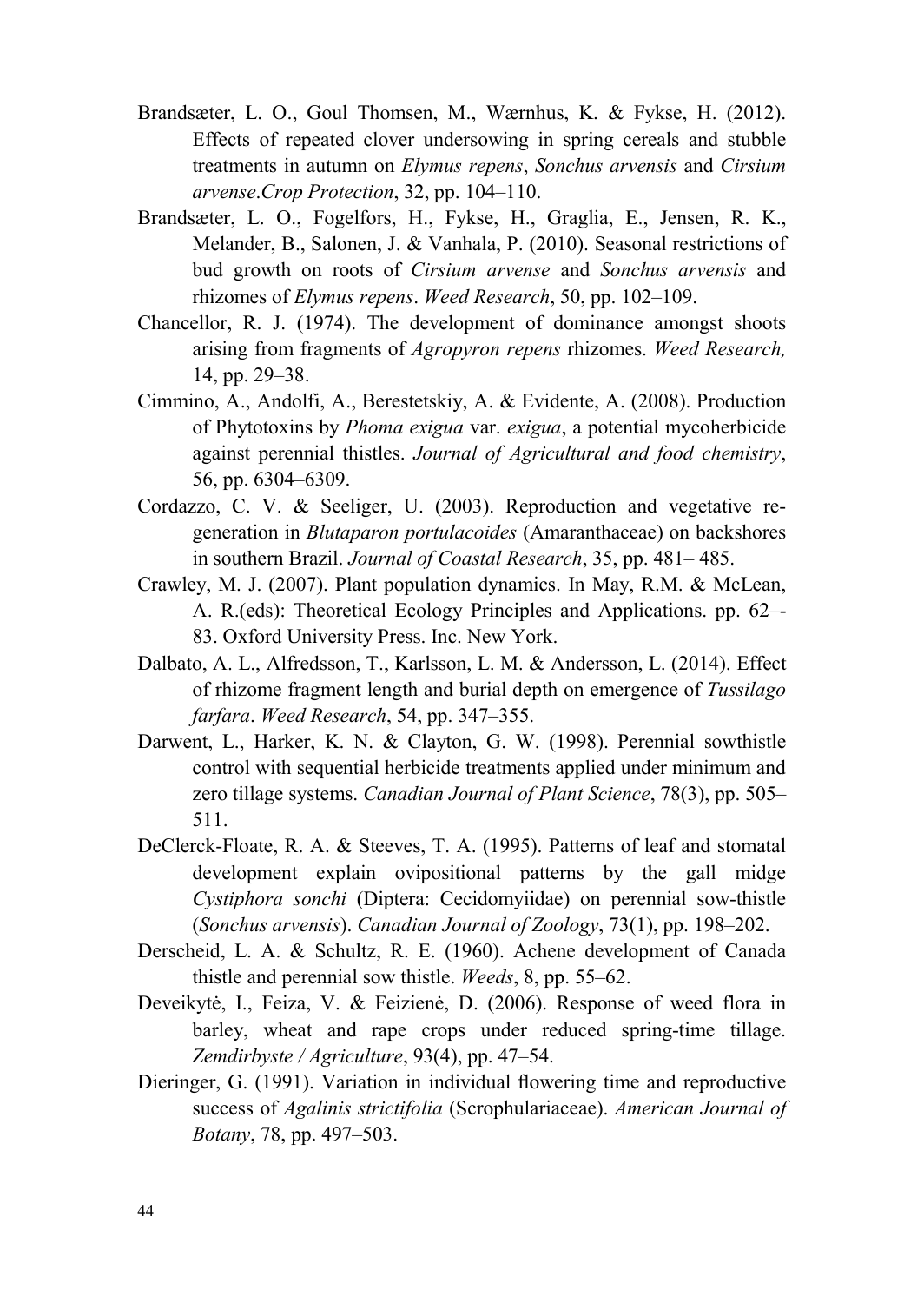- Dimitrova, T. & Marinov-Serafimov, P. (2008). Chemical control of Curled dock (*Rumex crispus* L.) and other weeds in noncropped areas. *Pesticidi i fitomedicina*. (Belgrade), 23 ,pp. 123–126.
- Dong, B., Alpert, P., Guo, W. & Yu, F. H. (2012). Effects of fragmentation on the survival and growth of the invasive, clonal plant *Alternanthera philoxeroides*. *Biological Invasions*, 14, pp. 1101–1110.
- Dong, M., Lu, B-R., Zhang, H-B., Chen, J-K. & Li, B. (2006). Role of sexual reproduction in the spread of an invasive clonal plant *Solidago canadensis* revealed using intersimple sequence repeat markers. *Plant Species Biology*, 21, pp. 13–18.
- Dorph-Petersen, K. (1924). Examinations of the occurrence and vitality of various weed seed species under different conditions, made at the Danish State Seed Testing Station during the years 1896-1923. *Report of the 4th International Seed Testing Congress* (Cambridge), pp. 124–138.
- Drenovsky, R. E., Martin, C. E., Falasco, M. R. & James, J. J. (2008). Variation in resource acquisition and utilization traits between native and invasive perennial forbs. *American Journal of Botany*, 95(6), pp. 681–687.
- Eckersten, H., Andersson, L., Holstein, F., Mannerstedt Fogelfors, B., Lewan, E., Sigvald, R., Torssell, B. & Karlsson, S. (2008). An evaluation of climate change effects on crop production in Sweden. Swedish University of Agricultural Sciences, Department of Crop Production Ecology, Report No 6, ISBN 978-91-576-7237-7, Uppsala, Sweden.
- Eckersten, H., Lundkvist, A. & Torssell, B. (2010). Comparison of monocultures of perennial sow-thistle and spring barley in estimated shoot radiation-use and nitrogen uptake efficiencies. *Acta Agriculturae Scandinavica. Section B – Soil and Plant Science*, 60, pp.126–135.
- Eckersten, H., Lundkvist, A., Torssell, B. & Verwijst, T. (2011). Modelling species competition in mixtures of perennial sow-thistle and spring barley based on shoot radiation use efficiency. *Acta Agriculturae Scandinavica. Section B – Soil and Plant Science*, 61, pp. 739-746.
- Edwards, J. T. & Oliver, L. R. (2004). Emergence and growth of Trumpetcreeper (*Campsis radica*ns) as affected by rootstock size and planting depth. *Weed Technology*, 18(3), pp. 816–819.
- Evidente, A., Cimmino, A., Andolfi, A., Berestetskiy, A. & Motta A. (2011). Phomachalasins AeD, 26-oxa<sup>[16]</sup> and [15]cytochalasans produced by *Phoma exigua* var. *exigua*, a potential mycoherbicide for *Cirsium arvense* biocontrol. *Tetrahedron,* 67, pp. 1557–1563.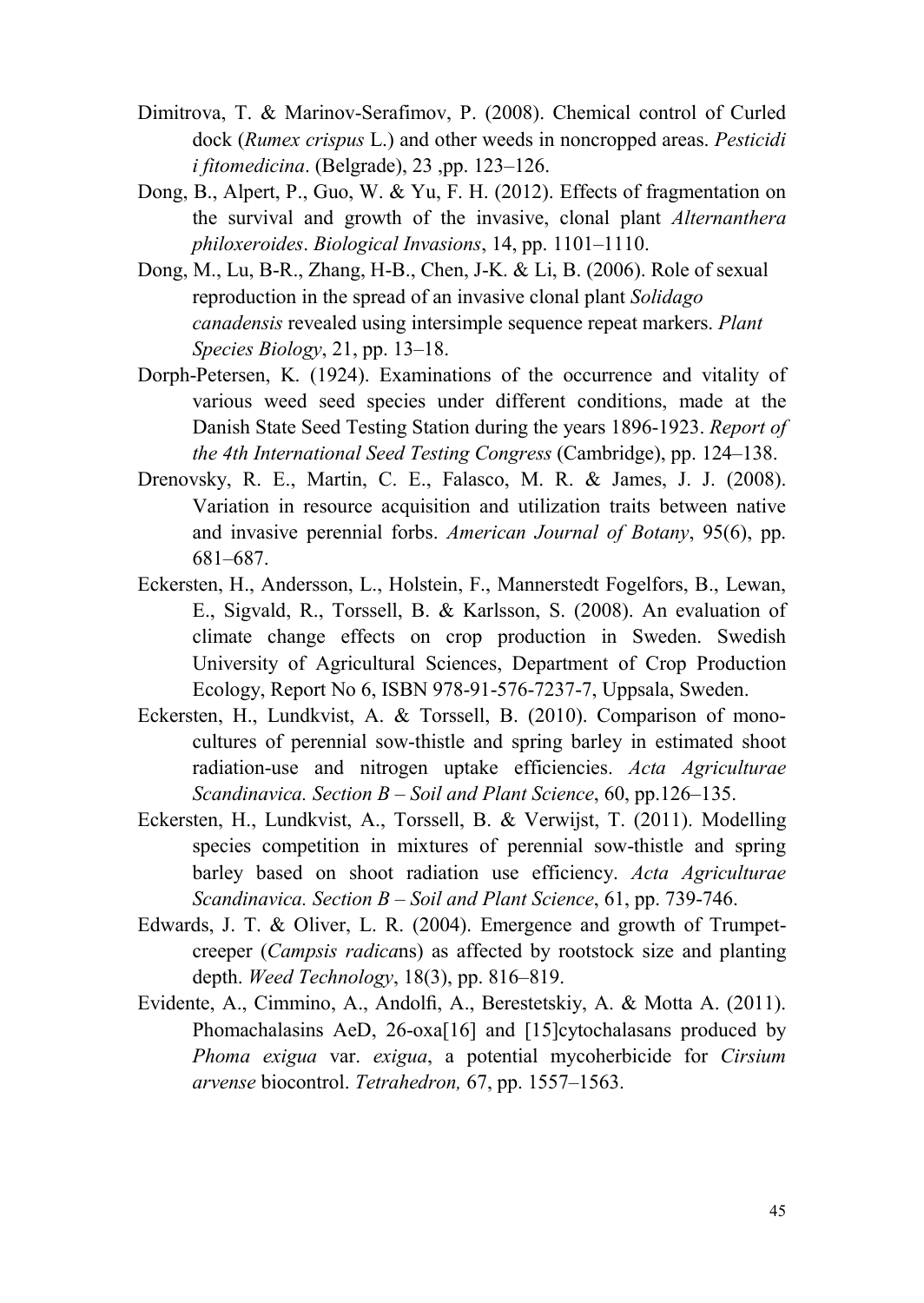- Faulkner, S. & Young, K. (2006). The effect of rhizome fragment length and burial depth on *Physalis viscosa* L. survival. In: Preston C., Watts, J. H. & Crossman, N. D. (eds), *Fifteenth Australian Weeds Conference proceedings: managing weeds in a changing climate*. Adelaide, Australia, pp. 24–28.
- Fogelfors, H. & Lundkvist, A. (2008). Selection in *Cirsium arvense* (L.) Scop. and *Sonchus arvensis* L.: Susceptibility to MCPA on different types of farmland in Sweden. *Acta Agriculturæ Scandinavica* – *Section B, Soil and plant science*, 58, pp. 82–87.
- Gaudet, C. L. & Keddy, P. A.(1988). A comparative approach to predicting competitive ability from plant traits. *Nature*, 334, pp. 242–243.
- Gawęda, D., Wesołowski, M. & Kwiatkowski, C. A. (2014). Weed infestation of spring barley (*Hordeum vulgare* L.) depending on the cover crop and weed control method. *Acta Agrobotanica* , 67(1), pp. 77–84.
- Geng, Y. P., Pan, X. Y., Xu, C. Y., Zhang, W. J., Li, B. & Chen, J. K. (2007). Plasticity and ontogenetic drift of biomass allocation in response to above- and below-ground resource availabilities in perennial herbs: a case study of *Alternanthera philoxeroides*. *Ecological Research*, 22, pp. 255–260.
- Ghersa, C. M., Satorre, E. H., Van ESSO, M. L., Pataro, A. & Elizagaray, R. (1990). The use of thermal calendar models to improve the efficiency of herbicide applications in *Sorghum hulepen* (L.) Pers. *Weed Research*, 30, pp. 153–60.
- Granström, B. (1962). Studier över ogräs i vårsådda grödor. Meddelande, Statens Jordbrukförsök, Kungliga lantbrukshögskolan och Statens Lantbruksförsök, 130, pp. 188.
- Gustafsson, L. (2008) Vilken effekt har lärkrutor på ogräsfloran vid ekologisk höstveteodling? [Master thesis]. Uppsala: Swedish University of Agricultural Sciences. http://stud.epsilon.slu.se/ 4572/.
- Haas, H. & Streibig, J. C. (1994). Policy and research strategies to reduce herbicide use in Northern Europe. Rice Pest Science and Management. Selected papers from the International Rice-Research Conference (eds PS TENG, KL HEONG & K MOODY), 245–254. IRRI, Los Banos, Laguna, Philippines.
- Håkansson, S. (1969). Experiments with *Sonchus arvens*is L. I. Development and growth in response to burial and defoliation in different developmental stages. *Lantbrukshögskolans Annaler*, 35. pp. 989–1030.
- Håkansson, S. & Wallgren, B. (1972a). Experiments with *Sonchus arvensis* L. II. Reproduction, plant development and response to mechanical disturbance. *Swedish Journal of Agricultural Research*, 2, pp. 3–14.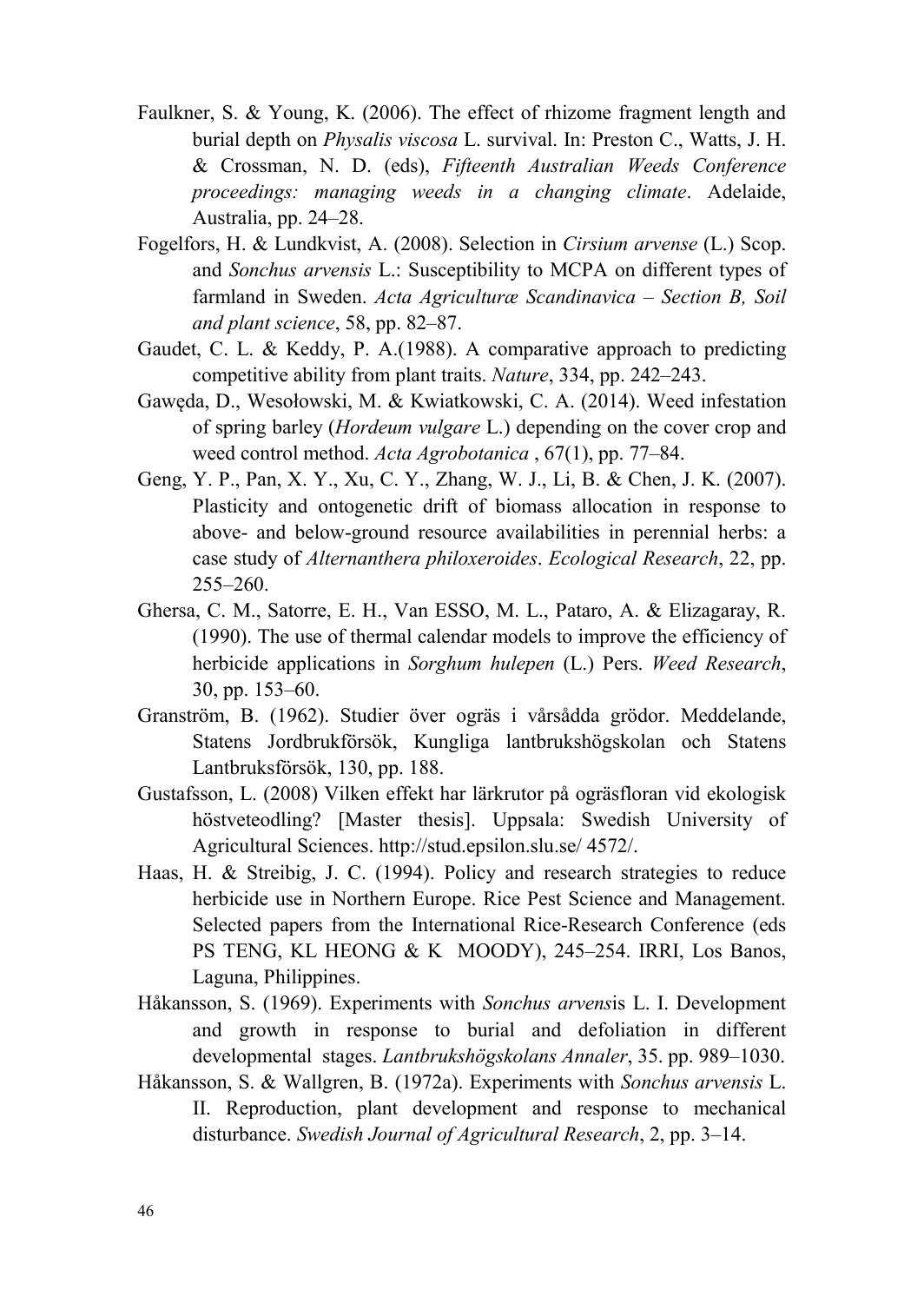- Håkansson, S. & Wallgren, B. (1972b). Experiments with *Sonchus arvensis* L. III. The development from reproductive roots cut into different lengths and planted at different depths, with and without competition from barley. *Swedish Journal of Agricultural Research*, 2, pp.15–26.
- Håkansson, S. (2003). Weeds and weed management on arable land: An ecological approach. CABI Publishing, Wallingford, Oxon, UK, pp. 274.
- Harper, J. L. (1977). Population biology of plants. London: *Academic Press*. ISBN: 0-12-325852-9.
- Harrison, T. J. (1916). Control of the sow thistle in Manitoba. Man. Farmer's Library, Man. Dep. *Agric. Bull*. 4. Winnipeg, Man. pp. 34.
- Heaton, E. A., Dohleman, F. G. & Long, S. P. (2009). Seasonal nitrogen dynamics of *Miscanthus* x *giganteus* and *Panicum virgatum*. *GCB Bioenergy* 1, pp. 297–307.
- Heimann, B. & Cussans, G.W. (1996). The importance of seeds and sexual reproduction in the population biology of *Cirsium arvense* - a literature review. *Weed Research*, 36, pp. 493–503.
- Hilbert, D. W. (1990). Optimization of Plant Root: Shoot Ratios and Internal Nitrogen Concentration .*Annals of Botany*, 66(1), pp. 91–99.
- Holmøy, R. & Teslo, E.(2000). Soil treatment for preventive weed control without increasing the erosion hazards. *4th EWRS Workshop on Physical Weed Control,* Elspeet, The Netherlands, pp.8-14.
- Holshouser, D. L., Chandler, J. M & Wu, H. I. (1996). Temperature-dependent model for non-dormant seed germination and rhizome bud break of Johnsongrass (*Sorghum halepense*). *Weed Science*, 44, 2, pp. 257–265.
- Holt, J. S. & Orcutt, D. R. (1991.) Functional relationships of growth and competitiveness in perennial weeds and cotton (*Gossypium hirsutum*). *Weed Science*, 39(4), pp. 575–584.
- Hossain, A. M., Akamine, H., Nakamura, I.,Yukioishimine & Kuramochi, H. (2001). Influence of temperature levels and planting time on the sprouting of rhizome-bud and biomass production of torpedo grass (*Panicum repens* L.) in Okinawa island, southern Japan. *Weed Biology and Management*, 1, pp. 164–169.
- Hultèn, E. (1950). Atlas över växternas utbredning i Norden. Fanerogamer och ormbunksväxter, Stockholm.
- Hyvönen T. & Salonen, J. (2002). Weed species diversity and community composition in cropping practices at two intensity levels – a six-year experiment. *Plant Ecology*, 154, pp. 73–81.
- IPCC, 2014. Intergovernmental panel on climate change. WGII AR5. [\(http://ipcc](http://ipcc-wg2.gov/AR5/images/uploads/WG2AR5_SPM_FINAL.pdf)[wg2.gov/AR5/images/uploads/WG2AR5\\_SPM\\_FINAL.pdf\)](http://ipcc-wg2.gov/AR5/images/uploads/WG2AR5_SPM_FINAL.pdf)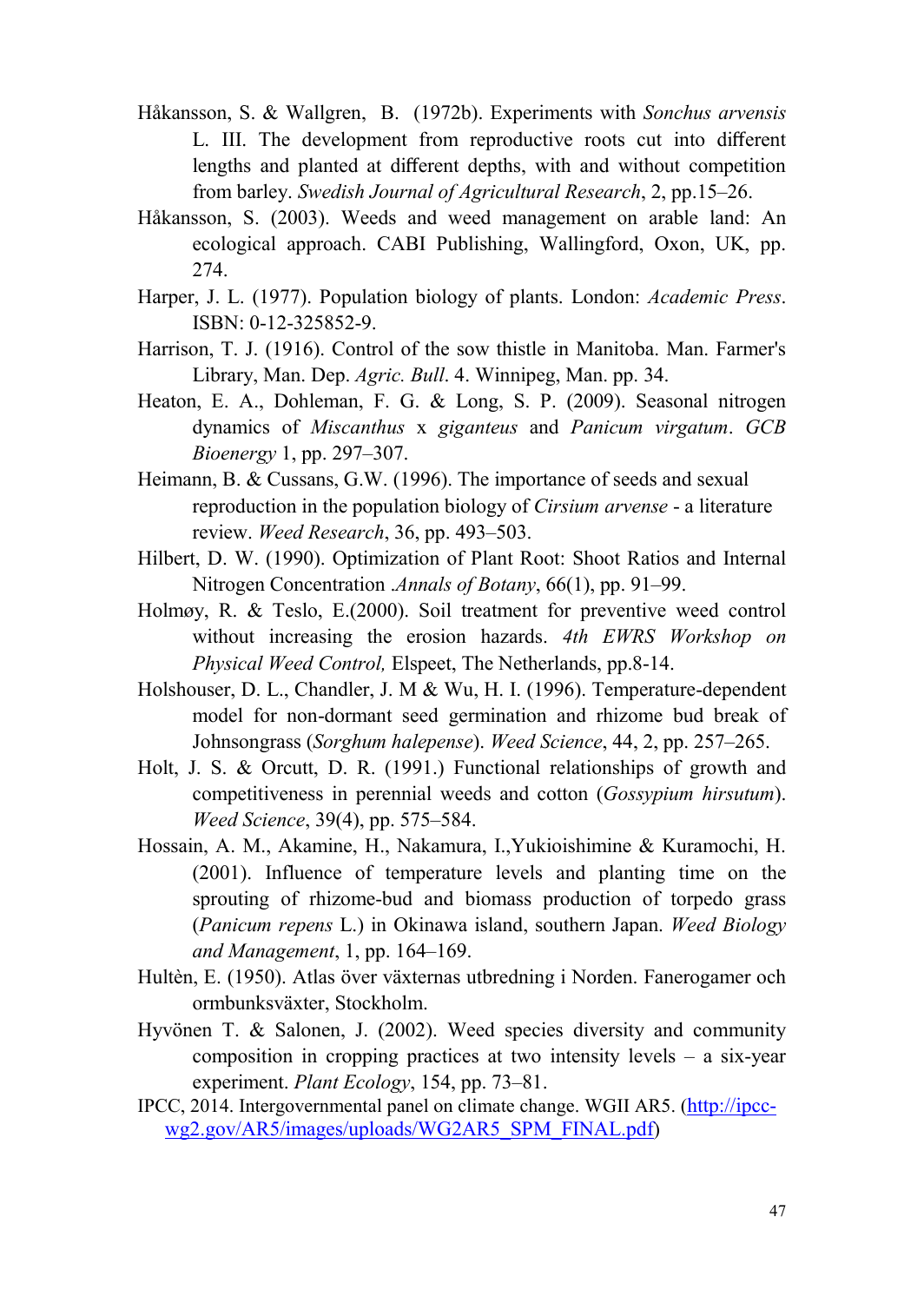- Jia, X., Pan, X., Sosa, A., Li, B. & Chen, J. (2010). Differentiation in growth and biomass allocation among three native *Alternanthera philoxeroides* varieties from Argentina. *Plant Species Biology*, 25, pp. 85–92.
- Jordbruksverket. (1999). Svenskt ekologiskt lantbruk inför 2000-talet. Rapport 1999: I 0. (In Swedish).
- Jordbruksverket. (2015). Välkommen till Ogräsdatabasen. Jordbruksverket, Jönköping. [http://www.jordbruksverket.se/etjanster/etjanster/odling/ograsdatabas.4.](http://www.jordbruksverket.se/etjanster/etjanster/odling/ograsdatabas.4.35974d0d12179bec28580002385.html) [35974d0d12179bec28580002385.html.](http://www.jordbruksverket.se/etjanster/etjanster/odling/ograsdatabas.4.35974d0d12179bec28580002385.html)
- Klingeman, W. E., Robinson, D. K. & McDaniel, G. L. (2004). Regeneration of Mugwort (*Artemisia vulgaris*) from rhizome sections in sand, pine bark, and soil substrates. *Journal of environmental Horticulture*, 22(3), pp. 139–143.
- Kluth, S., Kruess, A. & Tscharntke, T. (2003). Influence of mechanical cutting and pathogen application on the performance and nutrient storage of *Cirsium arven*se. *Journal of Applied Ecology*, 40, pp. 334–343.
- Lemna, W. K. & Messersmith, C. G. (1990). The biology of Canadian weeds. 94. *Sonchus arvensis* L. *Canadian Journal of Plant Science*, 70, pp. 509–532.
- Li, B., Shibuya, T., Yogo, Y. & Hara, T. (2000). Effects of temperature on bud-sprouting and early growth of *Cyperus esculentus* in the dark. *Journal of Plant Research*, 113, pp. 19–27.
- Liew, J., Andersson, L., Boström, U., Forkman, J., Hakman, I. & Magnuski, E. (2013). Regeneration capacity from buds on roots and rhizomes in five herbaceous perennials as affected by time of fragmentation. *Plant ecology*, 214, pp. 1199–1209.
- Limamii, A., Roux, L., Laville, J. & Roux, Y. (1993). Dynamics of nitrogen compounds in the chicory (*Cichorium intybus* L.) tuberised tap root during the growing season and cold storage period. *Journal of Plant Physiology*, 141, pp. 263–268.
- Lin, H., Alpert, P. & Yu, F. (2012). Effects of fragment size and water depth on performance of stem fragments of the invasive, amphibious, clonal plant *Ipomoea aquatica*. *Aquatic Botany*, 99, pp. 34–40.
- Long, B. (1922). *Sonchus uliginosus* occurring in Philadelphia area. *Torreya*  22, pp. 91–98.
- Lortie, C. J. & Aarssen, L. W. (1999). The advantage of being tall: Higher flowers receive more pollen in *Verbascum thapsus* L. (Scrophulariaceae). *Écoscience*, 6, pp. 68–71.
- Lundkvist, A. & Fogelfors, H. (2004). Ogräsreglering på åkermark (Weed Control on Arable Land). Department of Ecology and Crop Production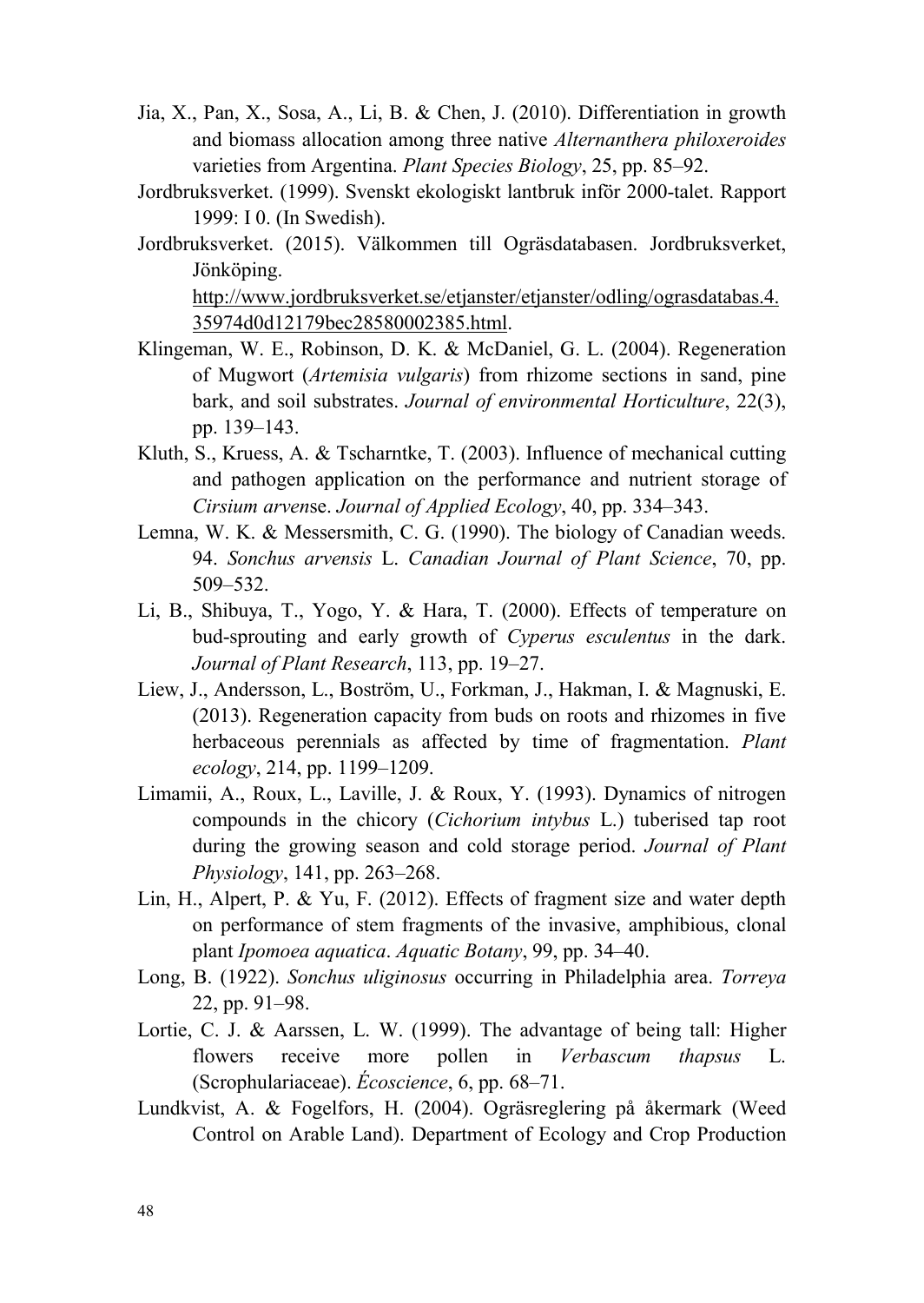Science, Swedish University of Agricultural Sciences, ISBN 1404-2339, Uppsala, Sweden.

- Lundkvist, A., Fogelfors, H., Ericson, L. & Verwijst, T. (2011). The effects of crop rotation and short fallow on the abundance of perennial sow-thistle (*Sonchus arvensis* L.). *Proceedings of 24th NJF Congress, Food, Feed, Fuel and Fun* – Nordic Light on Future Land Use and Rural Development, p. 76, ISSN 1653-2015, Uppsala, Sweden. June 2011. 20.07.2011. Available from: http://www.njf.nu/filebank/files/ 20110619\$182028\$fil\$cyAOI5MQmtQWHa0Mh 3Lh.pdf.
- Luo, W. & Zhao, W. (2015). Burial depth and diameter of the rhizome fragments affect the regenerative capacity of a clonal shrub. *Ecological Complexity*, 23, pp. 34–40.
- McClay, A. S. & Peschken, D. P. (2001) *Sonchus arvensis* (L.) perennial sowthistle (Asteraceae). *Biological control programmes in Canada*, 1981– 2000 (eds. P. G. Mason & J. T. Huber), pp 416–424. CABI Publishing, Wallingford.
- McConnaughay, K. D. M. & Coleman, J. S. (1999). Biomass allocation in plants: ontogeny or optimality? A test along three resource gradients. *Ecology*, 80(8), pp. 2581–2593.
- Melander, B., Holst, N., Rasmussen, I. A. & Hansen, P. K. (2012). Direct control of perennial weeds between crops. Implications for organic farming. *Crop Protection*, 40, pp. 36–42.
- Mielecki, M. & Peiczynska, E. (2005). The influence of fragmentation on the growth of *Elodea canadensis* Michx. in different light conditions. *Polish Journal of Ecology*, 53, pp. 155–164.
- Mitchell, R. D. J., Harrison, R., Russell, K. J. & Webb, J. (2000). The effect of crop residue incorporation date on soil inorganic nitrogen, nitrate leaching and nitrogen mineralization. *Biology and Fertility of Soils*, 32, pp. 294–301.
- Mohler, C. L. (2001). Mechanical management of weeds, In: Ecological Management of Agricultural Weeds, Editors: Liebman, M; Mohler, C. L. & Staver, C. P., pp. 139–209, Cambridge University Press, ISBN 0- 521-56068-3, Cambridge, UK.
- Omezine, A. & Skhiri-Harzallah, F. (2011). Resumption and growth of *Cynodon dactylon* rhizome fragments. *Pakistan Journal of Weed Science Research*, 17, pp. 215–227.
- Orians, C. M., Thorn, A. & Gómez, S. (2011). Herbivore-induced resource sequestration in plants: why bother? .*Oecologia*, 167, pp. 1–9.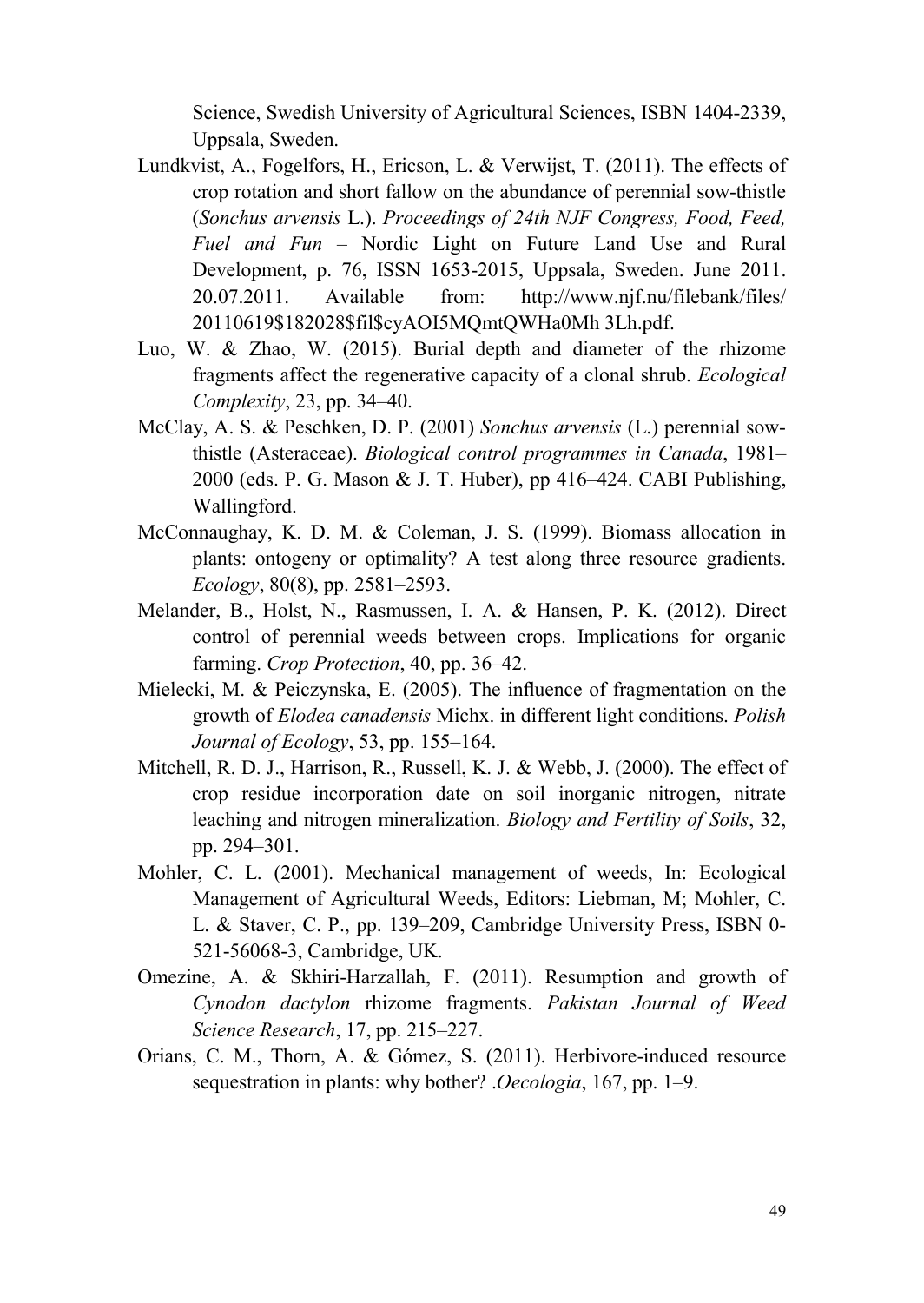- Pan, Y., Geng, Y. P., Li, B. & Chen, J. K. (2009). Effect of root fragment length and planting depth on clonal establishment of Alligator weed. *Journal of Aquatic Plant Management*, 47, pp. 96–100.
- Pegtel, D. M. (1973). Aspects of ectoypic differentiation in the perennial sowthistle. *Acta Horticulturae*. 32, pp. 55–71.
- Pekrun, C. & Claupein, W. (2006). The implication of stubble tillage for weed population dynamics in organic farming. *Weed Research*, 46, pp. 414– 423.
- Peschken, D. P. (1982). Host specificity and biology of *Cystiphora sonchi* [Dip: Cecidomyiidae], a candidate for the biological control of *Sonchus*  species. *Entomophaga*, 27, pp. 405–416.
- Peschken, D. P. (1984). *Sonchus arvensis* L., perennial sow-thistle, *S*. *oleraceus* L., annual sow-thistle, and *S*. *asper* (L.) Hill, spiny annual sow-thistle (Compositae). In: *Biological Control Programmes against Insects and Weeds in Canada* 1969–1980 (eds. J.S. Kelleher & M.A. Hulme), pp. 205–209. Commonwealth Agriculture Bureaux, Slough, UK.
- Pilipavičius, V., Makuteniene, D. & Makutenas, V. (2006). Economical evaluation of spring barley yield at different stages of maturity. *Zeitschrift für Pflanzenkrankheiten und Pflanzenschutz Sonderheft,* XX, pp. 867–873.
- Pilipavičius, V., Aliukonienė I. & Romaneckas, K. (2010). Chemical weed control in winter wheat (*Triticum aestivum* L.) crop of early stages of development: I. Crop weediness. *Journal of Food, Agriculture & Environment*, 8 (1), pp. 206–209.
- Primack, R. B. (1978). Regulation of seed yield in *Plantago*. *The Journal of Ecology*, 66, pp. 835–847.
- Rask, A. M. & Andreasen, C. (2007). Influence of mechanical rhizome cutting, rhizome drying and burial at different developmental stages on the regrowth of *Calystegia sepium*. *Weed Research*, 47, pp. 84–93.
- Riesinger, P. & Hyvönen, T. (2006) Impact of management on weed species composition in organically cropped spring cereals. *Biological Agriculture & Horticulture*, 24, pp. 257–274.
- Riis, T., Madsen, T. V. & Sennels, R. S. H. (2009). Regeneration, colonisation and growth rates of allofragments in four common stream plants. *Aquatic Botany*, 90, pp. 209–212.
- Ross, M. A. & Harper, J. L. (1972). Occupation of biological space during seedling establishment. *The Journal of Ecology*, 60, pp. 77–88.
- Rydberg, N. T. & Milberg, P. (2000). A survey of weeds in organic farming in Sweden. *Biological Agriculture & Horticulture*, 18, pp.175–185.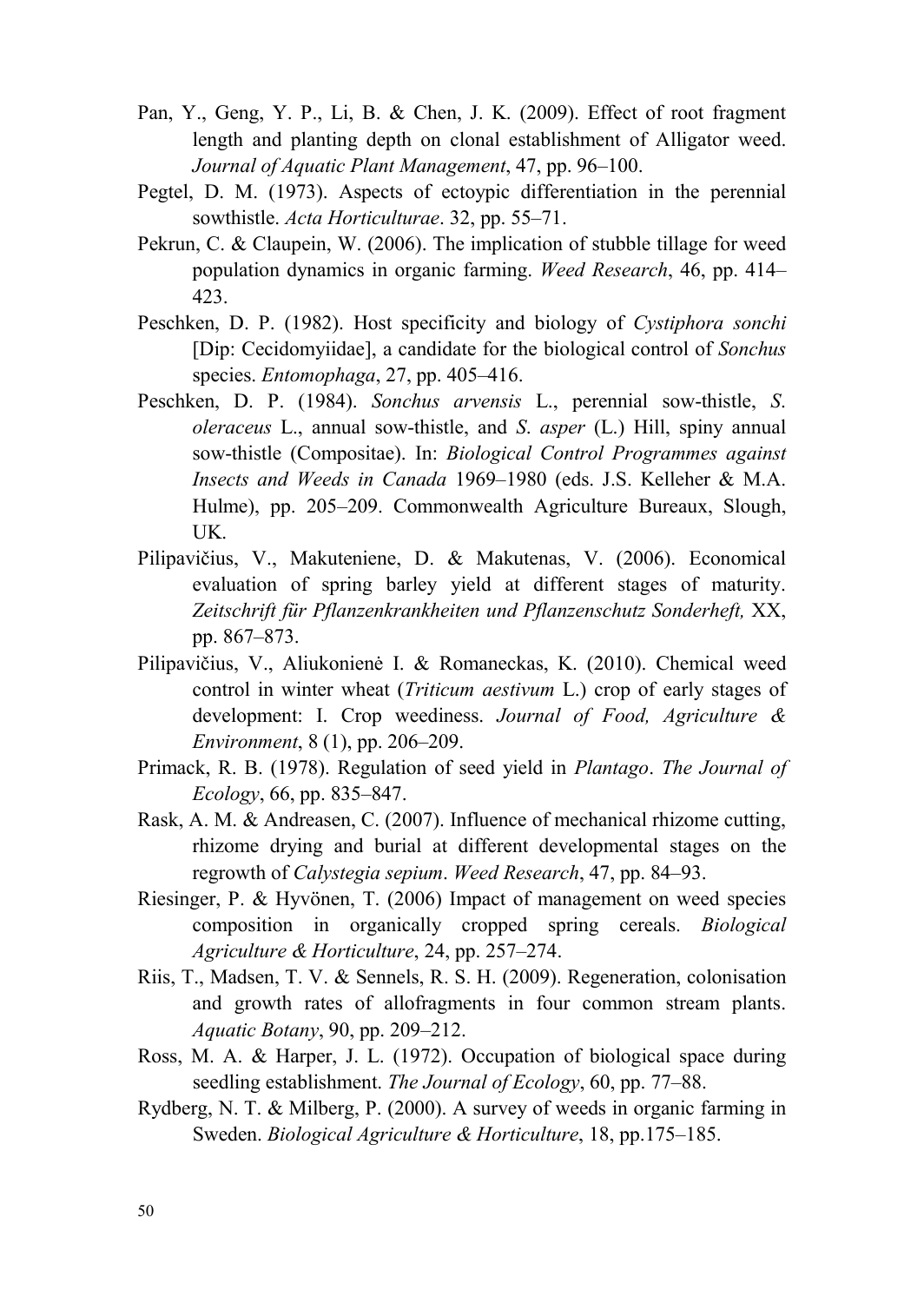- Salonen, J., Hyvönen, T. & Jalli, H. (2001a). Weed flora in organically grown spring cereals in Finland. *Agricultural and Food Science in Finland*, 10, pp. 231–242.
- Salonen, J., Hyvönen, T. & Jalli, H. (2001b). Weeds in spring cereal fields in Finland - a third survey. *Agricultural and Food Science in Finland*, 10, pp. 347–364.
- Satorre, E. H., Ghersa, C. M. & Pataro, A.M. (1985). Prediction of *Sorghum halepense* (L.) Pers. rhizome sprout emergence in relation to air temperature. *Weed Research*, 25, pp. 103–109.
- Satorre, E. H., Rizzo, F. A. & Arias, S. P. (1996). The effect of temperature on sprouting and early establishment of *Cynodon dactylon*. *Weed Research*, 36, pp. 431–440.
- Saxena, S. & Pandey, A. K. (2001). Microbial metabolites as eco-friendly agrochemicals for the next millennium. *Applied Microbiology & Biotechnology*, 55, pp. 395–403.
- Sciegienka, J. K., Keren, E. N. & Menalled, F. D. (2011). Impact of root fragment dimension, weight, burial depth, and water regime on *Cirsium arvense* emergence and growth. *Canadian Journal of Plant Scien*ce, 91, pp. 1027–1036.
- Seibutis, V. & Feiza, V. (2008). The influence of short crop rotations, monocrop and reduced soil tillage on weed population dynamics. *Zemdirbyste-Agriculture*, 95, (3), pp. 123–129.
- Sepp, K., Kanger, J. & Särekanno, M. (2009). Influence of soil tillage methods on the weediness and yields of spring wheat, spring barley and field pea in organic crop rotation. *Agronomy Research*, 7 (Special issue I), pp. 477–484.
- Shadel, W. P. & Molofsky, J. (2002). Habitat and population effects on the germination and early survival of the invasive weed, *Lythrum salicaria*  L. (purple loosestrife). *Biological Invasions*, 4, pp. 413–423.
- Shumovich, W. & Montgomery, F. H. (1955). The perennial sowthistle in Northeastern North America. *Canadian Journal of Agricultural Science*, 35, pp. 601–605.
- Song, Y. B., Yu, F. H., Li, J. M., Keser, Fischer, L. H. & van Kleunen, M. (2013). Plant invasiveness is not linked to the capacity of regeneration from small fragments: an experimental test with 39 stoloniferous species. *Biological Invasions*, 15, pp. 1367–1376.
- Spencer, D. F. & Ksander, G. G. (2006). Estimating *Arundo donax* ramet recruitment using degree-day based equations. *Aquatic Botany*, 85, pp. 282–288.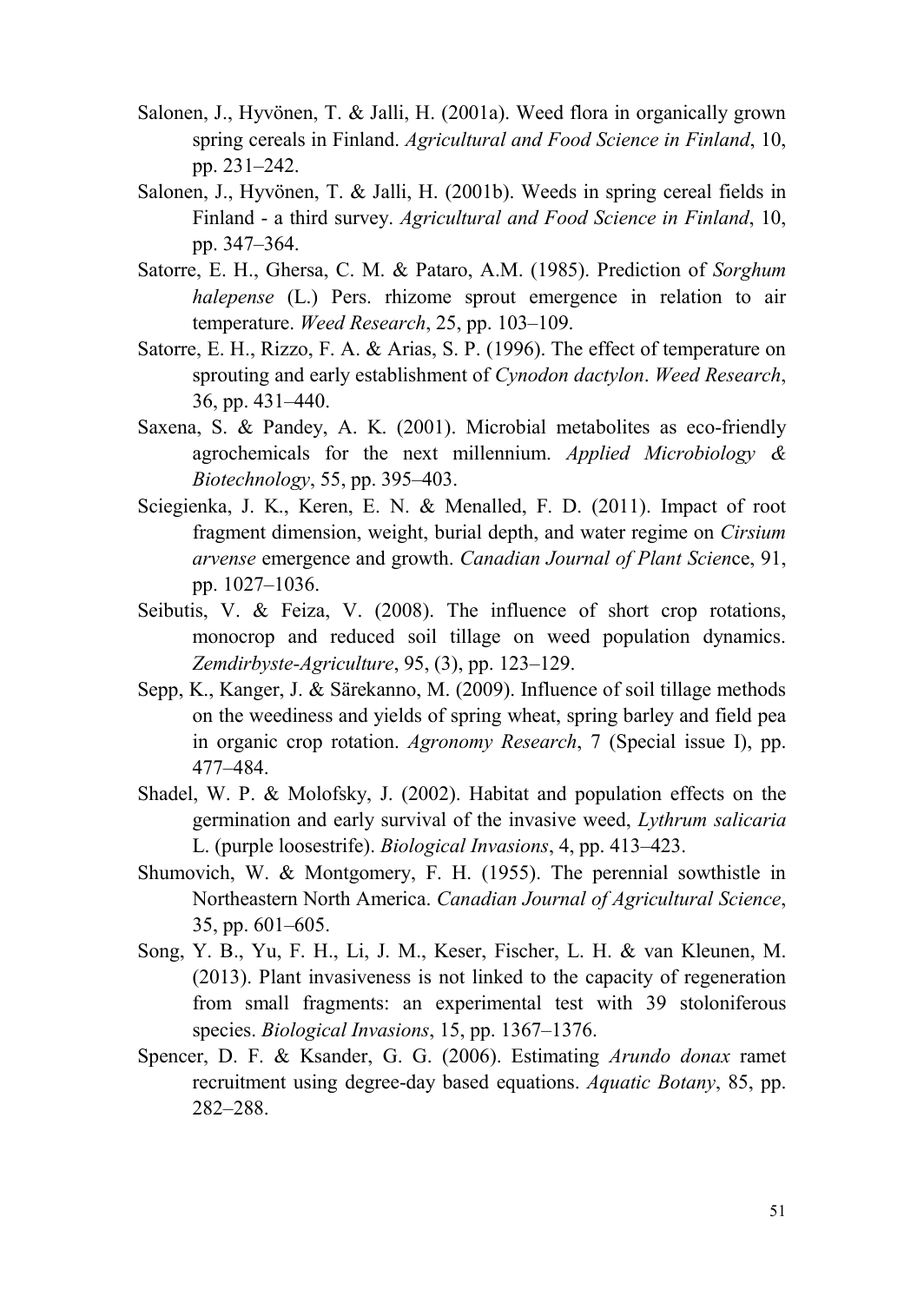- Statistics Sweden, 2014. Yearbook of agricultural statistics 2014 including food statistics. Statistics Sweden, Agricultural Statistics Unit, Örebro.
- Stevens, O. A. (1924). Perennial sow thistle growth and reproduction. *North Dakota Agricultural College. Agricultural Experiment Station Bulletin*, 1924, pp. 181.
- Susko, D. J. & Lovett-Doust, L. (2000). Patterns of seed mass variation and their effects on seedling tTraits in *Alliaria petiolata* (Brassicaceae). *American Journal of Botany*, 87, (1), pp. 56–66.
- Tavaziva, V. J. (2012). Effects of competition on compensation point and phenological development in *Sonchus arvensis* L. [Master thesis]. Uppsala: Swedish University of Agricultural Sciences. Available from http://stud.epsilon.slu.se/4572/.
- Teasdale, J. R., Brandsæter, L. O., Calegari, A. & Skora Neto, F. (2007). Cover crops and weed management. In: Upadhyaya, M. K. & Blackshaw, R. E. (eds): *Non-chemical Weed Management: Principles, Concepts and Technology*. CABI Publishing, Wallingford, pp. 49–64.
- Torstensson, G. & Aronsson, H. (2000).Nitrogen leaching and crop availability in manured catch crop systems in Sweden. *Nutrient Cycling in Agroecosystems*, 56, pp. 139–152.
- Travlos, I. S., Economou, G., Kotoulas, V. E. Kanatas, P. J., Kontogeorgos, A. N. & Karamanos, A. I. (2009). Potential effects of diurnally alternating temperatures and solarization on purple nutsedge (*Cyperus rotundus*) tuber sprouting*. Journal of Arid Environments*, 73, pp .22–25.
- Vanhala, P., Lötjönen, T., Hume, T. & Salonen, J. (2006). Managing *Sonchus arvensis* using mechanical and cultural methods. *Agricultural and Food science*, 15, pp. 444–458.
- Vasquez, E., Sheley, R. & Svejcar, T. (2008). Nitrogen enhances the competitive ability of Cheatgrass (*Bromus tectorum*) relative to native grasses. *Invasive Plant Science and Management*, 1(3), pp. 287–-295.
- Verwijst, T., Lundkvist, A. & Tavaziva, V. J. (2014). The effects of competition on compensation point and phenological development of *Sonchus arvensis* L. *NJF Report*, 10 (1), pp. 14.
- Vidme, T. (1961). Control of *Sonchus arvensis* L. with chemicals. *Weed Research*, 1, pp. 275–288.
- Wang, P., Xu, Y. S., Dong, B. C., Xue, W. & Yu, F. H. (2014). Effects of clonal fragmentation on intraspecific competition of a stoloniferous floating plant. *Plant Biology*, 16, pp. 1121–1126.
- Weber, E. (2011) .Strong regeneration ability from rhizome fragments in two invasive clonal plants (*Solidago canadensis* and *S*. *gigantea*). *Biological Invasions*, 13, pp. 2947–2955.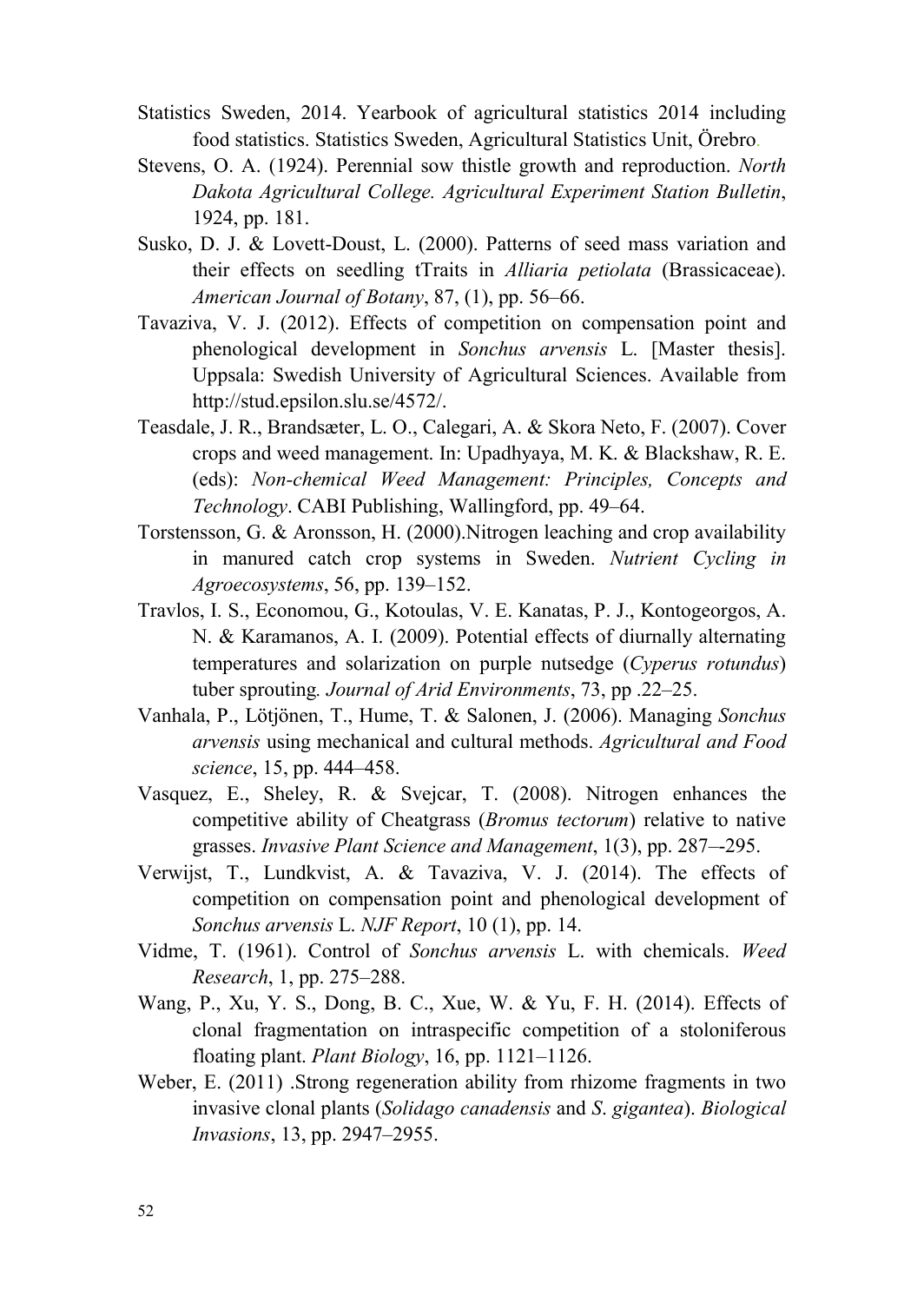- Weiner, J. & Damgaard, C. (2006). Size-asymmetric competition and sizeasymmetric growth in a spatially explicit zone-of-influence model of plant competition. *Ecological Research*, 21, pp. 707–712.
- West, A. M., Lewis, D. F. & Richardson, R. J. (2012). Fragment size and planting depth affect the regenerative capacity of bushkiller (*Cayratia japonica*). *Invasive Plant Science and Management*, 5, pp. 397–401.
- Zhang, O. Y. & Jiang, X. H. (2002). Size-dependent resource allocation and sex allocation in herbaceous perennial plants. *Journal of Evolutionary Biology*, 15, pp. 74–83.
- Zollinger, R. K. & Kells, J. J. (1991). Effect of soil pH, soil water, light intensity, and temperature on perennial sowthistle (*Sonchus arvensis* L.). *Weed Science*, 39(3), pp. 376–384.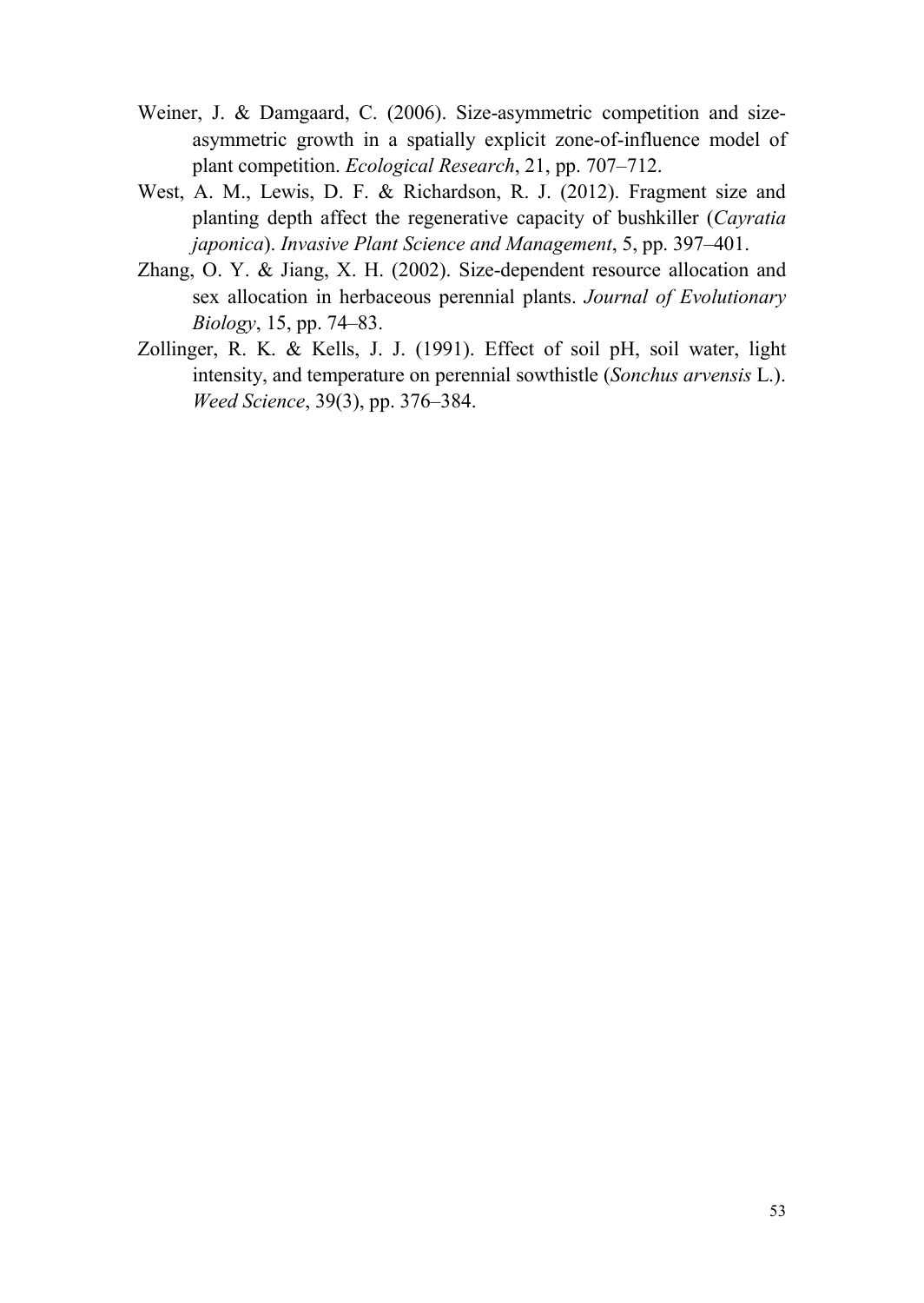# <span id="page-53-0"></span>Acknowledgements

I want to thank all my wonderful supervisors:

*Anneli Lundkvist,* for her guidance, support and encouragement during my PhD studies but also for all discussions and all memorable moments. It has been a pleasure to work with you.

*Theo Verwijst,* for his support, guidance and encouragement and for all fruitful discussions and all memorable moments. It has been a pleasure to work with you as well.

*Johannes Forkman,* who accepted me warmly in his room and never got tired of long discussions about statistical issues.

*Henrik Eckersten,* who have learned me how to think about the structure of models and how to use modelling techniques.

*Bengt Torssell*, who have guided, supported and given me positive feedback through the research project.

I also would like to thank my colleagues in the Weed Biology Group: *Lars Andersson, Ullalena Boström, Ewa Magnuski, Romain Scalone* and *Björn Ringselle*, for nice discussions on our meetings.

I would like to thank all my fellow PhD students and other colleagues at SLU for all their support. I especially want to thank the following peoples for their great helps during the years: